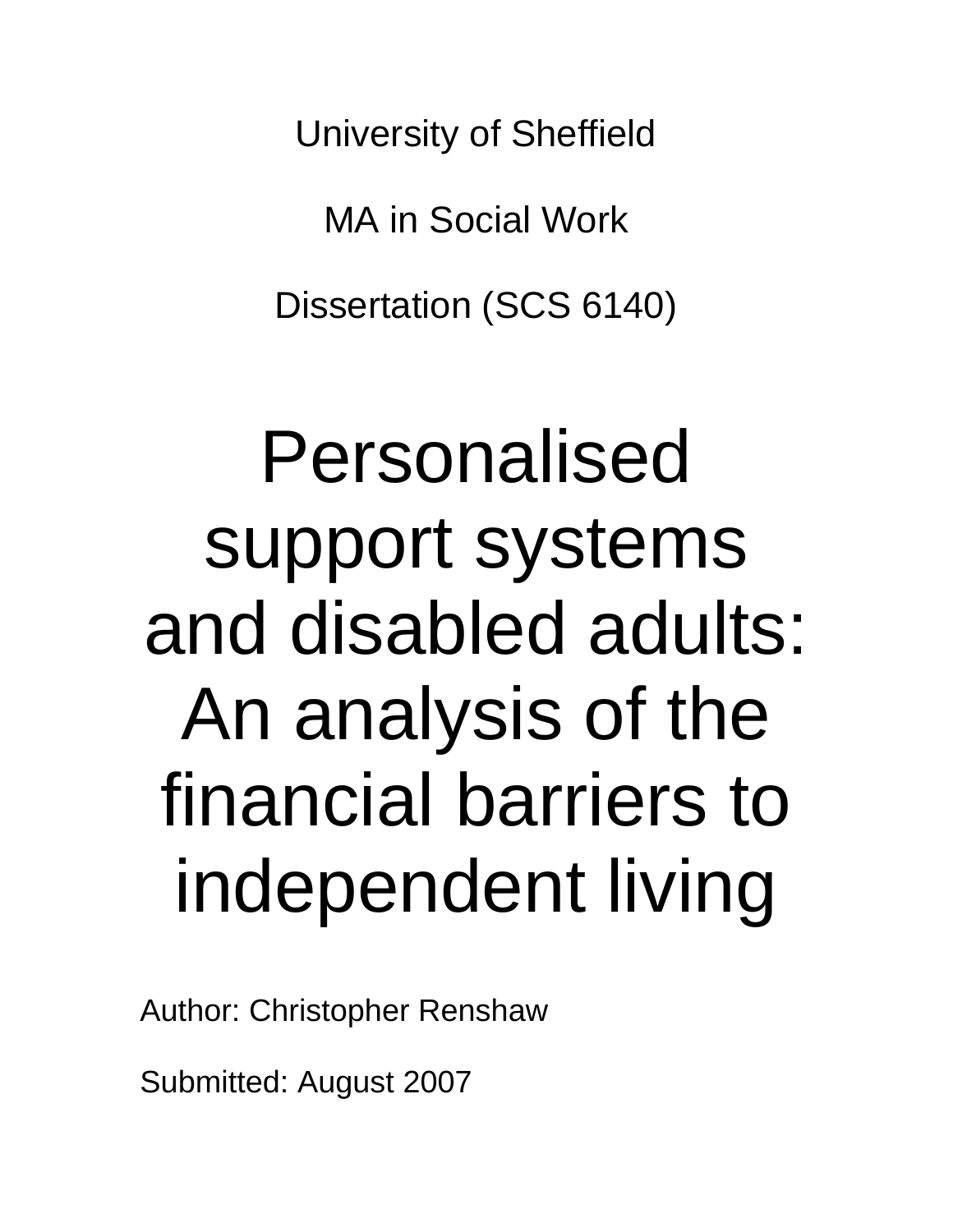#### **Appendix 2**

#### **DEPARTMENT OF SOCIOLOGICAL STUDIES SHEFFIELD UNIVERSITY**

#### **Research Ethics Review Checklist**

This checklist should be used for all research projects. It should be accompanied by a research proposal.

| Name of student                                                                      | <b>Chris Renshaw</b> | Email | Sop05cpr@sheffield.ac.uk    |  |
|--------------------------------------------------------------------------------------|----------------------|-------|-----------------------------|--|
| Name of                                                                              | <b>Kathy Boxall</b>  | Email | Kathy.boxall@sheffield.ac.u |  |
| supervisor                                                                           |                      |       |                             |  |
| Title of Dissertation: Personalised support systems and disabled adults: An analysis |                      |       |                             |  |
|                                                                                      |                      |       |                             |  |
| of the financial barriers to independent living                                      |                      |       |                             |  |
|                                                                                      |                      |       |                             |  |
|                                                                                      |                      |       |                             |  |

#### **Research checklist**

| (Please tick)                                                                                                                                                                             | <b>YES</b> | <b>NO</b>  |
|-------------------------------------------------------------------------------------------------------------------------------------------------------------------------------------------|------------|------------|
| 1. Does the study involve participants who are particularly vulnerable or<br>unable to give informed consent?                                                                             |            | $\sqrt{}$  |
| 2. Will it be necessary for participants to take part in the study without<br>their knowledge/consent at the time?                                                                        |            | $\sqrt{}$  |
| 3. Will the study involve discussion of topics, which the participants<br>might find sensitive (e.g. sexual activity, own drug use)?                                                      |            | V          |
| 4. Could the study induce psychological stress or anxiety or cause harm<br>or negative consequences beyond risks encountered in normal life?                                              |            | $\sqrt{ }$ |
| 5. Will the study involve prolonged or repetitive testing?                                                                                                                                |            | V          |
| 6. Will financial inducements (other than reasonable expenses and<br>compensation for time) be offered to participants?                                                                   |            | √          |
| 7. Will the study involve recruitment of patients or staff through the<br>NHS? If it does you are alerted to the requirements for ethical<br>approval of NHS related research activities. |            | $\sqrt{}$  |
| 8. Does your research involve participants under the age of 18?                                                                                                                           |            | √          |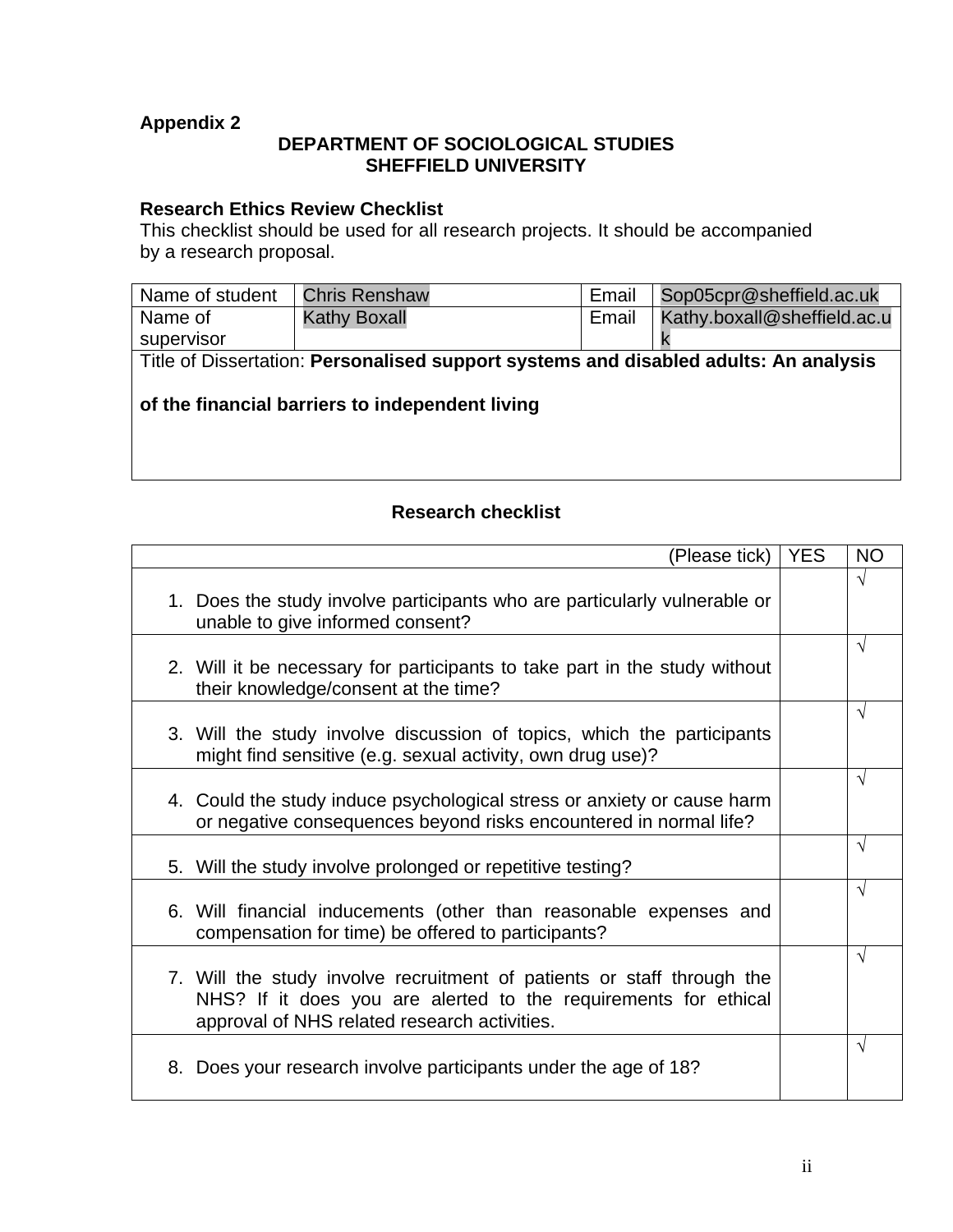IF YOU HAVE ANSWERED YES TO ANY OF THE ABOVE QUESTIONS, IN THE BOX BELOW, PLEASE NOTE THE NUMBER AND PROVIDE FURTHER INFORMATION ABOUT HOW YOU WILL MANAGE THIS ISSUE – CONTINUING ON THE BACK IF NECESSARY

When reviewing the answers to these questions the ethics committee will be concerned primarily with whether you have mounted an adequate defence of how you intend to handle any ethical issue that arise.

Please note that it is your responsibility to follow the University's Code of Practice on Research Ethics http://www.shef.ac.uk/r/researchoffice/RO/ethics policy.pdf and the **Code of Ethics for social work and social care research** (see Appendix 3). Data should also be handled in a manner compliant with the Data Protection Act.

Please sign below to say that you have read the University Code of Practice and the Code of Ethics for social work and social care research, and that the information you have provided here is accurate. It is the responsibility of the student to ensure that the research is carried out in an ethical way, and it is the responsibility of the student to inform the supervisor of any changes that occur in the research process. The supervisor's signature indicates that the supervisor is satisfied with the student's response on this form.

**STUDENT** 

**SUPERVISOR** 

**DATE**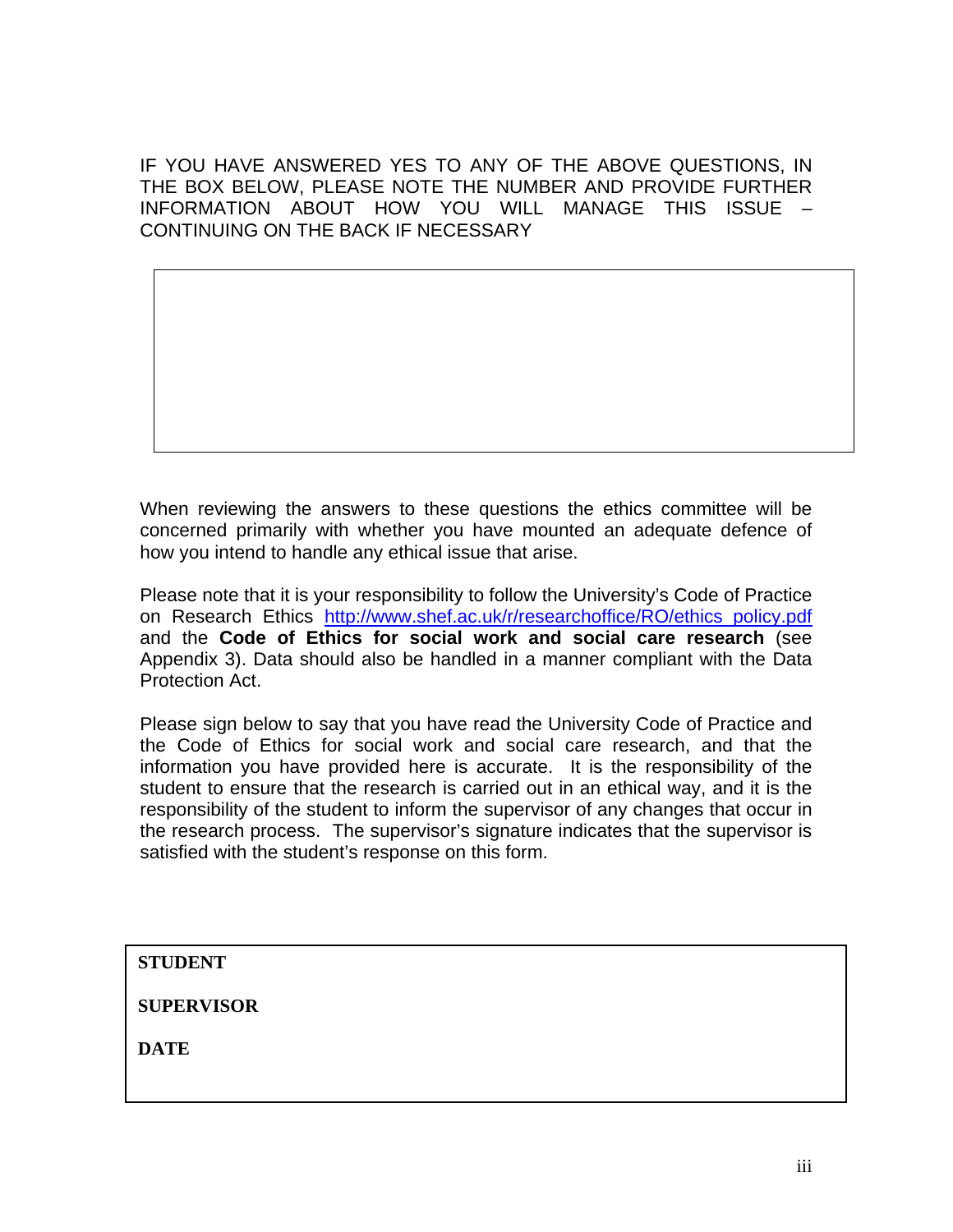| University of Sheffield                                                                                                                                           | <b>NAME: Christopher Renshaw</b>                                                |
|-------------------------------------------------------------------------------------------------------------------------------------------------------------------|---------------------------------------------------------------------------------|
|                                                                                                                                                                   | <b>YEAR OF SUBMISSION: 2007</b>                                                 |
| <b>ABSTRACT</b>                                                                                                                                                   | TITLE                                                                           |
|                                                                                                                                                                   | Personalised support systems and                                                |
| <b>MASTER OF ARTS</b>                                                                                                                                             | disabled adults: An analysis of the<br>financial barriers to independent living |
| <b>SOCIAL WORK</b>                                                                                                                                                |                                                                                 |
| <b>Abstract:</b> Personalised support systems – care management, direct payments<br>and individual budgets – are designed to meet the needs of individual service |                                                                                 |
| users. In recent years, government policy (PMSU, 2005) and legislation (DH,                                                                                       |                                                                                 |
| 2005; DH, 2006) has promoted the use of these systems with a growing                                                                                              |                                                                                 |
| emphasis being placed on direct payments and individual budgets. Whilst this                                                                                      |                                                                                 |

development is encouraging, the government has failed to invest in the social care system and expects, instead, that social services departments will make "efficiency savings" and use the savings to develop personalised support systems. Many disabled people claim that direct payments and individual

budgets enable them to live independently in the community. While there is much evidence to support this, the extent to which independent living is achievable in

the current economic and financial climate is questionable. The aim of this dissertation was to gain a greater understanding about the financial barriers to independent living and to find out how the social work role in relation to funding impacts upon social worker-service user relationships. In order to do that, an extensive review was conducted of relevant literature. The findings suggest that financial barriers hinder the ability of personalised support systems to enable disabled adults to live independently, particularly in relation to rising eligibility criteria, since many disabled adults only receive support if their needs are "substantial" or "critical". The findings also suggest that the role of social work in relation to funding has a negative impact on social worker-service user relationships.

**Key Words**: Personalised support systems; financial barriers; independent living, cost efficiency; social work role.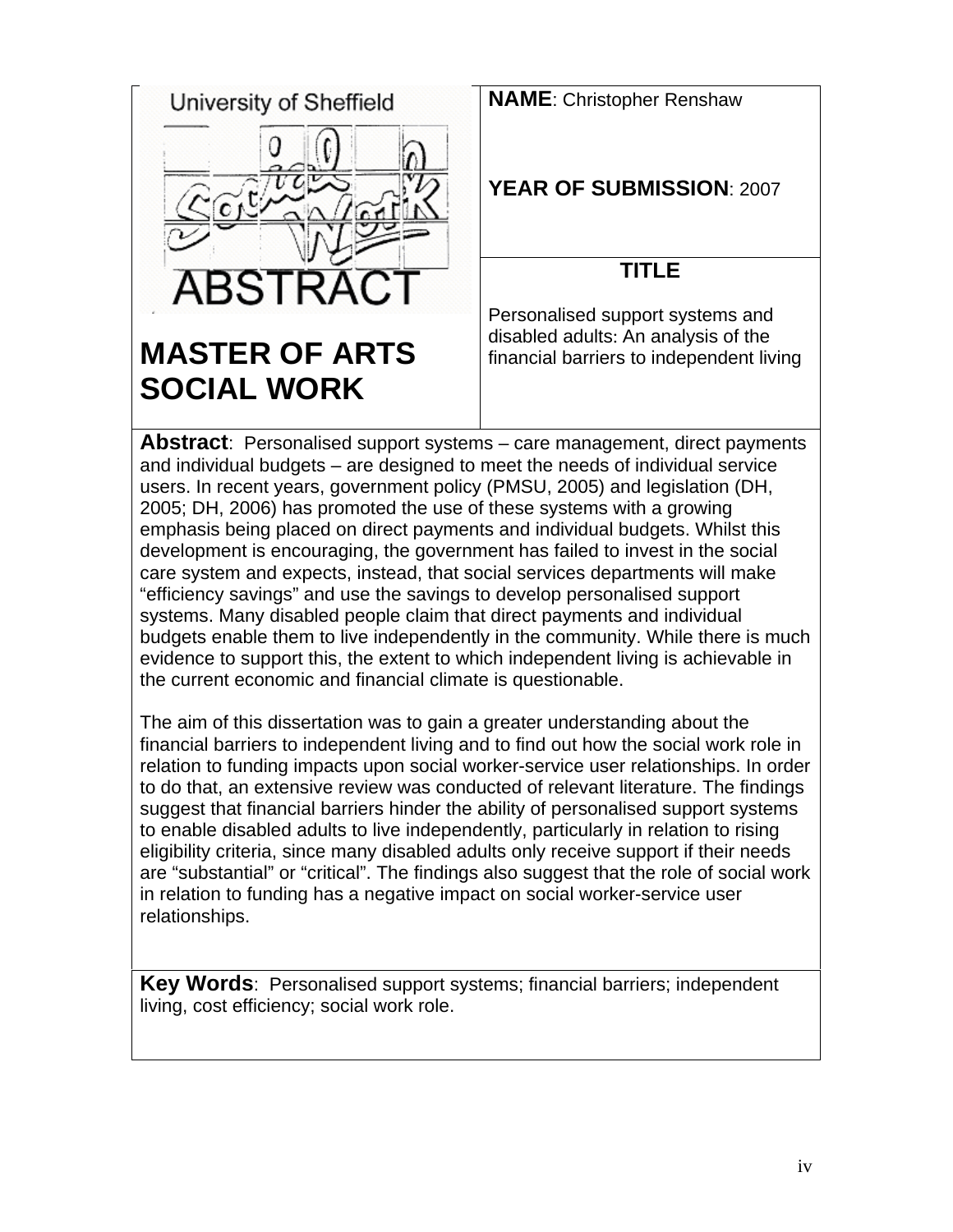# **Table of Contents**

|     | <b>Research Ethics Review Checklist</b> | ii            |
|-----|-----------------------------------------|---------------|
|     | Abstract                                | iv            |
|     |                                         |               |
| One | <b>Introduction</b>                     |               |
|     | The Social Model of Disability          | $\mathcal{P}$ |
|     | Aims and Objectives                     | 4             |
|     | <b>Dissertation Outline</b>             | 5             |

# **Two Personalised Support Systems: History, ideology, social policy and**

| legislation                                | 8               |
|--------------------------------------------|-----------------|
| The Poor Law and institutionalisation      | 8               |
| Welfare benefits and community support     | 9               |
| De-institutionalisation                    | 11              |
| Disability activism and independent living | 12 <sup>2</sup> |
| Community care and care management         | 14              |
| The Independent Living Fund (ILF)          | 16              |
| <b>Direct Payments</b>                     | 18              |
| In Control and Individual Budgets          | 21              |

| Three Assessing the financial barriers to independent living |     |
|--------------------------------------------------------------|-----|
| <b>Efficiency savings</b>                                    | 25  |
| The impact of financial barriers on eligibility criteria     | 28. |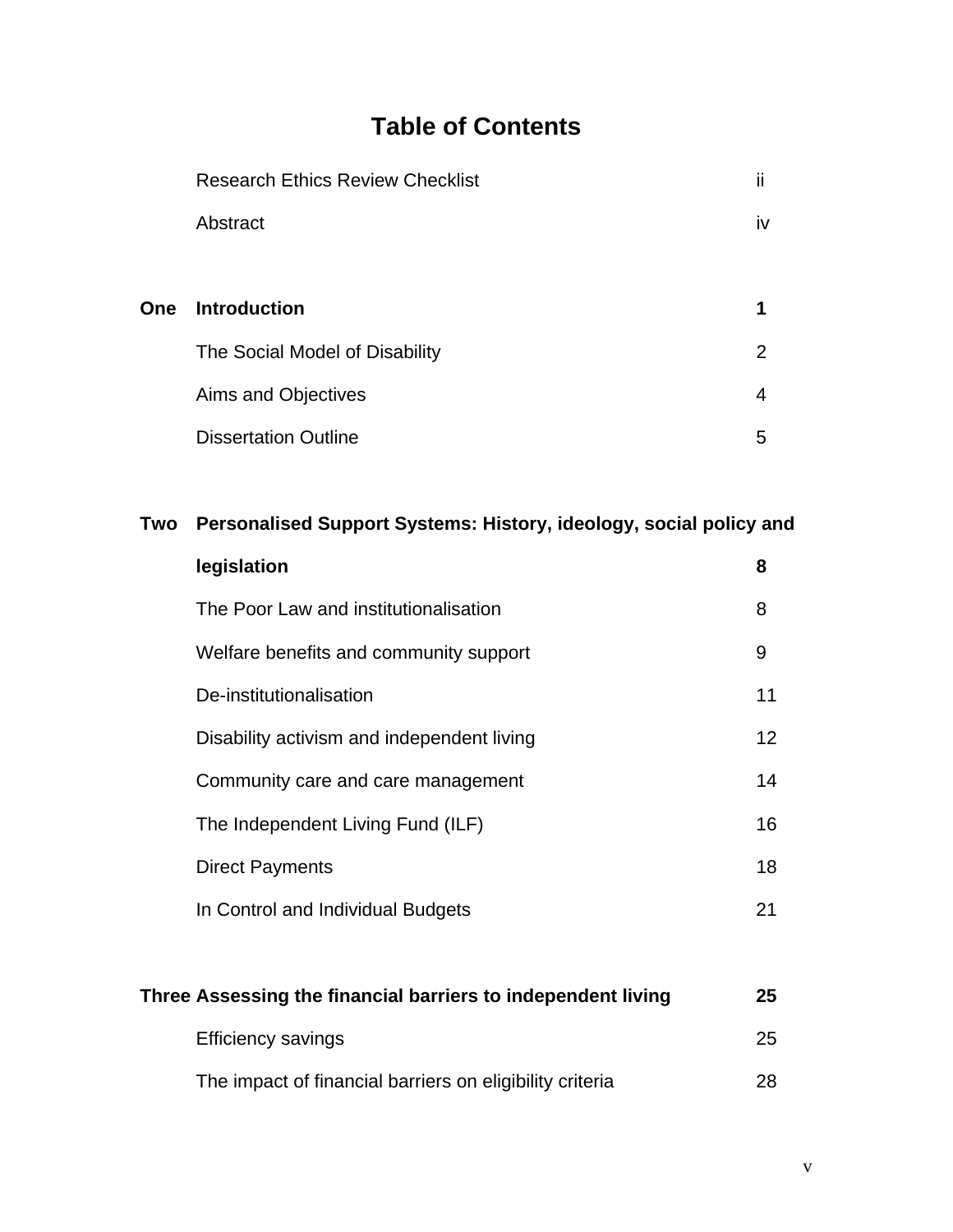|                     | Assessing the cost efficiency of independent living          | 30 |
|---------------------|--------------------------------------------------------------|----|
|                     | The "Disability Category", capitalism and financial barriers | 37 |
|                     |                                                              |    |
|                     | Four The social work role in relation to funding             | 41 |
|                     | What is social work?                                         | 41 |
|                     | The changing policy context                                  | 44 |
|                     | Care management, direct payments and the social work role    |    |
|                     | in relation to funding                                       | 46 |
|                     | <b>Benefits</b>                                              | 53 |
|                     | In Control and Individual Budgets - new funding systems and  |    |
|                     | roles                                                        | 55 |
|                     | Service commissioning                                        | 56 |
|                     |                                                              |    |
|                     | <b>Five Conclusion</b>                                       | 61 |
|                     |                                                              |    |
| <b>Bibliography</b> |                                                              | 66 |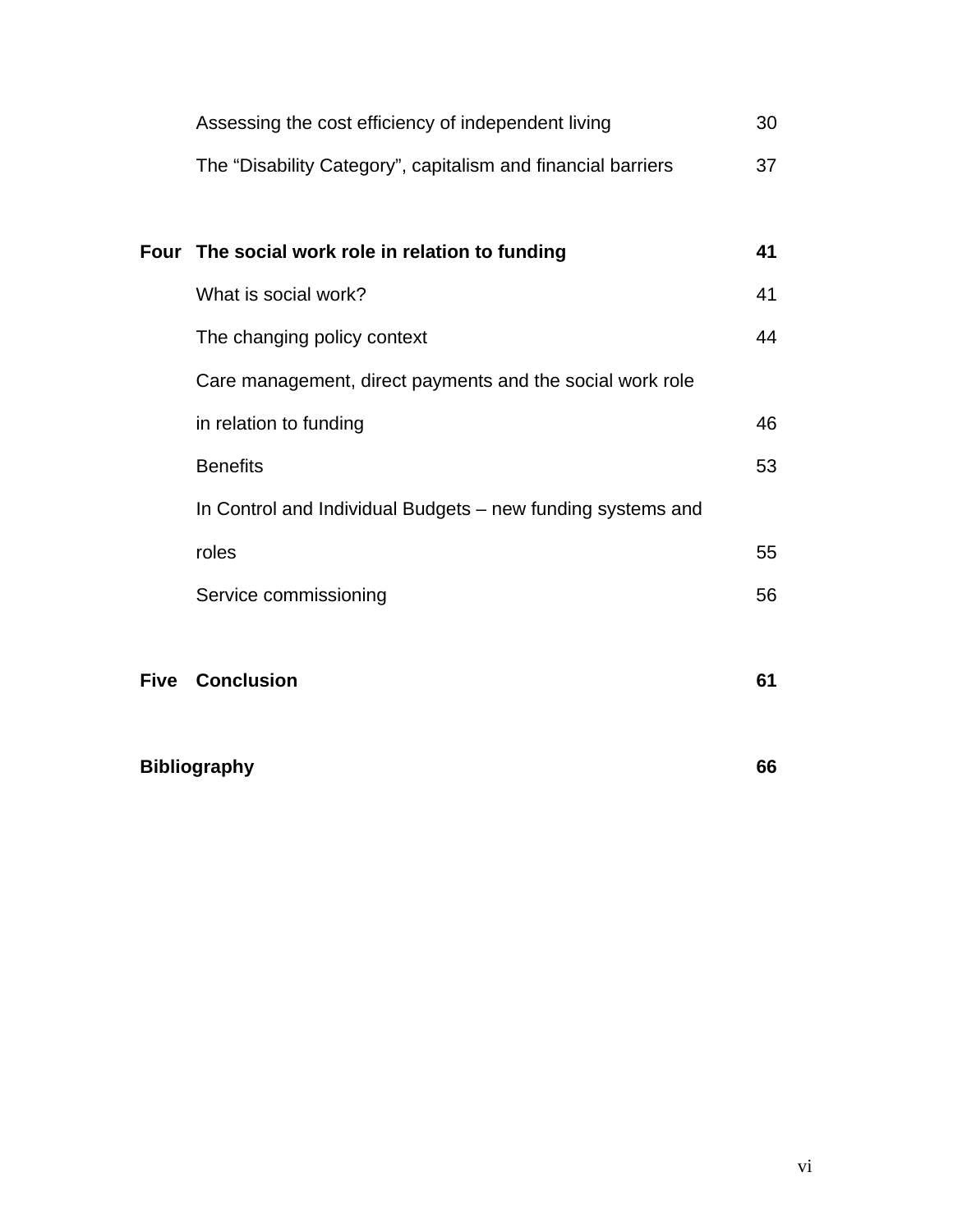# **Chapter One**

## **Introduction**

In recent years, social care policy and practice has become more "personalised" (PMSU, 2005; DH, 2005; DH, 2006). This means that services are increasingly being designed around the needs of individuals rather than communities or groups of service users. The Social Care Institute for Excellence (SCIE) uses the following definitions for personalised support systems:

- "Care management the development of individual care plans, based on detailed assessments by budget-holding care managers, taking full account of the service users' wishes and needs.
- Direct payments where people, after assessment, are given money to pay for their own social care, along lines proposed by them and discussed with their care manager.
- Individual budgets a system which involves streamlined assessment across a number of support funding streams, resulting in the transparent allocation of resources to an individual, in cash or in kind, to be spent in ways which suit them" (SCIE, 2007, p. 3).

Recent government policy (PMSU, 2005) and legislation (DH, 2005; DH, 2006) acknowledges that traditional community care services have failed to meet the needs of disabled people and has established that direct payments and individual budgets are to be central components of social care provision in future. What the government fails to either explicitly state or acknowledge is that, due to economic pressures, it has not been able to provide social workers with sufficient financial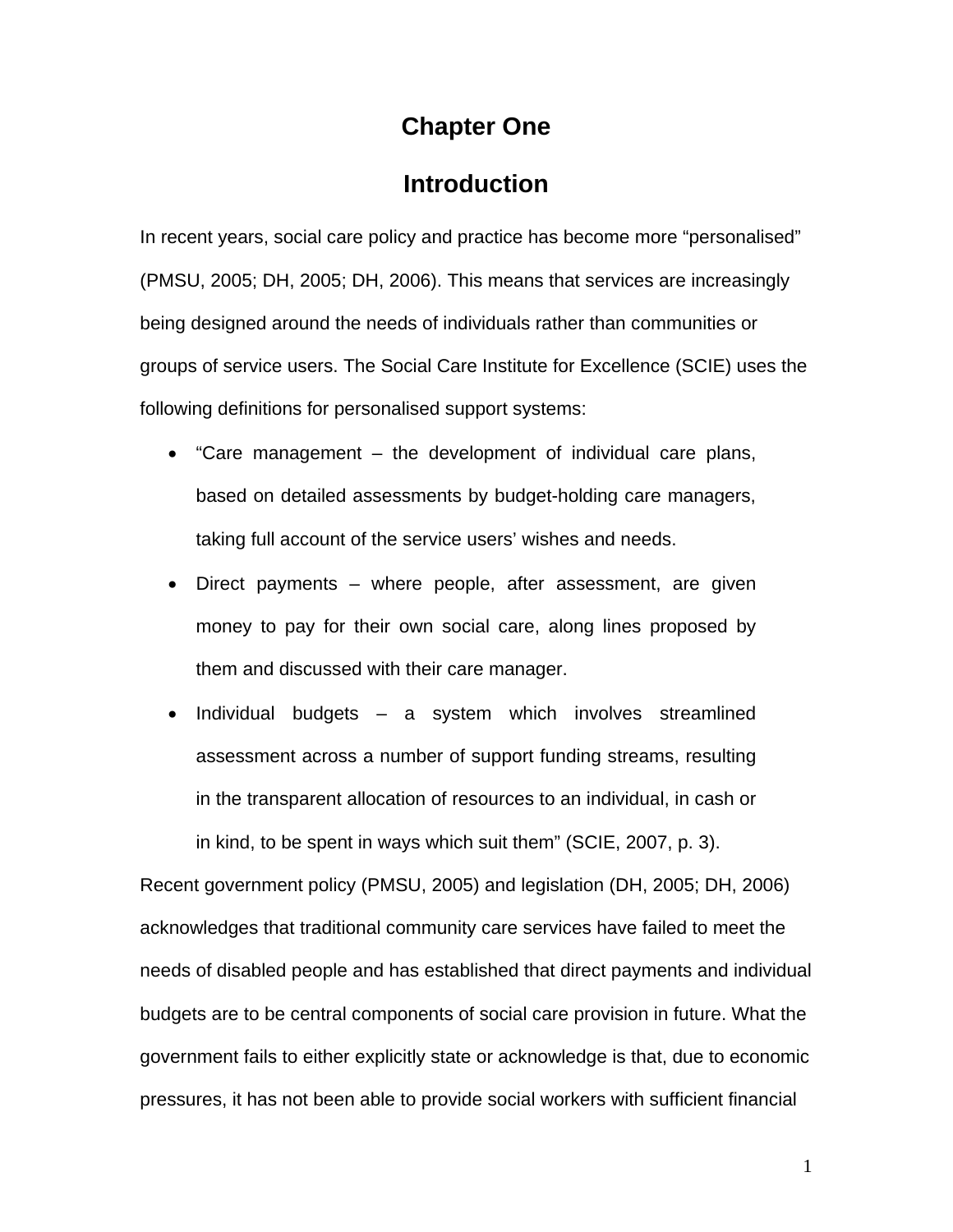resources to promote independent living principles within the social work environment (e.g. Priestley, 1999; Barnes and Mercer, 2006; CSCI, 2006; LGA, 2006; Wanless, 2006; Beresford, 2007; Ellis, 2007, Holloway and Lymberry, 2007).

#### **The Social Model of Disability**

Social policy and legislation often use medical or individual definitions of impairment and disability. The International Classification of Impairments, Disabilities and Handicaps (ICIDH), or similar definitions, have been used extensively by the government and professionals working with disabled people. The ICIDH defines impairment, disability and handicap as follows:

- "*Impairment*: Any loss or abnormality of psychological, physiological or anatomical structure or function" (p.27).
- "*Disability*: Any restriction or lack (resulting from an impairment) of ability to perform an activity in a manner or within a range considered normal for a human being" (p.28).
- "*Handicap:* A disadvantage for a given individual, resulting from an impairment or disability, that limits or prevents the fulfilment of a role (depending on age, sex, social and cultural factors) for that individual" (p.29) (WHO, 1980, cited by Barnes and Mercer, 2006, p. 20).

A causal link is, therefore, made between impairment, disability and handicap. In the definition of "disability", reference is made to "normal" human performance or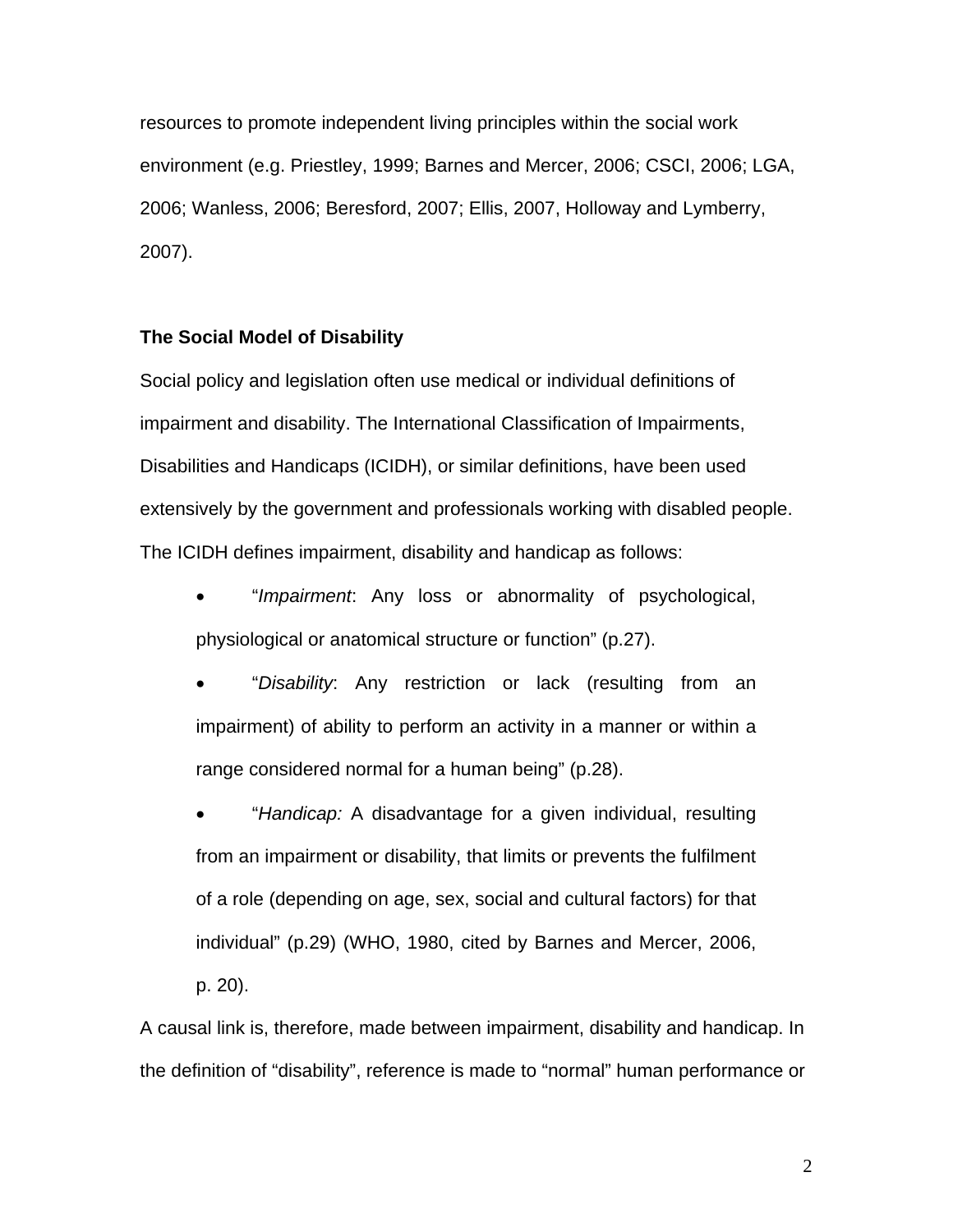activity. The implication here is that disabled people are not "normal" human beings and this definition is, therefore, highly discriminatory. That disabled people are not considered to be normal is obvious if you consider, for example, their historical segregation from society (Hunt, 1966; Barnes, 1991a; Priestley, 1999; Oliver and Sapey, 2006) or the way in which professionals are given powers to assess disabled people's needs and plan their "care" (DH et al., 1990; DH et al., 1991b). The service response to impairment and disability is, therefore, to rehabilitate people so that they are able to cope with their situation and not to address the social and environmental barriers to disabled people's exclusion from society (Barnes, 1991a; Oliver and Sapey, 2006).

In 1976, the Union of Physically Impaired against Segregation (UPIAS) argued that "it is society which disables physically impaired people" (UPIAS, 1976, p. 14) and defined impairment and disability as follows:

- • *"Impairment*: Lacking part or all of a limb, or having a defective limb, organ or mechanism of the body".
- • *Disability*: The disadvantage or restriction of activity caused by a contemporary social organisation which takes no or little account of people who have physical impairments and thus excludes them from participation in the mainstream of social activities" (UPIAS, 1976, pp. 3-4).

This broke the causal link between impairment, disability and handicap. Whilst their definition of impairment is similar to the ICIDH definition of impairment,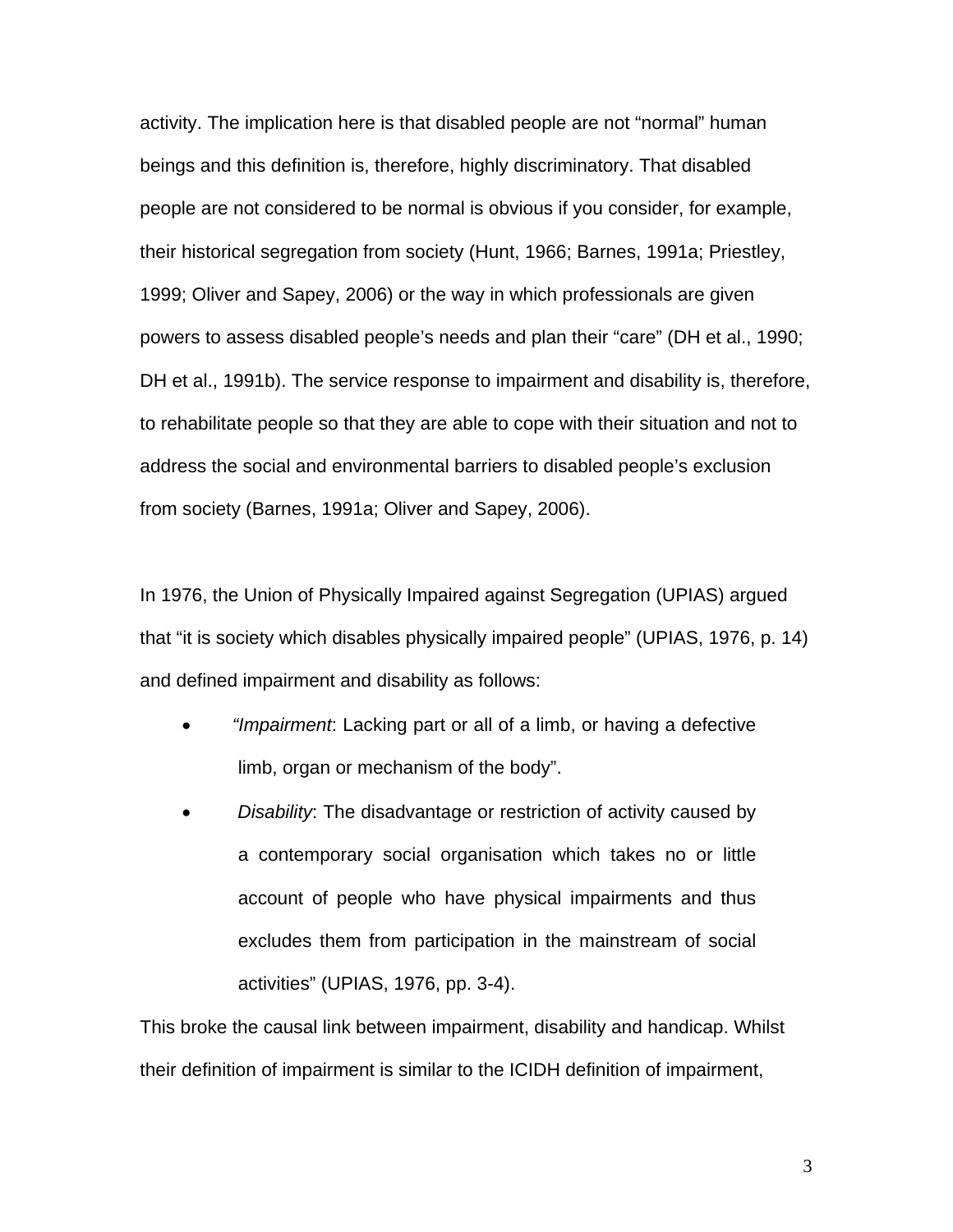disability is defined very differently, with an emphasis on societal exclusion and discrimination. This definition was later extended to include all disabled people. This was a defining moment in the history of the Disabled People's movement and "prompted Mike Oliver to coin the phrase the "social model of disability" to refer to:

 "Nothing more or less fundamental than a switch away from focusing on the physical limitations of particular individuals to the way the physical and social environments impose limitations upon certain groups or categories of people" (Oliver, 1983, p. 23, cited by Barnes and Mercer, 2006, p. 36).

#### **Aims and objectives**

It is fascinating when reading about personalised support systems and disabled people that so little mention is made regarding the financial barriers to independent living and their impact on social work with disabled people. Except for Zarb and Nadash's (1994) report *Cashing in on independence: Comparing the costs and benefits of cash and services,* very little attention has been paid to the subject at all. More recently, in attempting to rectify this problem, Hurstfield et al. (2007) published a report called *The cost and benefits of independent living*. The aim of this dissertation is to examine more carefully whether financial barriers have an impact both on the ability of personalised support systems to give disabled people more choice and control over their lives and on the social work role in relation to funding and whether this has an impact on social worker-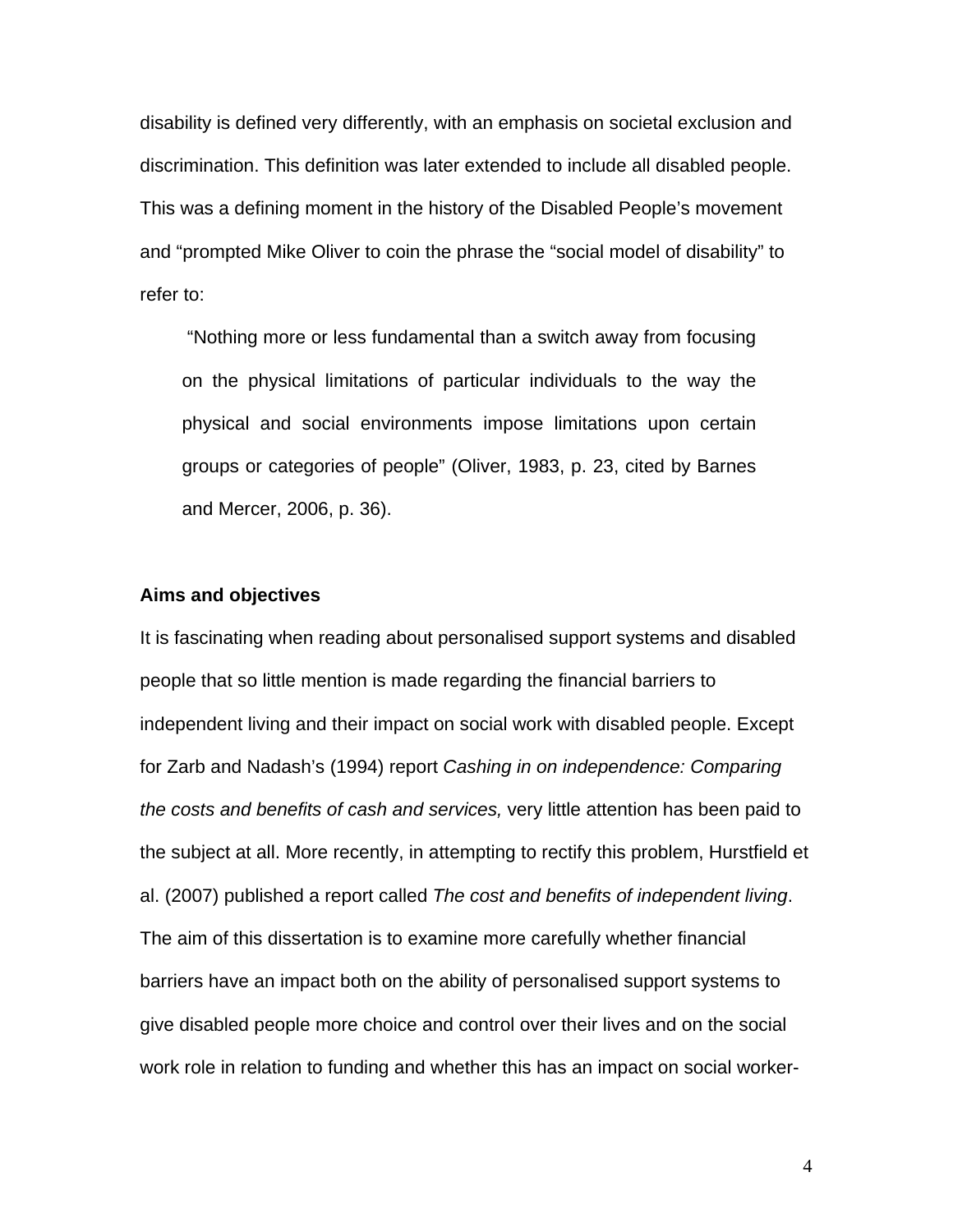service user relationships. In order to meet those aims, an extensive review of the literature was conducted with the most relevant findings being used to answer the main questions posed by this dissertation.

Since the Independent Living Movement (ILM) and Disabled People's Movement have been heavily involved in bringing about change in the social care system (Priestley, 1999; Glasby and Littlechild, 2002; Leece and Bornat, 2006; Barnes and Mercer, 2006), the author has decided to use a social model analysis during this dissertation as it is felt that this offers possibilities for critical analysis of the financial barriers to independent living.

#### **Dissertation outline**

The author acknowledges that the concept of personalised support may be new to some readers. In chapter two, therefore, a concise analysis will be made of the ideological, political, policy and legislative changes which inspired the idea of personalised support. The three main forms of personalised support – care management, direct payments, individual budgets – will then be introduced and a brief synopsis of developments in those areas will be made. Throughout the dissertation, the views of disabled people will be taken into consideration because they have been at the forefront of campaigning for change in relation to the social care system.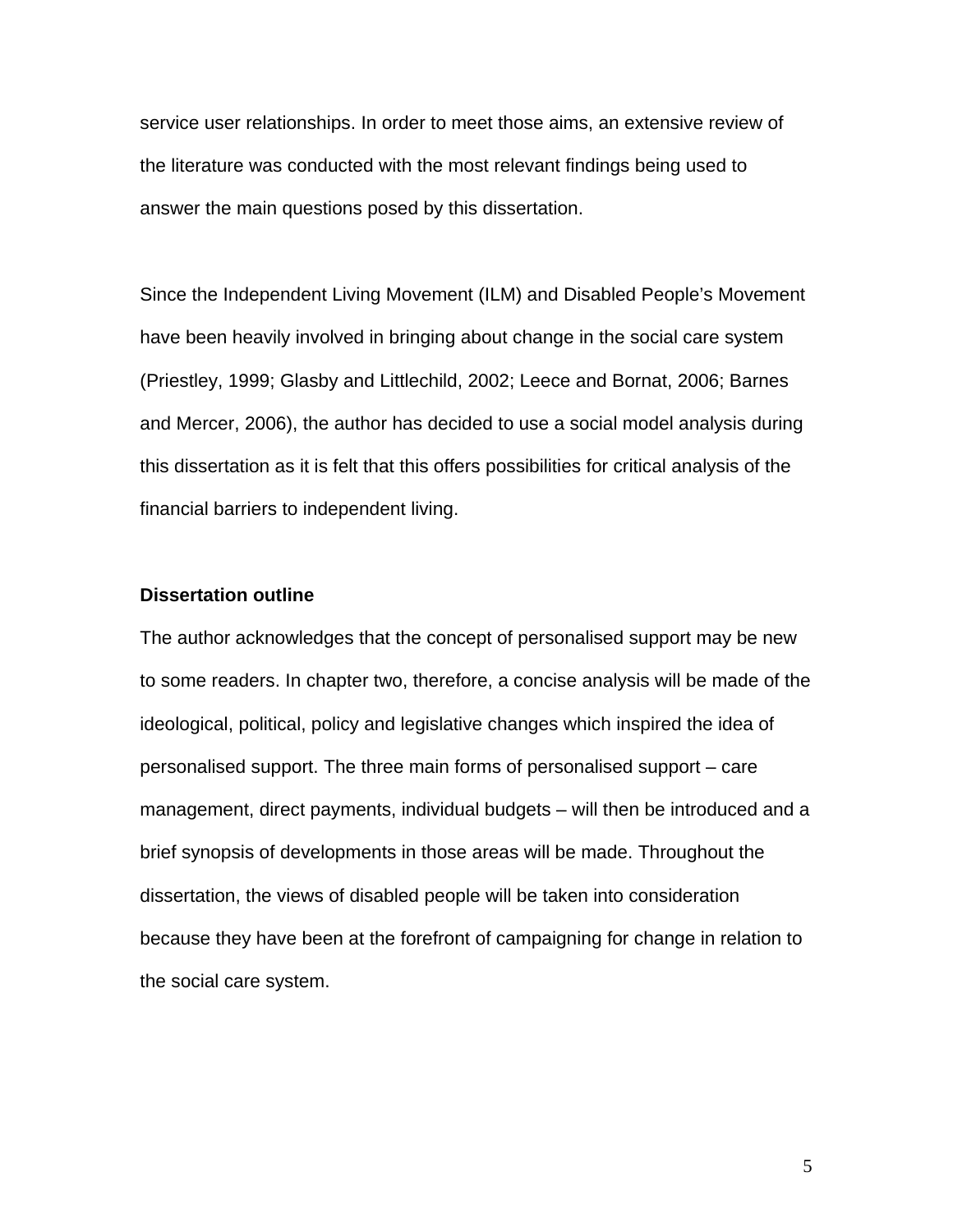One of the major barriers to independent living is the lack of political will to invest in social work with disabled people. Over the last ten years, funding for social care has been increasing gradually but, at the same time, eligibility criteria for community care services has also been rising. The outcome is that fewer people are receiving direct social work input and that those who benefit from such support have the most complex needs (CSCI, 2006). Those with "low" or "moderate" (DH, 2002, pp. 4-5) needs have been receiving less and less input from social workers (LGA, 2006). In chapter three, therefore, we will examine the impact of financial barriers on independent living opportunities for disabled people.

The introduction of personalised support schemes in the UK has impacted greatly on the nature of social work and the roles and tasks social workers are expected to carry out. In chapter four, therefore, attention will be given to the social work role, particularly in relation to funding, because this has affected the relationship which social workers have with disabled people. Several themes will be covered including social work assessment, financial assessment and benefits, and service commissioning.

Finally, the dissertation concludes by arguing that personalised support systems such as direct payments and individual budgets give disabled people more choice and control over their lives compared to traditional services but that this is hindered by the government's desire to limit public expenditure and to promote

 $\sim$  6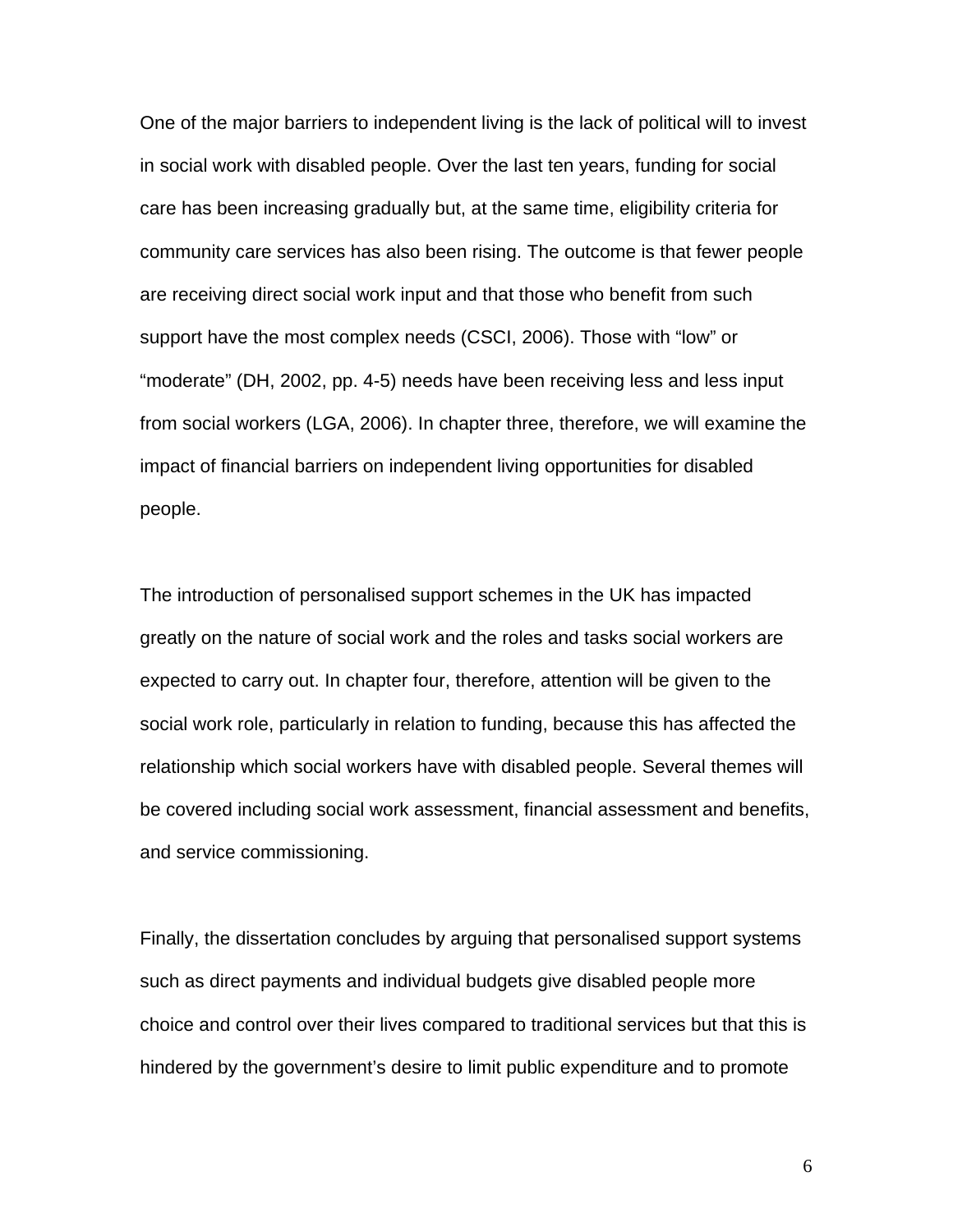the principle of cost effectiveness in social care. It is also argued that the social work role in relation to funding has impacted negatively on social workers relationships with disabled people.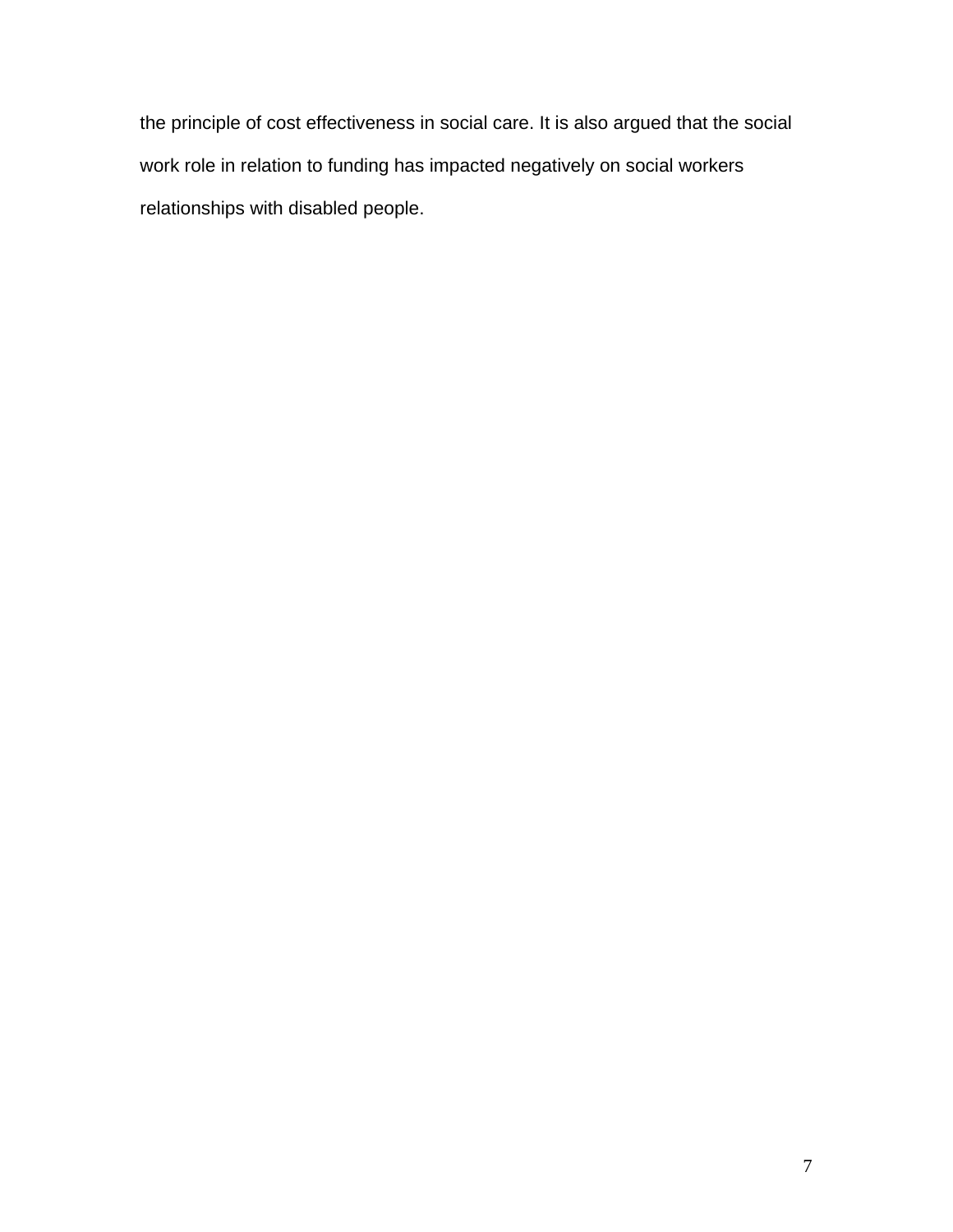# **Chapter Two**

# **Personalised support systems: History, ideology, social policy and legislation**

#### **The Poor Law and institutionalisation**

Glasby and Littlechild (2002) and Barnes and Mercer (2006) argue that the beginnings of cash-for-care policy can be traced back to the Poor Law Act of 1601. This "provided an enduring, decentralised basis for distributing relief payments to those in extreme poverty and unable to provide for themselves" (Barnes and Mercer, 2006, p. 10), including disabled people. Between the 16th Century and 20th Century, with the industrial revolution and the growth of a capitalist economy, a distinction was made between the ""deserving" (or unemployable individuals including sick and infirm people) and "undeserving" (or "able-bodied") poor deemed capable of employment…" (Barnes and Mercer, 2006, p. 10). The Charity Organisation Society (COS), which Glasby and Littlechild (2002) argue heralds the beginning of social work as a profession, was set up in 1869. Leading COS figures, they say, believed that "poverty was caused by individual and moral failings – by fecklessness and thriftlessness" (Glasby and Littlechild, 2002, p. 5). COS workers were responsible for "assessing whether an individual was worthy or unworthy of assistance" (Glasby and Littlechild, 2002, p. 5). The "deserving" could get access to charity whereas the "undeserving" could not and, instead, had to work in the workhouses, which were "brutal and dehumanising" (Glasby and Littlechild, 2002, p. 6).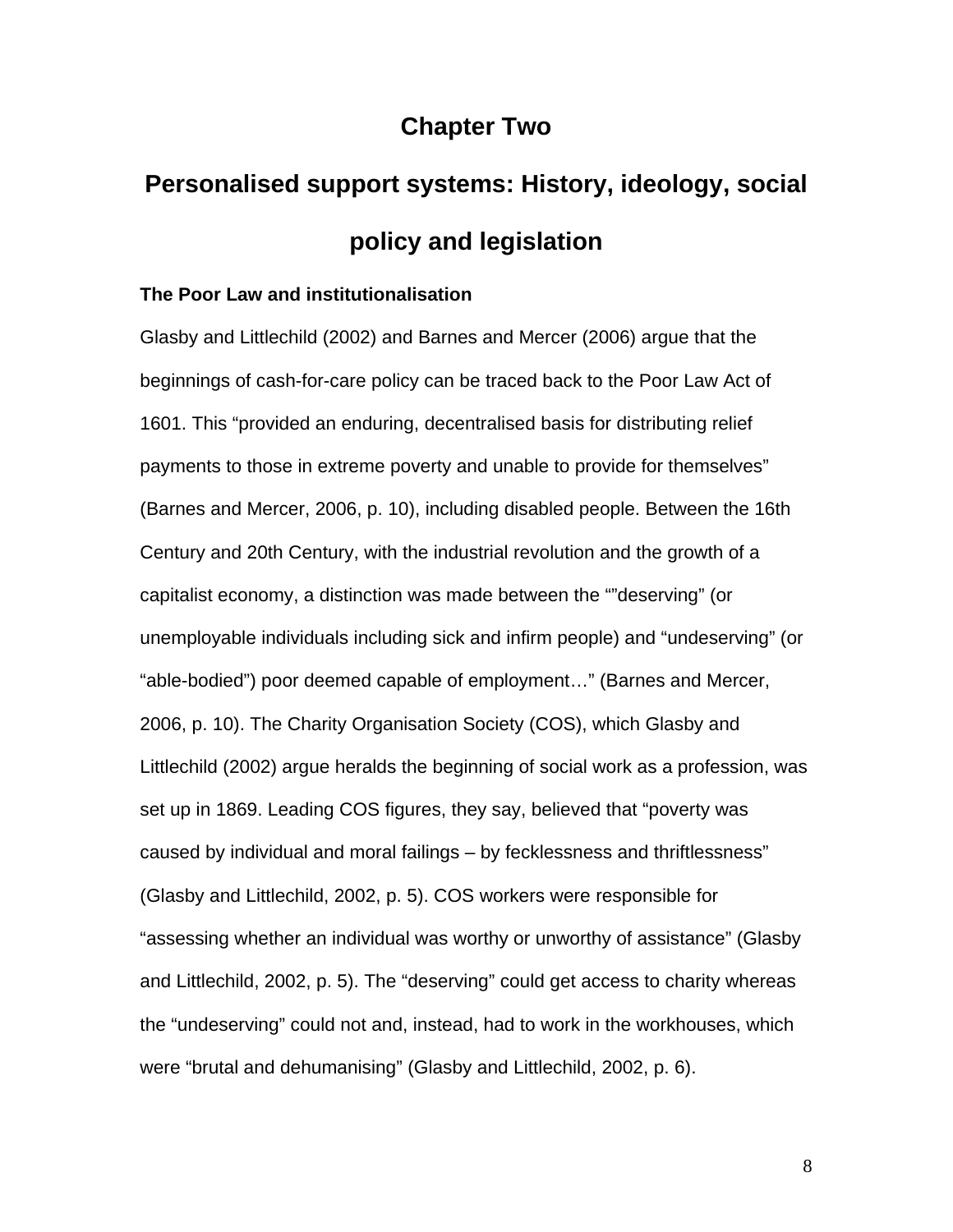Barnes and Mercer (2006) suggest that the capitalist "pursuit of economic rationality and profitability" with an "increasingly market-oriented economy" made work more challenging for disabled people. At the time this:

"exacerbated the representation of people with impairments as a "social problem" – not capable of making a proper economic contribution and a "burden" on their family and local community. Their perceived "unruly" character and "degenerative" character legitimised a range of institutional solutions – prisons, workhouses and asylums (Barnes and Mercer, 2006, p. 11).

By the end of the 19th century, the institutionalisation of disabled people was perceived to be normal and acceptable and the number of asylums rose substantially. The institutionalisation of disabled people continued well into the twentieth century (Table 6.3 in Barnes, 1991b, p. 6, adapted from Fig. 5 in Gray et al., 1988) when there were 422,000 disabled people in residential care and, although significant progress has been made, even today 346,000 disabled people are still in residential care (NHS, 2007, p. v).

#### **Welfare benefits and community Support**

Remnants of the Poor Law were still evident in the 1920s and 1930s, with people in need of state assistance "only receiving support if they were extremely impoverished and if no other source of support was available" (Glasby and Littlechild, 2002, p. 6). In 1948, the Poor Law was abolished. In its place, the National Assistance Board was set up to administer social security benefits and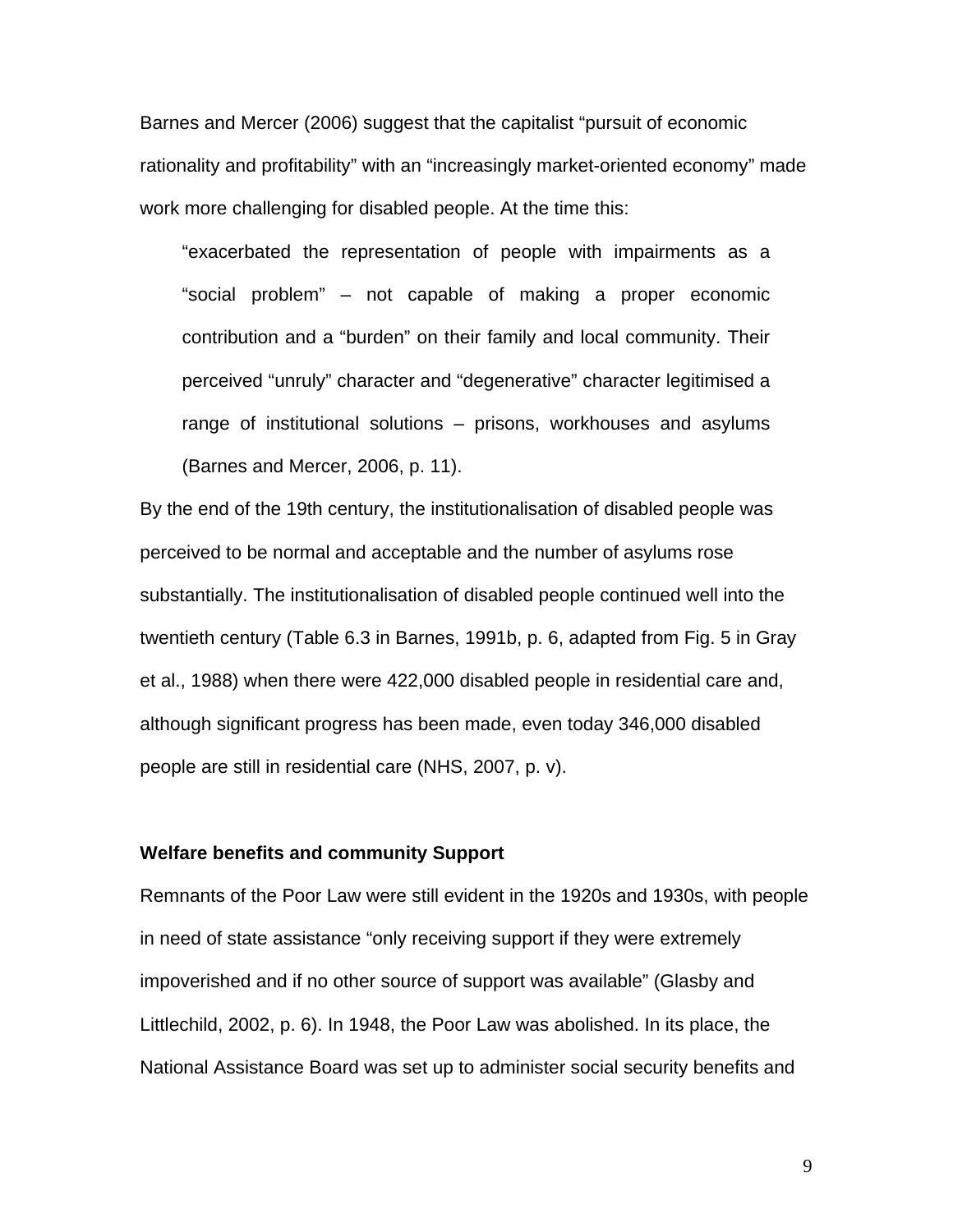the National Assistance Act (NAA) 1948 enabled local authorities to "provide welfare services for older and disabled people" (Glasby and Littlechild, 2002, p. 7). Section 29 (6) of the NAA 1948 prohibited local authorities from making payments to service users (Clements, 2004, p. 560). This effectively ended the identification of social work with the Poor Law and poverty issues. The introduction of direct payments legislation in 1996, permitting local authorities to make direct payments to service users, "must be seen as a radical departure from current social work practice, re-establishing the professions links to its pre-1948 history" (Glasby and Littlechild, 2002, p. 8).

Oliver and Sapey (2006) argue that "the current role of social services departments emanate from the Seebohm Report" (p. 8). The Local Authority Social Services Act (LASSA) 1970 established social services departments to take these recommendations forward. In 1970, the Chronically Sick and Disabled Persons Act (CSDPA) took forward Seebohm's recommendations about providing services to disabled people. Section One of the CSDPA 1970 placed a duty on local authorities to find out how many people in their area could benefit from the Act and to provide information about their services to the general public. Section Two of the Act permits local authorities to provide "practical assistance" for disabled people in their homes as well as support to enable disabled people to live out their lives in the community (Clements, 2004, p. 563).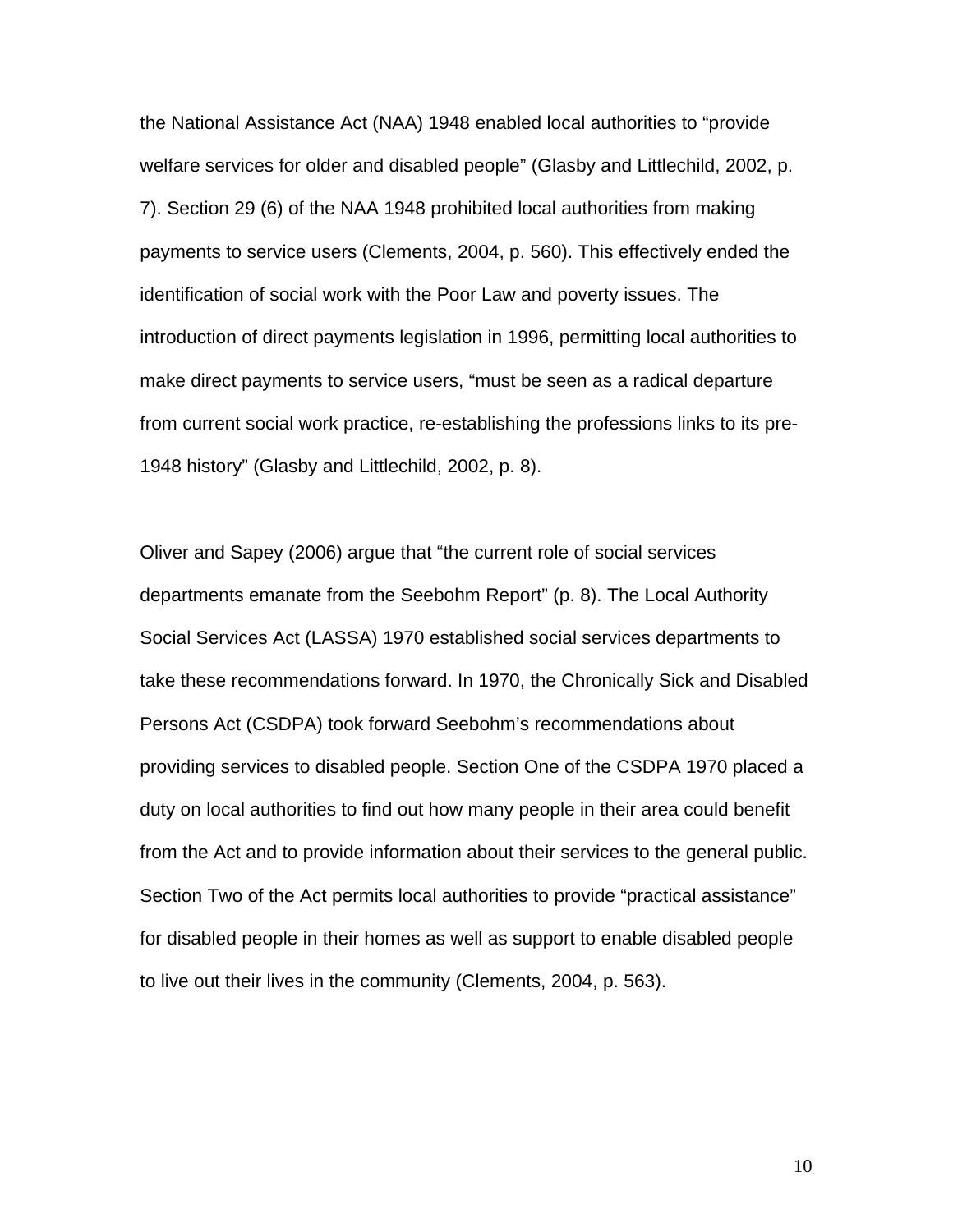Although these services were, potentially, already available under the NAA 1948, social services departments had not made, for financial and other reasons, good use of these provisions. It was hoped that this Act would lead to a better mix of residential and community services for disabled people. Having said that, Oliver and Sapey (2006) also argue that "this Act was passed at a time of organizational upheaval when there were also the competing demands of other client groups, notably children" and that "it also suffered from being inadequately resourced" (p. 8). Consequently, although this seemed to be a very positive Act for disabled people, organisational change and resource barriers meant that it was poorly implemented.

#### **De-institutionalisation**

At the same time as these changes were taking place, the government was under increasing pressure from disabled people and the general public about the standards of support for disabled people living in institutions. As Barnes and Mercer (2006) note, "public criticism of large-scale institutions reached a peak in Britain in the 1960s and 1970s, fanned by a series of scandals in long-stay "mental handicap" and "psychiatric hospitals"" (p. 17). These institutions were criticised for the imbalance of power between staff and residents, as well as the lack of "autonomy", "respect", and "choice" (Barnes and Mercer, 2006, p. 17) accorded to disabled residents. Miller and Gwynne (1972) described such an existence as "a social death sentence" (cited by Barnes and Mercer, 2006, p. 17). Government initiatives, such as the "10-year Hospital Plan in 1962" (Barnes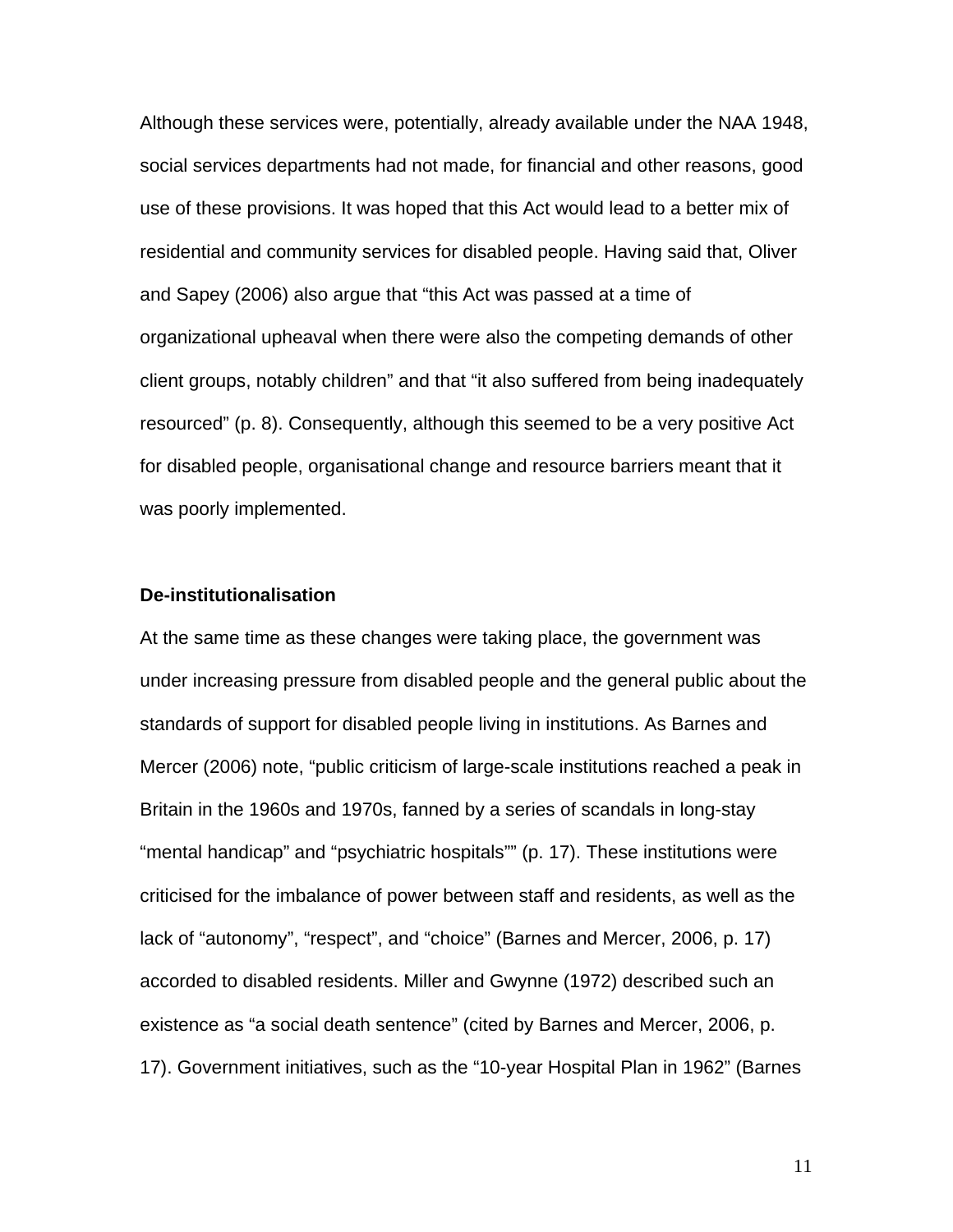and Mercer, 2006, p. 18), henceforth sought to dramatically reduce the number of disabled people living in institutions with the aim of "eliminating it completely by the end of the century" (Barnes and Mercer, 2006, p. 18). *Modernising Social Services* (DH, 1998), published in 1998, identified that this aim had not been met.

#### **Disability activism and independent living**

It is widely recognised that disability activism and the emergence of the Independent Living Movement in the UK are linked to disabled people's desire to live their own lives, to have "choice and control" over their support and to be recognised as citizens with rights and responsibilities (Barnes, 1991a; Morris, 1993; Campbell and Oliver, 1996; Priestley, 1999; Glasby and Littlechild, 2002; Barnes, 2005; Morris, 2005; Barnes and Mercer, 2006). In Britain, this was "largely centred on small groups of disabled people living in residential institutions" (Barnes and Mercer, 2006, p. 33) who wanted to live in their own accommodation.

Disabled people have re-defined independent living to mean "all disabled people having the same choice, control and freedom as any other citizen – at home, at work and as members of the community" (Barnes and Mercer, 2006, p. 33). Brisenden (1989) says that "independence is created by having assistance when and how one requires it" (Brisenden, 1989, p. 9, cited by Barnes and Mercer, 2006, p. 33). Inspired by the success of disabled students at the University of California in Berkeley in establishing firstly their own support services whilst at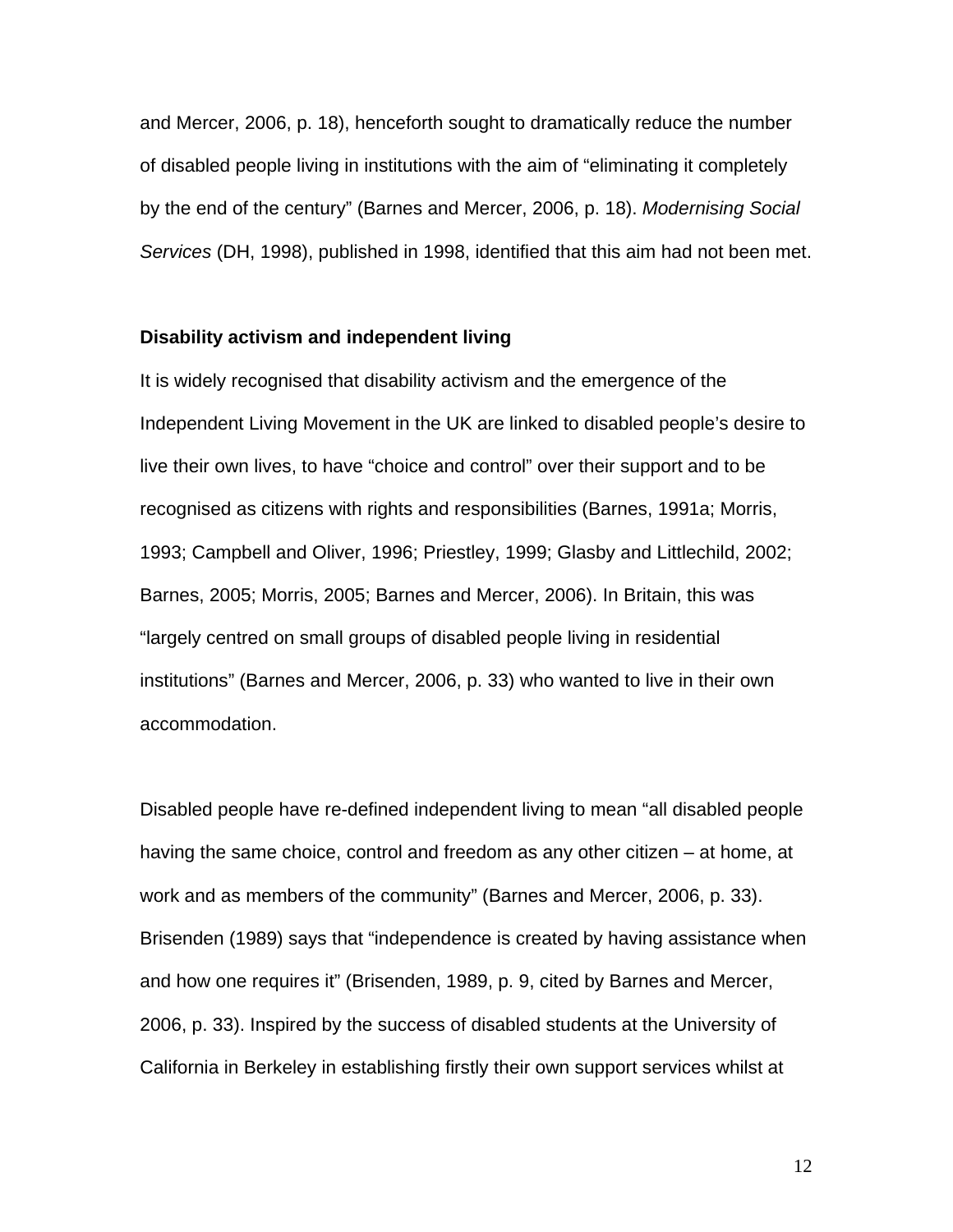University followed by the first Centre for Independent Living (CIL) in 1972, British disability activists sought to establish similar support services in the UK. As a result, two CILs were established in Hampshire and Derbyshire during the early 1980s. In Derbyshire, Derbyshire Coalition of Disabled People (DCDP) developed its "philosophy of integrated living…around seven core areas of need – information, counselling, housing, technical aids, personal assistance, transport and access" (Priestley, 1999, p. 71).

Before the Independent Living Fund was established in 1988, many disabled people set up their own services through "indirect payments" schemes. Although the legality of some of these schemes was at times questioned (Glasby and Littlechild, 2002, p. 20), these schemes enabled disabled people to have more choice and control over the services they received. A variety of different indirect payments schemes emerged. These ranged from Project 81, a partnership whereby disabled people living in residential accommodation persuaded their local authority to give them money, through their residential provider, to live independently (Zarb and Nadash, 1994, pp. 5-6; Glasby and Littlechild, 2002, p. 20), to money provided to individual via Centres for Independent Living or voluntary organisations, and even to a "non-charitable Trust for the benefit of an individual…(whereby) the local authority hands an agreed sum of money over each year to a Trust" (Morris, 1995, cited by Glasby and Littlechild, 2002, p. 21).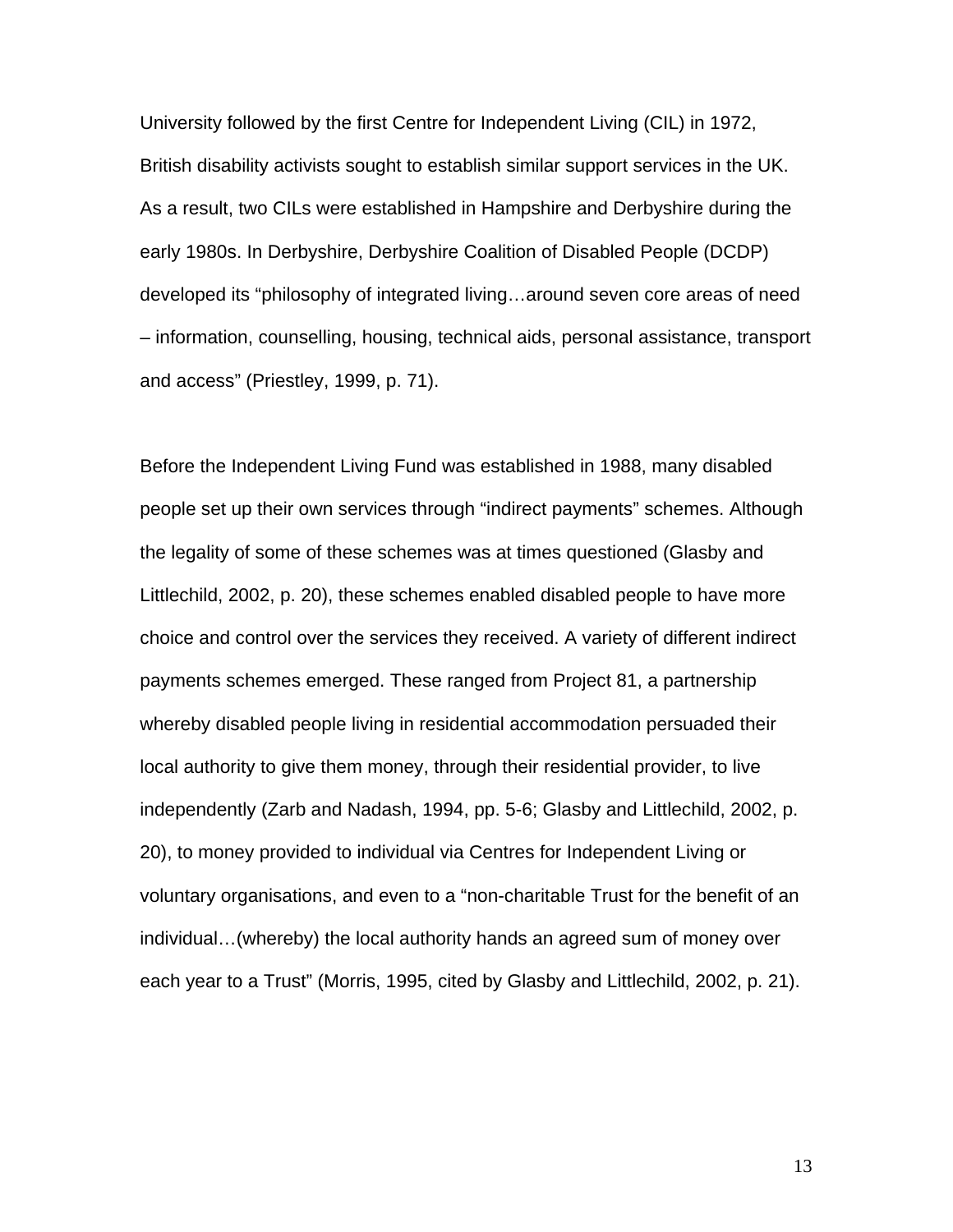#### **Community care and care management**

Priestley (1999) argues that the change from institutional to community care provision was "accelerated by two factors":

"On a structural level, fiscal crisis and spiralling public sector borrowing heightened the economic imperative for greater efficiency in the production of welfare. On an ideological level there had been increasing challenges to traditional views of "care" (based on critiques of dependency, medicalisation and physical segregation)" (Priestley, 1999, p. 39).

In 1986, Sir Roy Griffiths was "commissioned…to develop proposals for the reorganisation of community care" (Priestley, 1999, p. 40) within the difficult financial climate that existed at the time. Two years later, his report was published (Griffiths, 1988). He recommended that there "should be a system of assessment based on local and individual needs and the development of a market for "care" that would provide greater choice and diversity in meeting such needs" (Priestley, 1999, p. 40). Griffiths recommended that social services departments should be responsible for "assessing needs…setting priorities…developing (care) plans…(and) for arranging the necessary service provision to fulfil that plan" (Priestley, 1999, p. 40).

Griffiths' plan was taken forward in the White Paper *Caring for People* (DH et al., 1989) and implemented in the National Health Service and Community Care Act (NHSCCA) 1990. Later policy (DH et al., 1990) and practice guidance (DH et al.,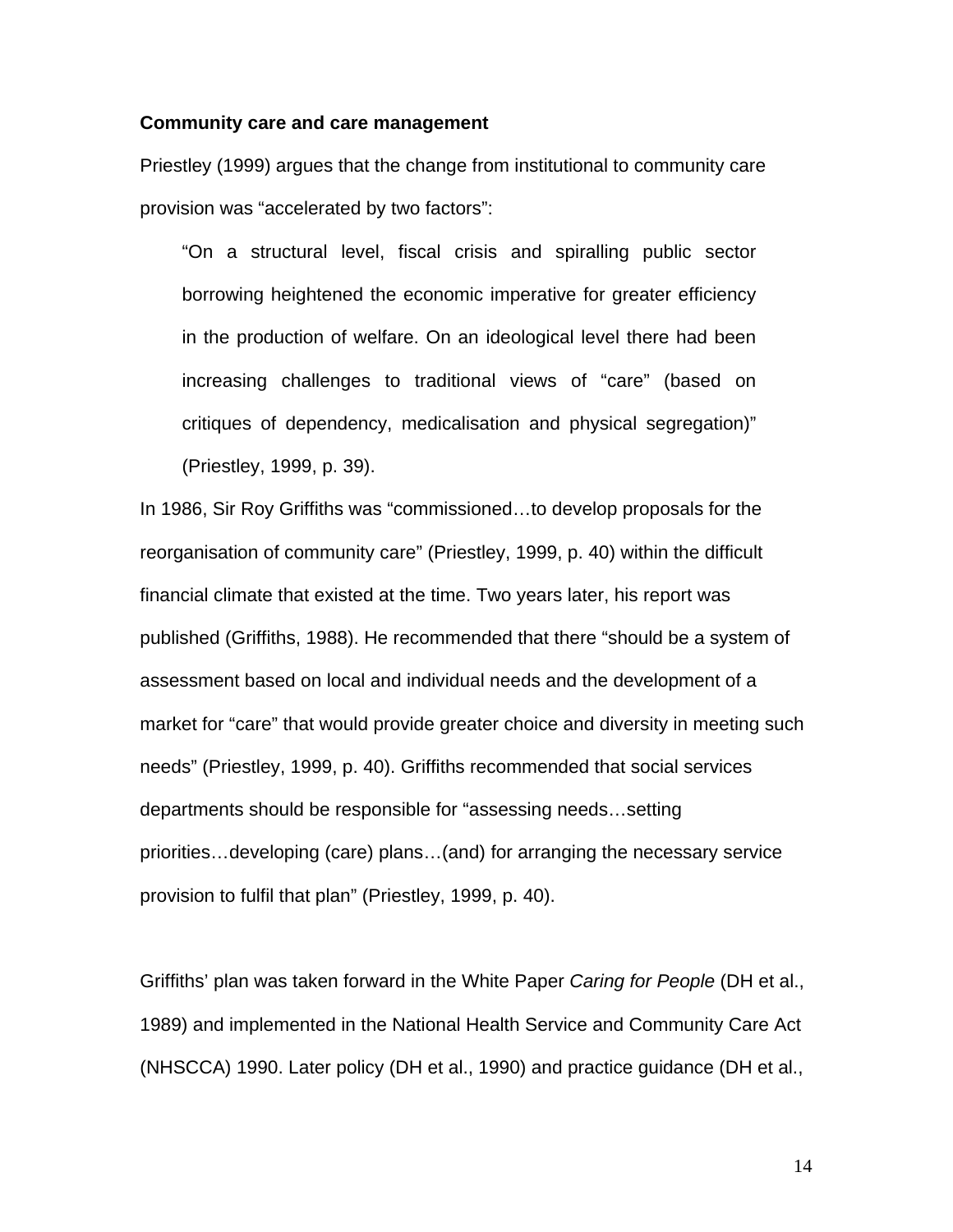1991b) set out how practitioners should put this "care planning" process into practice, detailing how "care managers" would assess needs and be responsible for producing "care plans", arranging services and monitoring services. Whilst the rhetoric within *Caring for People* emphasised that community care was to be built around "services that respond flexibly and sensitively to the needs of individuals and their carers" (DH et al., 1989, cited by Priestley, 1999, p. 42), both the Department of Health (DH et al., 1991a) and the Audit Commission (Audit Commission, 1992) showed that social services departments were still fitting individuals into services rather than designing services to meet their specific needs. Priestley (1999) argues that community care policy and practice is built around the "assumption…that disabled people are dependent and need "care"" (p.43), the "assumption…that this need arises as a result of personal inadequacy" (p. 47) and the "assumption that the needs of disabled people should be addressed (in the public sphere at least) through separate institutions of welfare production" (p. 49).

Much of the literature criticises community care practice for failing to meet disabled people's needs (e.g. Morris, 1993; Zarb and Nadash, 1994; DH, 1998; Priestley, 1999; Glasby and Littlechild, 2002; Swain et al., 2004; DH, 2005; PMSU, 2005; DH, 2006; Oliver and Sapey, 2006). The government's response to this has been to "modernise" services (DH, 1998) and to promote other personalised support systems such as direct payments and individual budgets.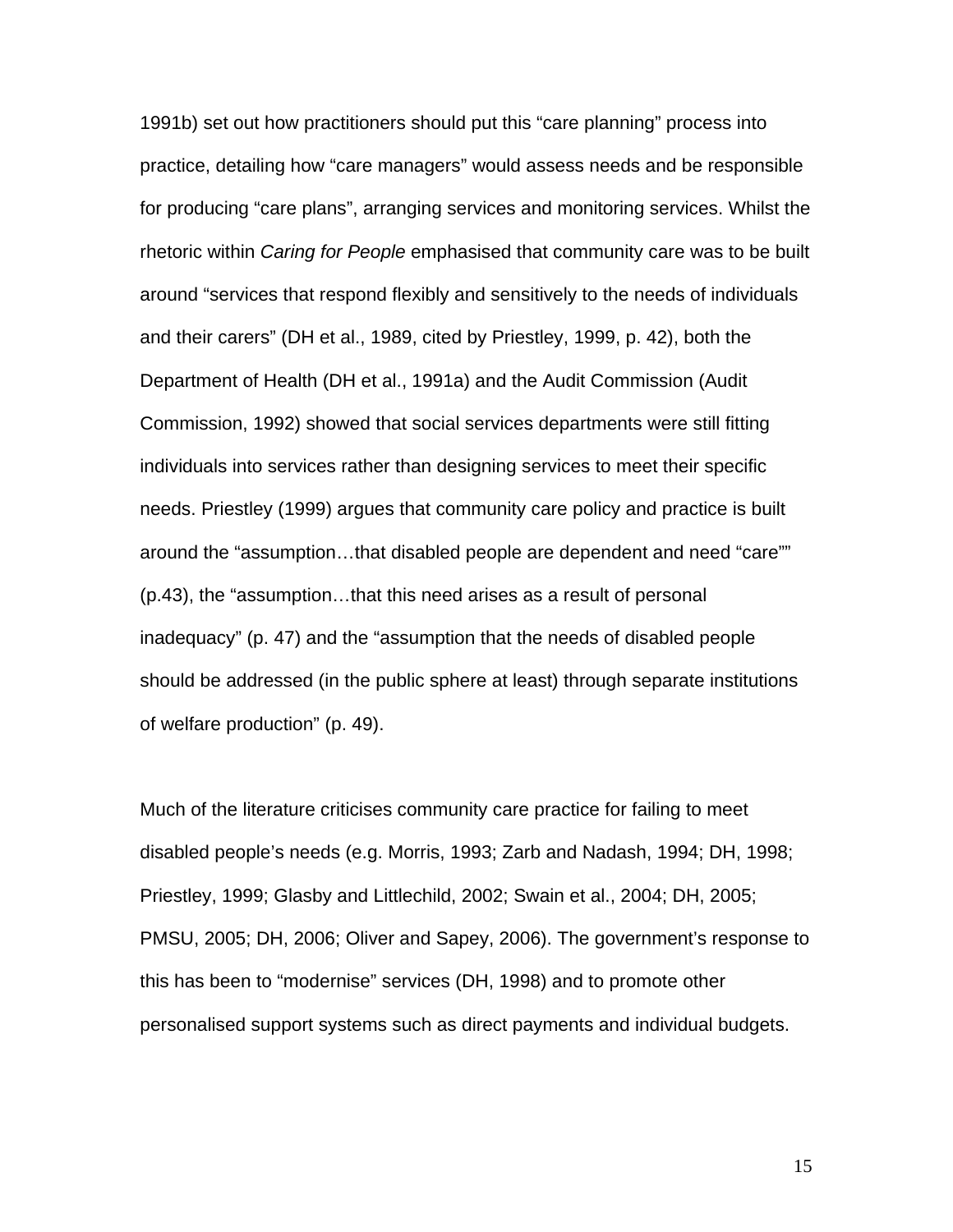#### **The Independent Living Fund (ILF)**

The Social Security Act of 1986 "announced measures to replace Supplementary Benefit with Income Support" (Glasby and Littlechild, 1988, p. 13). Set up as an "independent trust fund" (Glasby and Littlechild, 2002, p. 14) for five years with an initial budget of £5 million, the Independent Living Fund (ILF) "gave disabled people the opportunity to receive cash payments in order to purchase personal assistance" (Glasby and Littlechild, 2002, p. 13). This scheme turned out to be extremely successful and, by the end of the five years, it was supporting around 22,000 people at an annual cost of £82 million.

Kestenbaum, who carried out an ILF study in the early 1990s, found that recipients valued the ILF for the following reasons:

- "choice of care assistant;
- continuity of care;
- the flexibility of care arrangements;
- the greater availability of respite options;
- enhanced self-respect;
- choice" (Kestenbaum, 1993a, pp. 32-41, cited by Glasby and Littlechild, 2002, p. 14).

Indeed Kestenbaum even went as far as saying that this was the "preferred option" for many disabled people as opposed to statutory services (Kestenbaum, 1993b, p. 35, cited by Glasby and Littlechild, 2002, p. 14). Unfortunately, the very success of the ILF meant that there was an increasing financial burden on the government and that its recent community care reforms were now under attack.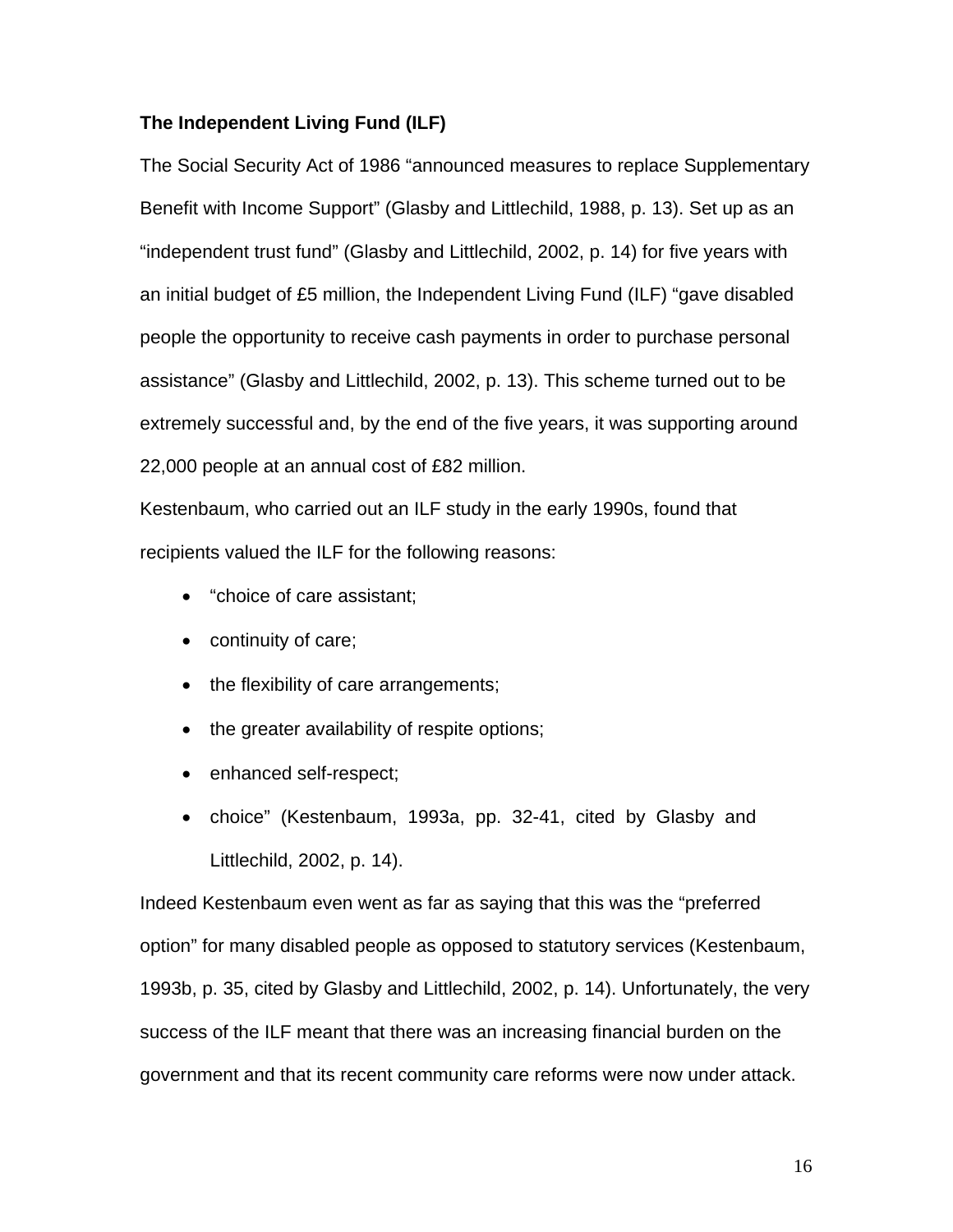The success of the ILF also placed pressure on the government to reform its long-standing restrictions on cash payments as a means of service provision from the NAA 1948. After the five years were over, the government replaced the ILF with two funds:

- "The Independent Living (Extension) Fund would continue to administer payments to recipients of the original ILF.
- The Independent Living (1993) Fund would accept new applications but on a different basis. Henceforth, disabled people receiving at least £200 worth of services per week from their local authority may receive a maximum of £375 from the Fund. Crucially, the new Fund was to be restricted to people aged under 66 at the time of their application" (Hudson, 1993; ILF, 2000; cited by Glasby and Littlechild, p. 15).

This effectively meant that all new applications would be used to ""top up" existing care packages", which was "widely interpreted as a retrograde step which emphasised professional control rather than user-led services and independent living" (Glasby and Littlechild, 2002, p. 16).

It is important to note that the ILF, whilst giving service users more choice and control than community care services, was not without its problems – mostly legal and managerial problems (Glasby and Littlechild, 2002, p. 16). On top of this, the ILF "revealed the potential conflicts which can arise between the aims of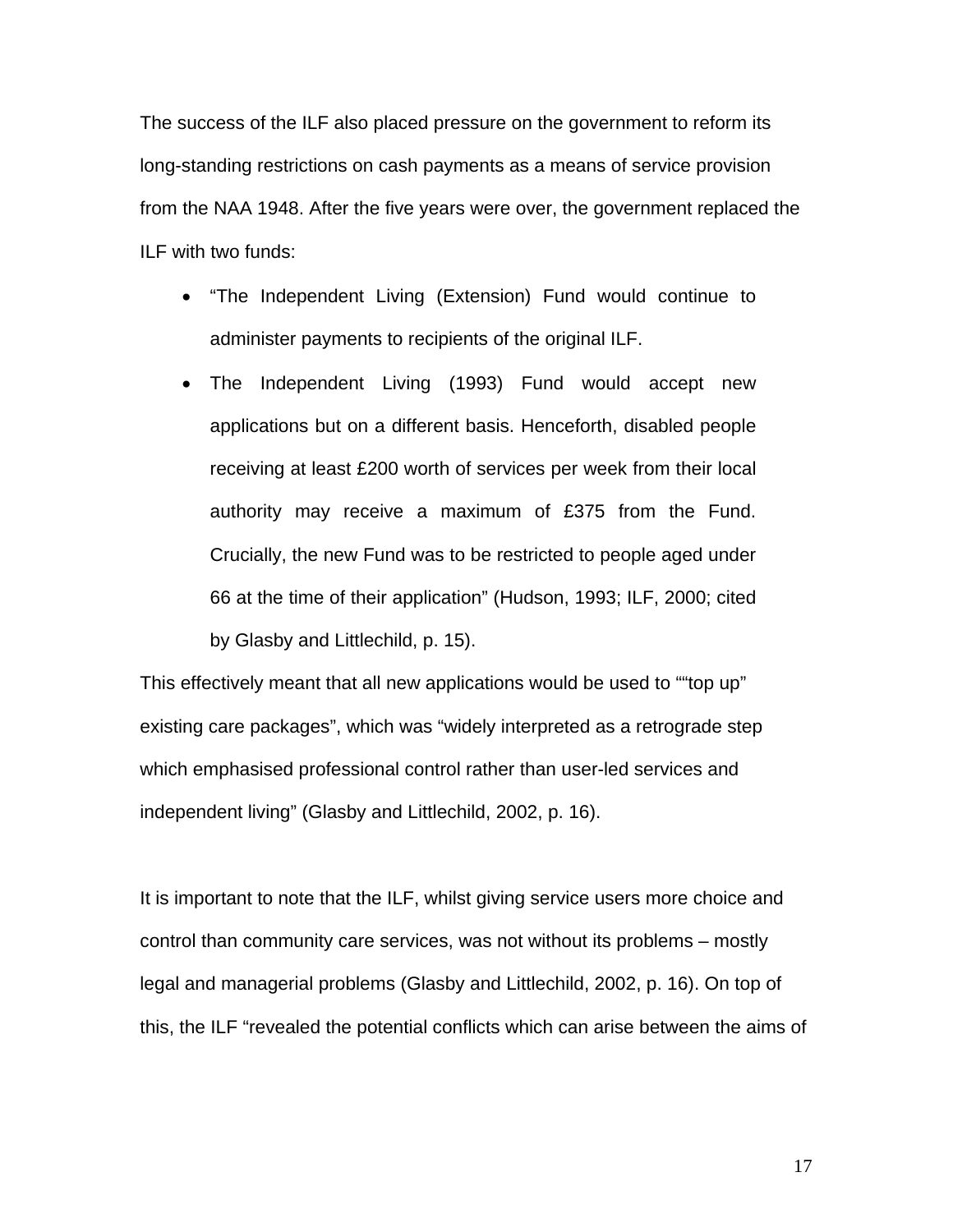the Independent Living Movement and the desire of central government to limit public expenditure" (Glasby and Littlechild, 2002, p. 16).

At the time of writing, the ILF trusts are about to be replaced with one Trust Deed responsible for both funds. Whilst it is felt that the ILF does give service users more choice and control than traditional social work service provision, a recent review of the ILF (Henwood and Hudson, 2007) highlighted the many barriers associated with the ILF, including discriminatory eligibility criteria, its use of medicalised notions of disability, poor transparency about its management and operations, insufficient and inaccessible information about the Funds, and an inflexible system. It will be important to improve this system quickly because the ILF is one of the funding sources being used for individual budgets.

#### **Direct Payments**

Whilst their impact has been very limited, it should be noted that direct payments have been available in Scotland since the Social Work (Scotland) Act was passed in 1968. Following sustained campaigning by the Disabled People's Movement, in particular a study about ILF by Zarb and Nadash (1994), the Community Care (Direct Payments) Act (CC(DP)A) was passed in 1996. This permitted local authorities to give direct payments to disabled people who had been assessed under the National Health Service and Community Care Act 1990 as being eligible for community care services (DH, 1996). Before the CC(DP)A 1996 was introduced, debates about direct payments centred around, on the one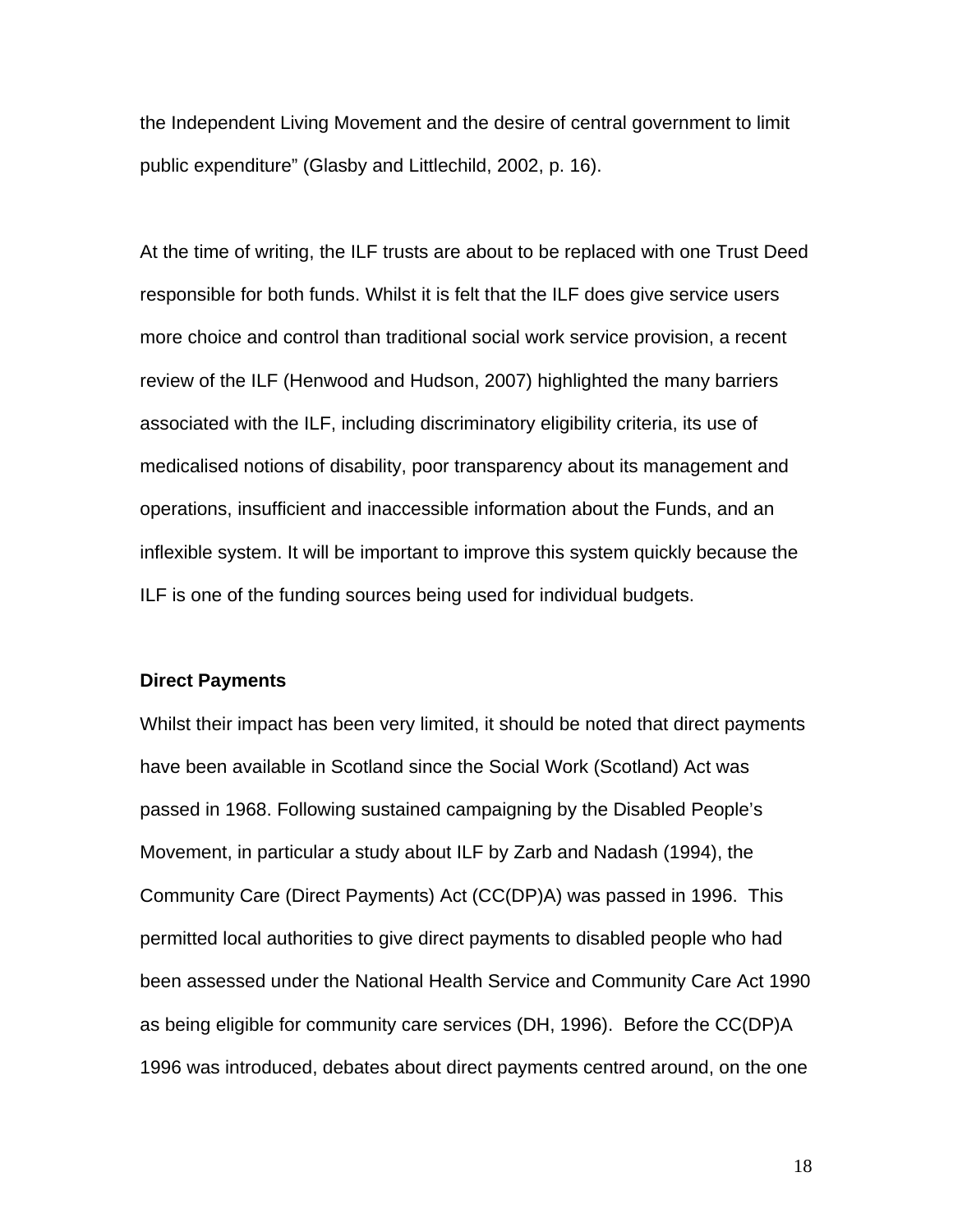hand, the "choice and control" given to disabled people and the "cost-efficiency" of previous schemes, against, on the other hand, the "complexity of administering direct payments and doubts about the capacity of local authorities to manage payments schemes" as well as "concerns that direct payments would reduce local authorities' flexibility in providing services and divert resources from other priority areas" (Zarb and Nadash, 1994, pp. 9-11, cited by Glasby and Littlechild, 2002, p. 25). This was also being introduced at a time when social services departments were in the middle of significant organisational change with the introduction of the NHSCCA in 1990.

When the CC(DP)A came into force in the UK in April 1997, anyone presenting with community care needs under the age of 65 became eligible to receive direct payments (DH, 1996). Entitlement was "then extended to older people…and later to other groups such as 16 and 17 years olds and parents of disabled children" (Riddell et al., 2006, p. 2) by amendments to legislation in all areas of the UK. The Health and Social Care Act 2001 and the Community Care, Services for Carers and Children's Services (Direct Payments) (England) Regulations 2003 (HMSO, 2003) placed a duty on local authorities to offer direct payments to eligible service users. Until then, local authorities had not been required, by law, to offer direct payments. In 2003, a new direct payments target was implemented in the performance indicators, which all social services departments are required by government to meet, which adds to the imperative on local authorities to provide direct payments.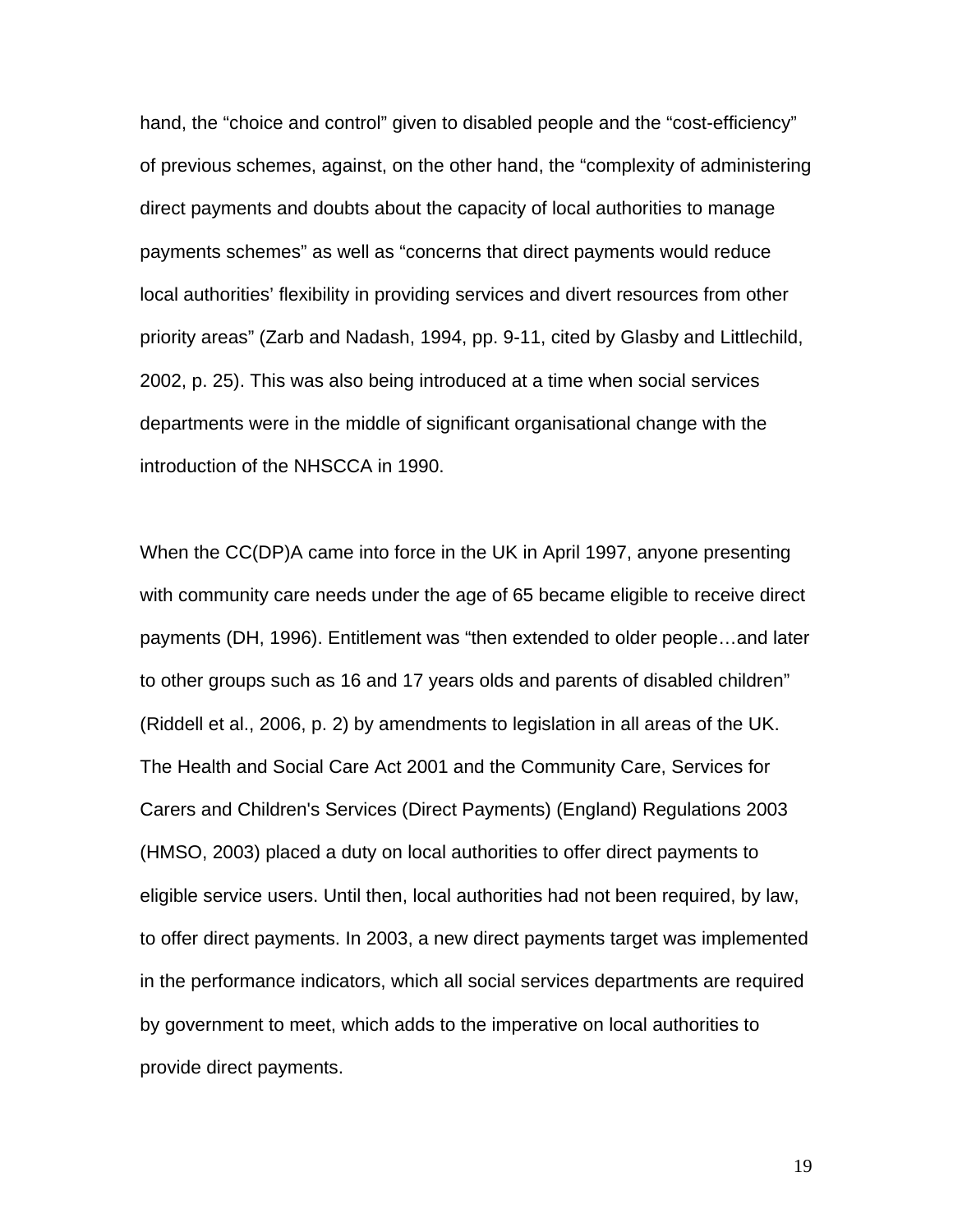Much direct payments policy and guidance (DH, 2003a; HMSO, 2003), and previous studies on the benefits of direct payments (Kestenbaum, 1993; Zarb and Nadash, 1994) as well as current direct payments research (Stainton and Boyce, 2004) indicate that direct payments have the potential to give disabled people increased control and choice over their lives. However, most studies reveal that implementation of direct payments has been slow (e.g. CSCI, 2004; Leece and Bornat, 2006; Riddell et al., 2006; Ellis, 2007).

Riddell et al.'s study, in particular, offers some interesting insights into the implementation of direct payments in the UK. The purpose of the research was "to support future policy development by explaining variation in implementation of direct payments policies in different localities across the UK, and particularly within the context of devolution in England, Scotland, Wales and Northern Ireland" (Riddell et al., 2006, p. 1). The following factors were listed as aiding direct payments implementation: "Effective support scheme; training and support for front line staff; leadership within the local authority; positive attitude of staff; national legislation, policy and guidance; accessible information for service users and carers; demand from service users and carers" (Riddell et al, 2006, p. 10). The following factors were listed as hindering direct payments implementation: "Users' and Carers' concerns about managing direct payments; staff resistance to direct payments; lack of people to work as personal assistants" (Riddell et al., 2006, p. 10). In their conclusion, Riddell et al. (2006) suggested that three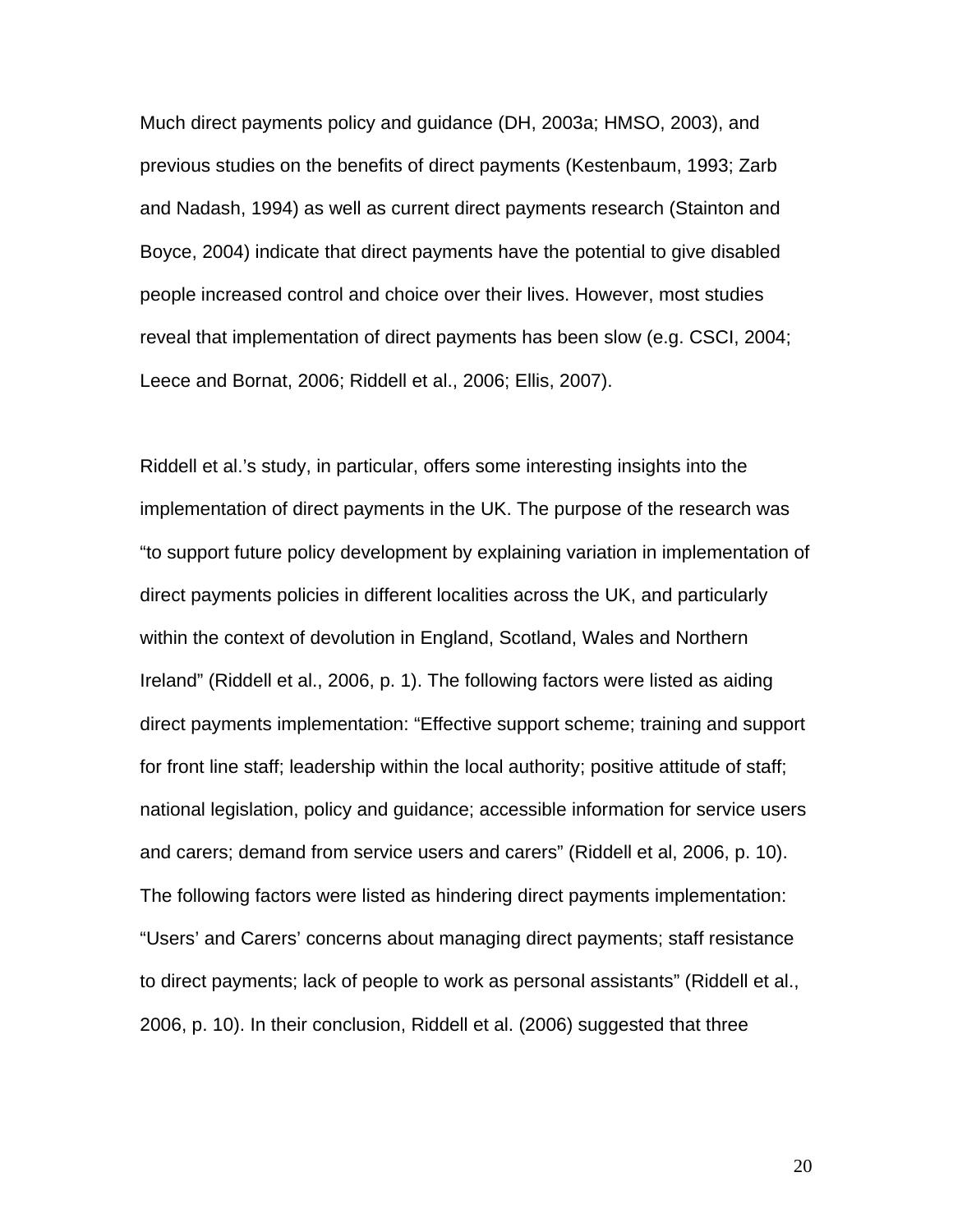themes were particularly important: "the politics of devolution; local cultures of welfare; and the influence of the disability movement" (p. 16).

#### **In Control and Individual Budgets**

Inspired initially by the White Paper *Valuing People* (DH, 2001), the idea behind in Control was "to help social services departments fundamentally change their social care systems to increase the citizenship of disabled people" (Poll et al., 2006, p. 7). Since then, the government has placed ideas of choice and control firmly on the social care agenda. In their report on In Control, Poll et al. recognise that the Independent Living Movement and the Inclusion Movement are the major influences behind this system. In 2003, In Control was piloted in six locations and, due to its success, is now being tested in more than 80 locations across the UK. In Control, unlike the care management process, is based on seven steps (Poll et al., 2006, p. 10): "Set personalised budget, plan support, agree the plan, manage personalised budget, organise support, live life, review and learn" (Poll et al., 2006, p. 11). In Control has introduced a system called the Resource Allocation System (RAS) which "enables people to know right at the beginning of the process how much funding is likely to be available for their support" (Poll et al., 2006, p. 18). Whilst not wanting to go into too much detail at this stage, In Control's report (Poll et al., 2006) demonstrates that self-directed support gives disabled people more control over their lives and that these developments are supported not only by service users but also, and in the light of the problems associated with the implementation of direct payments (Riddell et al., 2006; Ellis,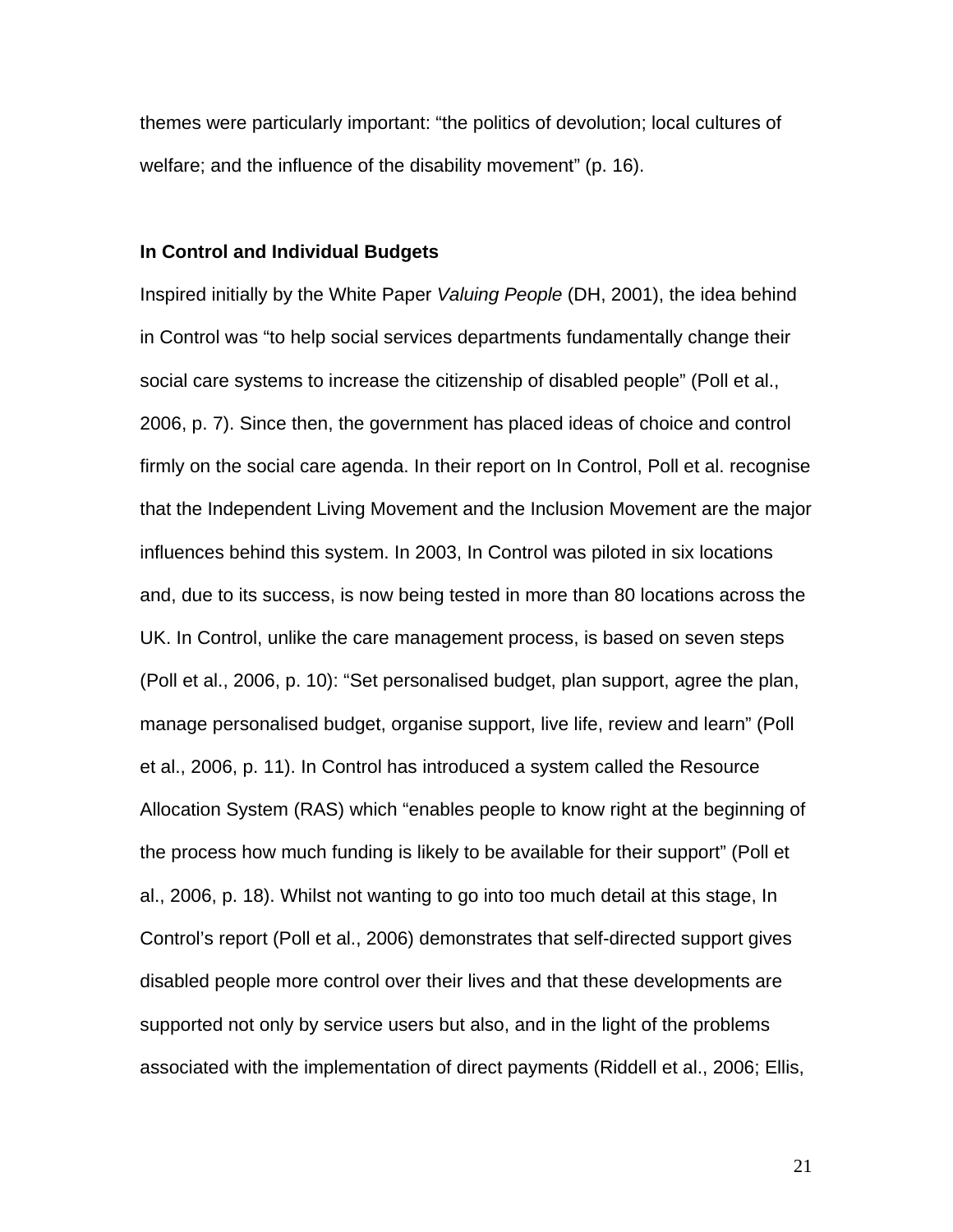2007) more importantly, by social workers and other professionals working with disabled people.

Inspired by the success of In Control, *Improving the Life Chances of Disabled People* (PMSU, 2005), *Independence, Well-being and Choice* (DH, 2005) and *Our Health, Our Care, Our Say* (DH, 2006) introduced the concept of individual budgets into the social care market:

"The idea behind individual budgets is to enable people needing social care and associated services to design that support and to give them the power to decide the nature of the services they need" (DH, 2007a).

Key features of this new approach are:

- "A transparent allocation of resources, giving individuals a clear cash or notional sum for them to use on their care or support package.
- A streamlined assessment process across agencies, meaning less time spent giving information.
- Bringing together a variety of streams of support and/or funding, from more than one agency.
- Giving individuals the ability to use the budget in a way that best suits their own particular requirements.
- Support from a broker or advocate, family or friends, as the individual desires" (DH, 2007a).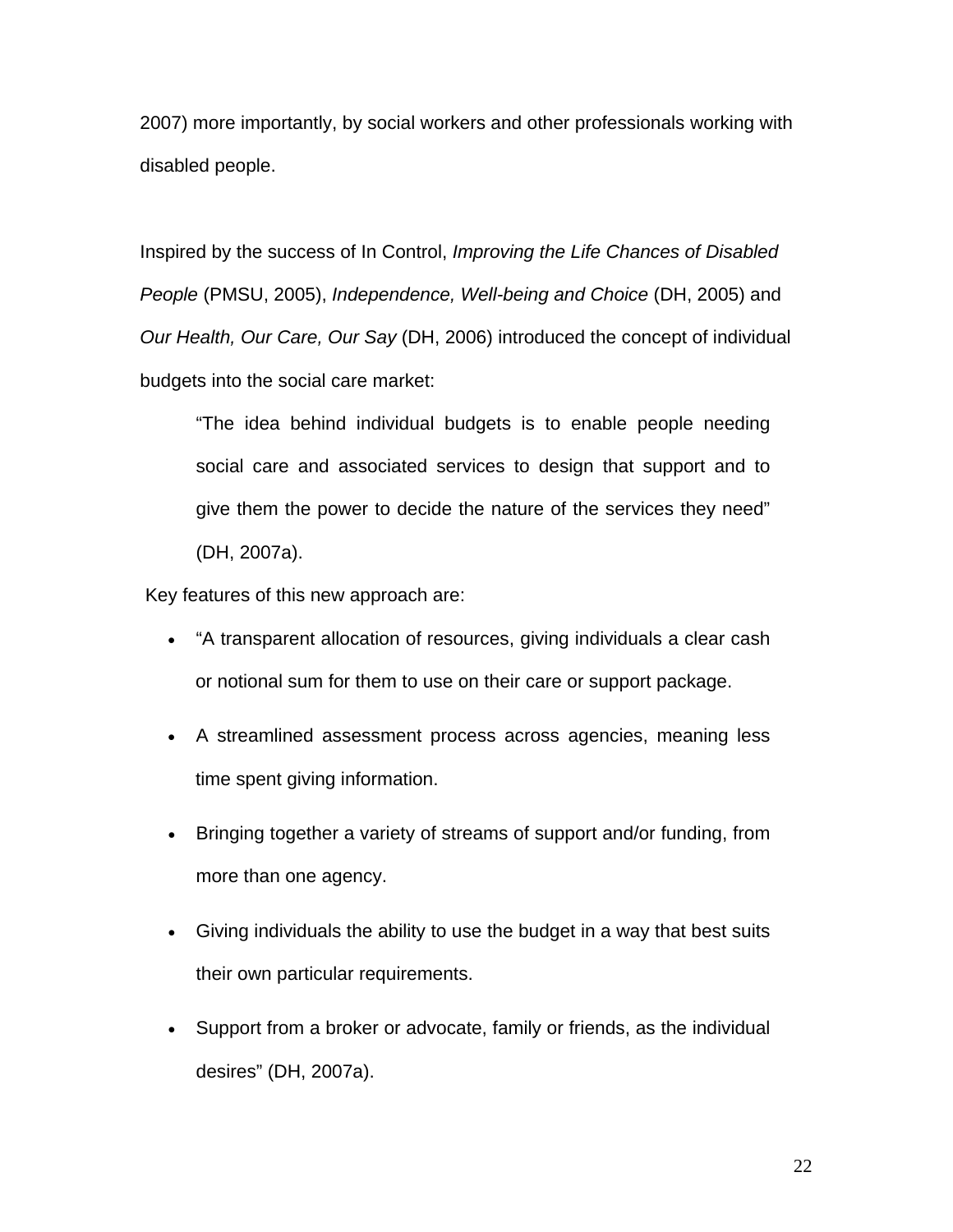This "new approach" addresses support needs and individual circumstances and "is underpinned by the principle of listening to disabled people and acknowledging their expertise in how to meet their needs" with the aim of increasing "the choice and control that people have over how their additional requirements are met" (Morris, 2005, pp. 2-3). There is an expectation that social workers will have to work much more closely with disabled service users and organisations of disabled people in order "to promote self-directed support" (Morris, 2005, p. 4). A total of "13 local authorities are piloting Individual Budgets in order to develop an evidence base for potential national roll out" (DH, 2007a) each using different groups of service users and different RAS to work out which systems work best.

Initial reports suggested that "pilot sites have faced significant challenges in setting up systems and processes for providing Individual Budgets" but that "progress on aligning income streams has been good" (DH, 2007b). In the latest evaluation regarding the Individual Budget pilot projects (Ibsen, 2007), it was highlighted that "there are a wide variety of approaches to the assessment of needs" (p. 1), from more conventional approaches similar to those to be found in community care assessment to self-assessment. Ibsen (2007) found that the RAS led to "some "winners and losers" compared to the existing system" (p. 1) which meant that local authorities were having to put up transitional funding to cover the change-over period for those service users who lost out because of the new system. They also found that there were problems "integrating and aligning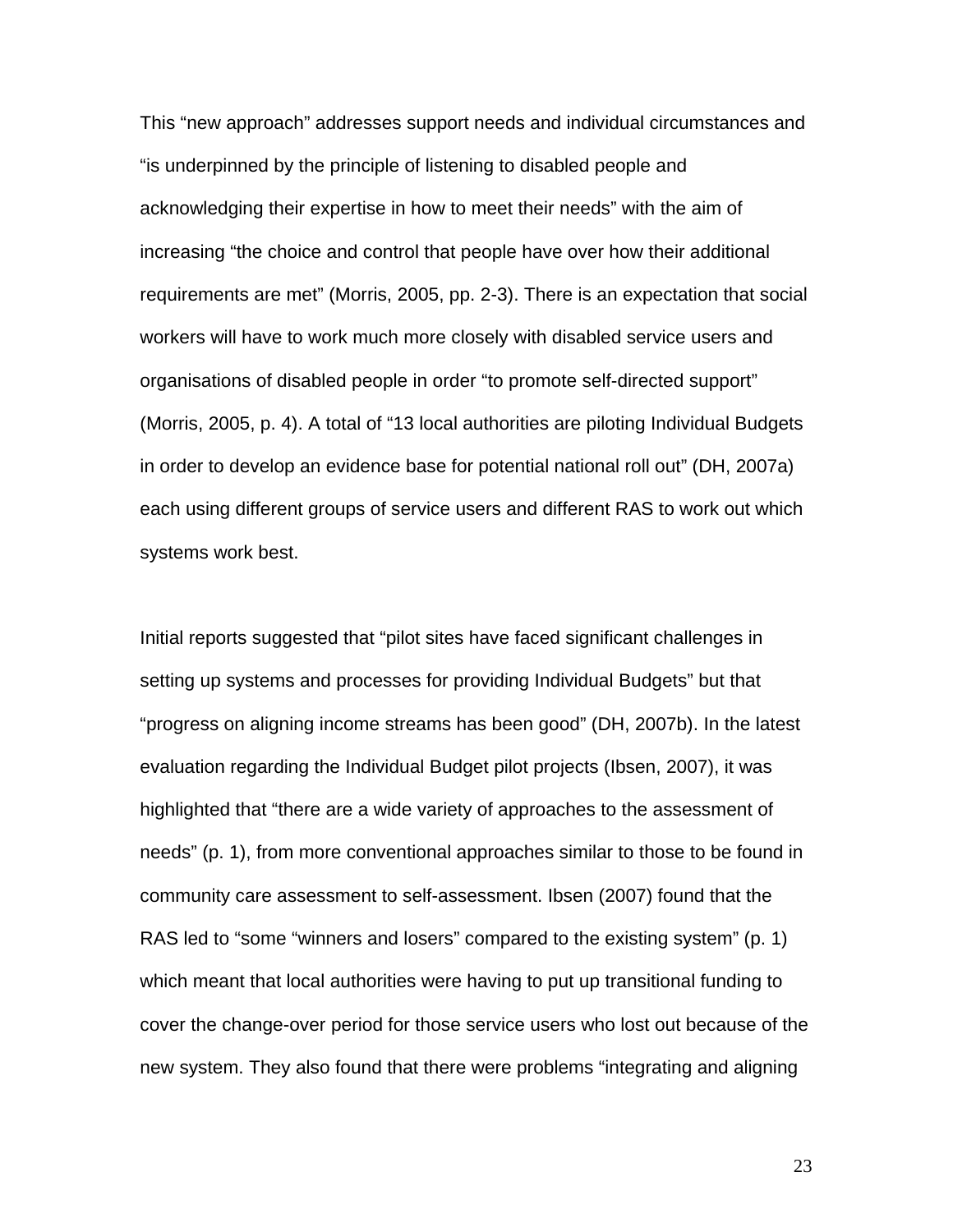some funding streams" (Ibsen, 2007, p. 2), which appears to contradict those earlier reports. Interestingly, there was some evidence of difficulty in "keeping the packages cost-neutral" due to "new demand from eligible (but previously selfsufficient) users" (Ibsen, 2007, p. 2). Unlike Poll et al.'s report, Ibsen (2007) found many barriers to implementation:

"Barriers to effective training included the perceived professional threat to care managers; resistance to change; the timing of training in relation to the development of the project; and organisational restructuring" (p. 2).

Start-up costs for the individual budget pilots were substantial totalling £546,000 over a two year period, a total which did not include staff salaries (Ibsen, 2007, p. 3).

Problems aside, the government believes that individual budgets "should drive up the quality of services" through the control people have over their budget and the ability that this has to "stimulate the social care market to provide the services people actually want, and help shift resources away from services which do not meet needs and expectations" (DH, 2005, p. 35).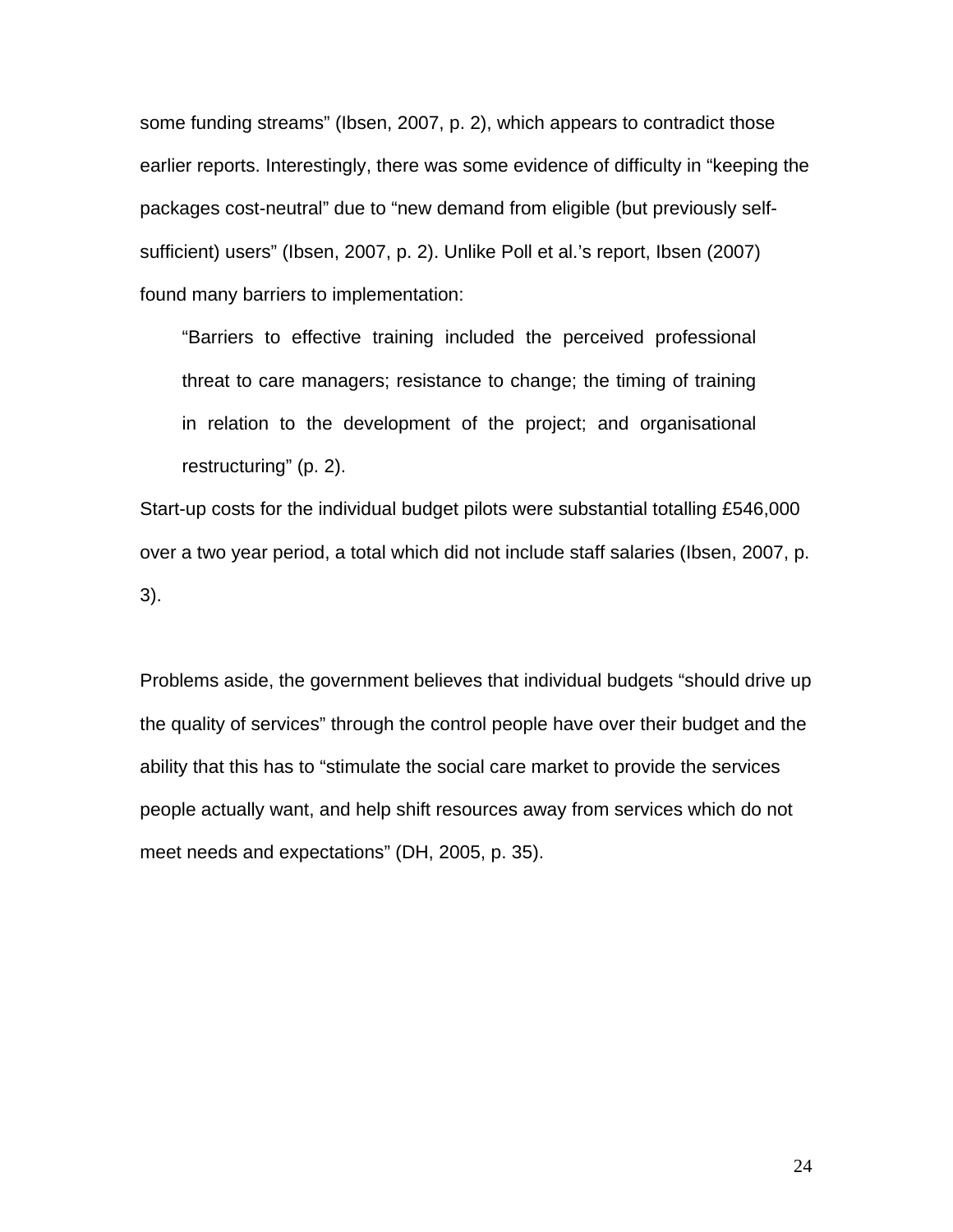# **Chapter Three**

# **Assessing the financial barriers to independent living**

Recent government policy and legislation (DH, 1998; DH, 2001; PMSU, 2005; DH, 2005; DH, 2006) recognised that services, in particular care management procedures, were failing disabled people and highlighted the importance of preventative strategies, services and cash-for-care schemes in enabling disabled people to live more independently. Whilst the inability of local authorities to deliver these changes due to monetary problems was recognised in earlier documents (DH, 1998), these same concerns were notably absent from more recent policy and legislation. And yet the monetary situation has not changed since *Modernising Social Services* was published. In fact the situation is getting worse (LGA, 2006). Many commentators are critical of the government's failure to invest in social care (e.g. Priestley, 1999; CSCI, 2006; Wanless, 2006; LGA, 2006, Holloway and Lymberry, 2007) and of "ever-rising eligibility criteria for access to services" (CSCI, 2006, p. iv). In this chapter, therefore, we will examine more closely the relationship between money and personalised support.

#### **Efficiency savings**

With the government expecting local authorities to make "efficiency savings" in the years to come (Gershon, 2004; DH, 2007c), difficult questions have been raised about the "capacity of a system to both empower benefit recipients and cut back the welfare state" (SCIE, 2007, p. 1). The Social Care Institute for Excellence (SCIE) (2007) also raises questions about "policy coherence" with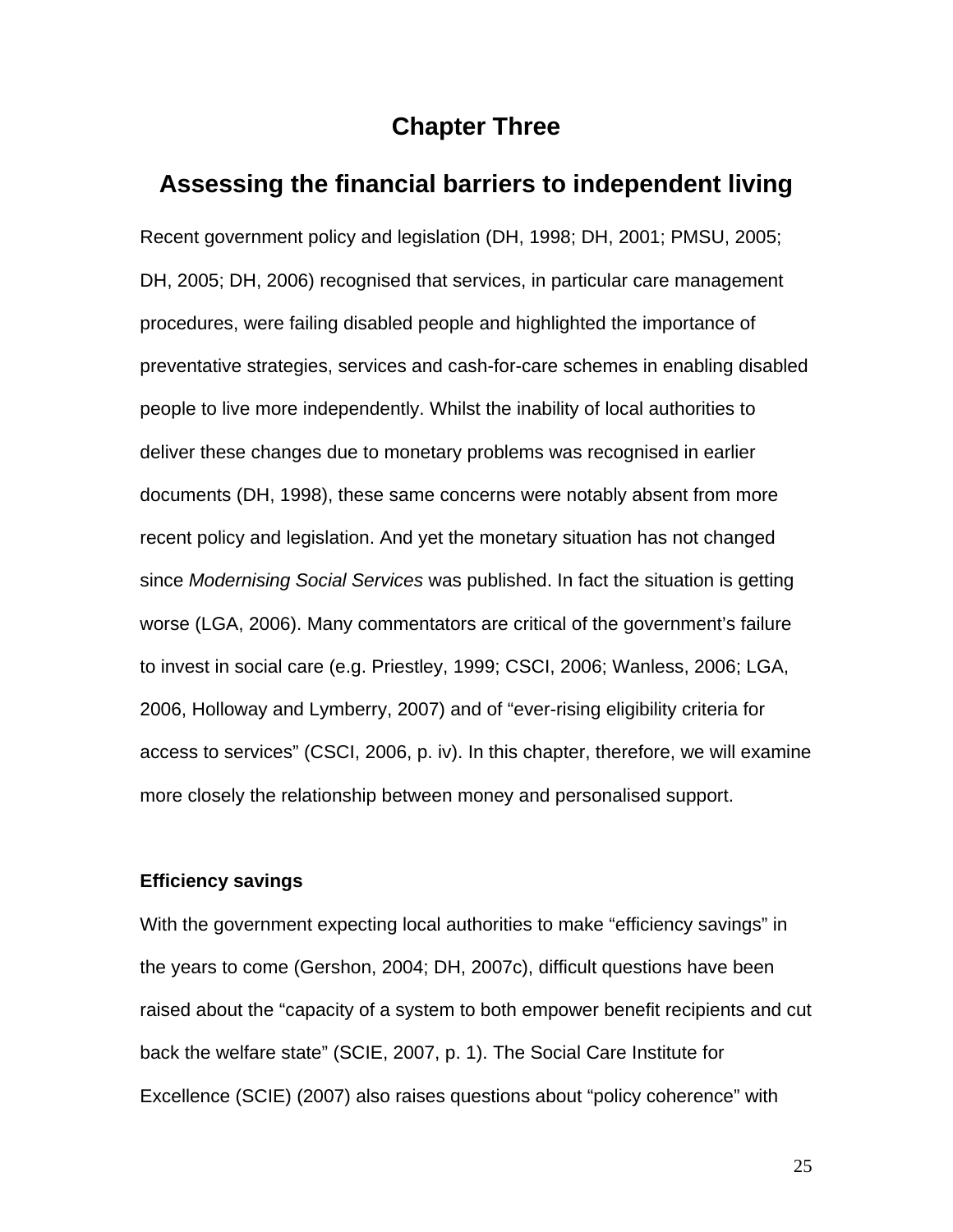"tensions between developments in the NHS towards increasing the autonomy of practitioners, and in social care towards empowering service users" (SCIE, 2007, pp. 1-2). They provide evidence which shows that there is a tendency with personalised support systems to underestimate the cost implications which results in problems later on in their development (SCIE, 2007). Their report highlights the need for further research into the cost effectiveness of personalised support systems, a need which has recently been partially addressed by the newly created Office for Disability Issues in a review into the costs and benefits of independent living (Hurstfield et al., 2007).

In the last chapter, it was identified that one of the reasons for introducing community care legislation in 1990 was that it was believed that individual services would save the government money (Priestley, 1999) as opposed to institutional provision which was very expensive. As we have seen, the government specifically requested that Sir Roy Griffiths address the financial implications of these changes in his review. Within this context, therefore, it is clear to see that little has changed with regards to welfare spending. In recent years, increased attention has been given to the way public money is spent on public services. In 2004, Sir Peter Gershon completed the *Independent Review of Public Sector Efficiency* (Gershon, 2004). In the 2004 Budget, the then Chancellor of the Exchequer, Gordon Brown, following recommendations made by Sir Peter, announced "a target to deliver £20 billion of annual efficiency gains by 2007-08, through a 2.5 per cent a year efficiency target for the whole public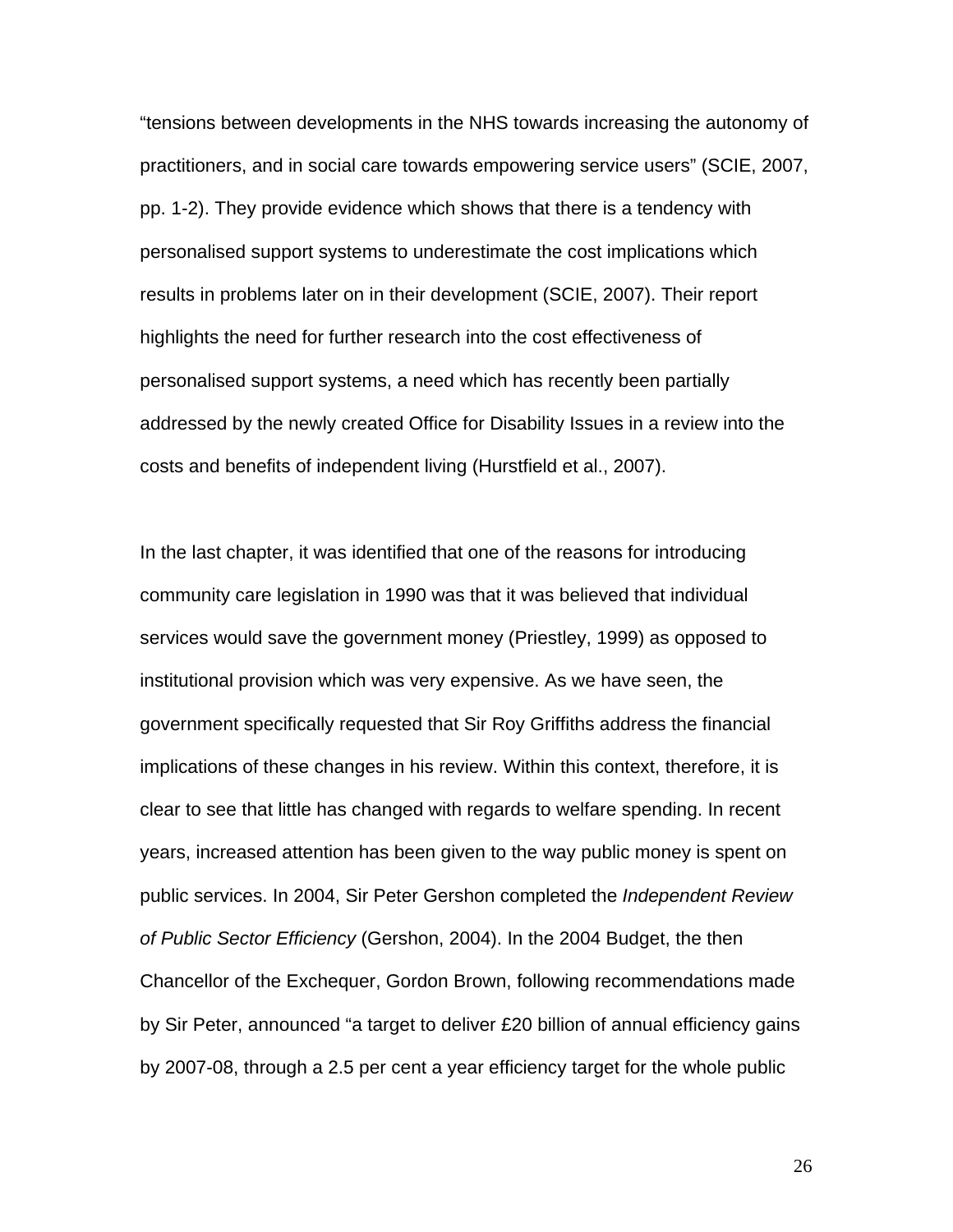sector" (Gershon, 2004, p. 22). Part of the efficiency savings would come about through the loss of 84,000 military and civil service posts between 2004 and 2008. The major targets were the National Health Service (which included social care), which was required to deliver £6.47 billion of efficiency savings, and local authorities which were asked to deliver £6.45 billion of efficiency savings (Gershon, 2004, p. 30). In order to implement these recommendations, the Care Services Efficiency Delivery (CSED) team was set up in June 2004. Its remit was to "work with local councils, the NHS and service providers to develop and support initiatives to make adult social care more efficient" (DH, 2007c).

Every year, the Local Government Association (LGA) reviews the state of social services finances in the UK. In 2005-06, the response rate to its national survey of local authorities was 80 per cent or above. As such, the findings may be considered to be particularly valid. The LGA described the financial climate for 2006-07 as being "deeply worrying" and that "pressures have left a gaping £1.76 billion black hole in funding for social services" (LGA, 2006, p. 1). The report identified several reasons for these funding pressures including: an ageing population; an increase in the number of people requiring care; medical advances which have increased people's life expectancy; increased demand for services; and "the cost of contracts with the independent and voluntary sector…outstripping inflation" (LGA, 2006, p. 1). There is also evidence that reductions in NHS and Supporting People Programme funding has added to the financial burden placed on local authorities (LGA, 2006, p. 6). The LGA is critical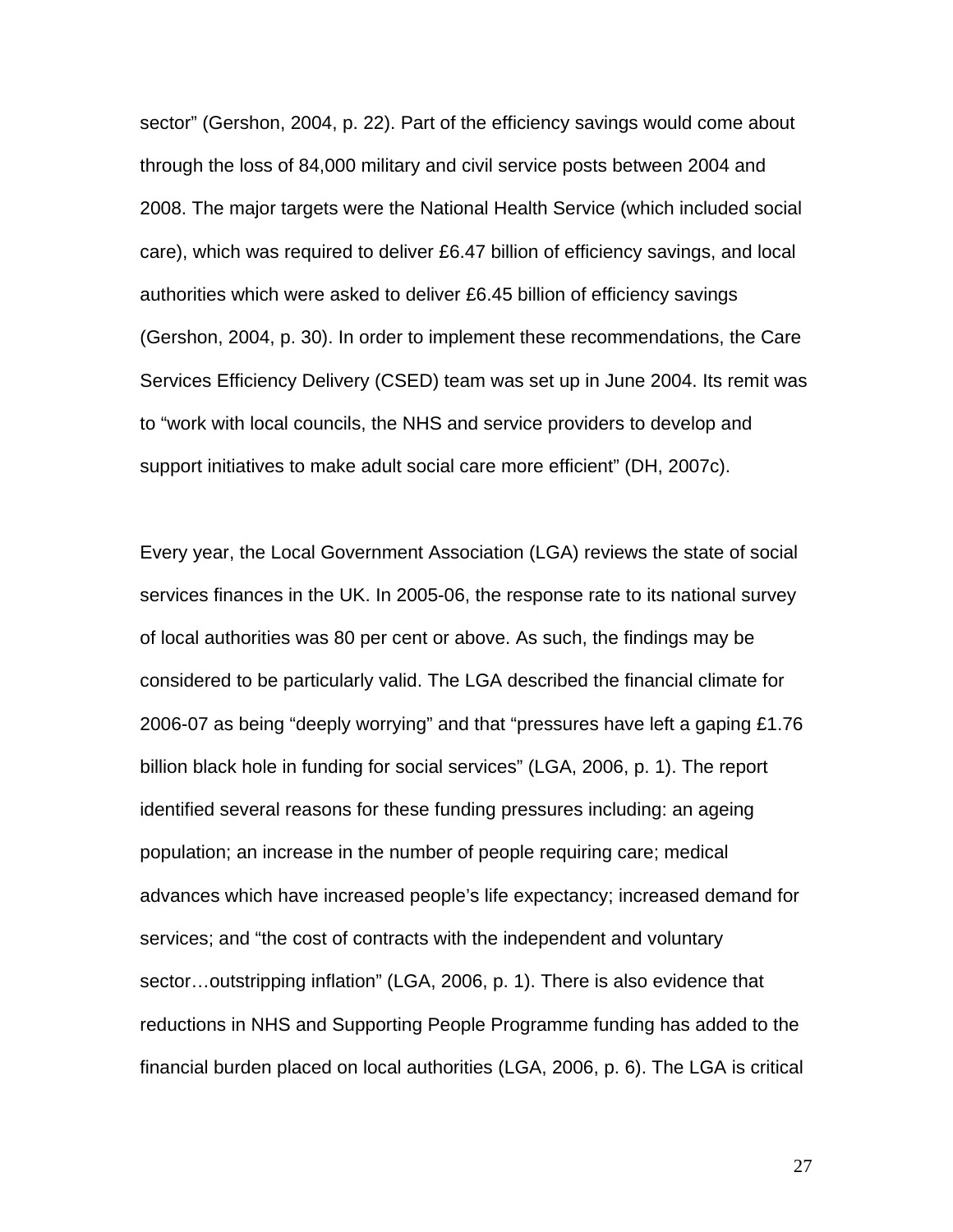of the fact that the preventative agenda set out in *Our Health, Our Care, Our Say* (DH, 2006) "has not so far been backed up by sufficient investment" and is calling for "a fair and sustainable system of funding" (LGA, 2006, p. 1). In a similar vein, last year Community Care magazine launched its "Stand up for Social Care" campaign to put pressure on the government to invest more in social care.

#### **The impact of financial barriers on eligibility criteria**

In 2002, the Department of Health introduced a national system of "eligibility criteria" because it felt that the previous system, whereby eligibility levels were defined by local authorities, had become too varied. From then onwards, needs were to be defined as "critical, substantial, moderate and low" (DH, 2002) with local authorities giving priority to those with critical needs. The government currently believes that "current eligibility criteria allow for early intervention and support" (DH, 2005, p. 39). In this section, it is contended that the facts undermine this belief.

There is widespread recognition that financial pressures have led to "a tightening of eligibility criteria for access to services" (LGA, 2006, p. 6). The LGA's survey, for example, revealed that, whereas the combined percentage of service users receiving support to meet "substantial" and "critical" needs was 57.4 per cent in 2004-05, this figure had risen to 67.6 per cent in 2005-06. It also revealed that "80 per cent of councils" planned to tighten their eligibility criteria in 2006-07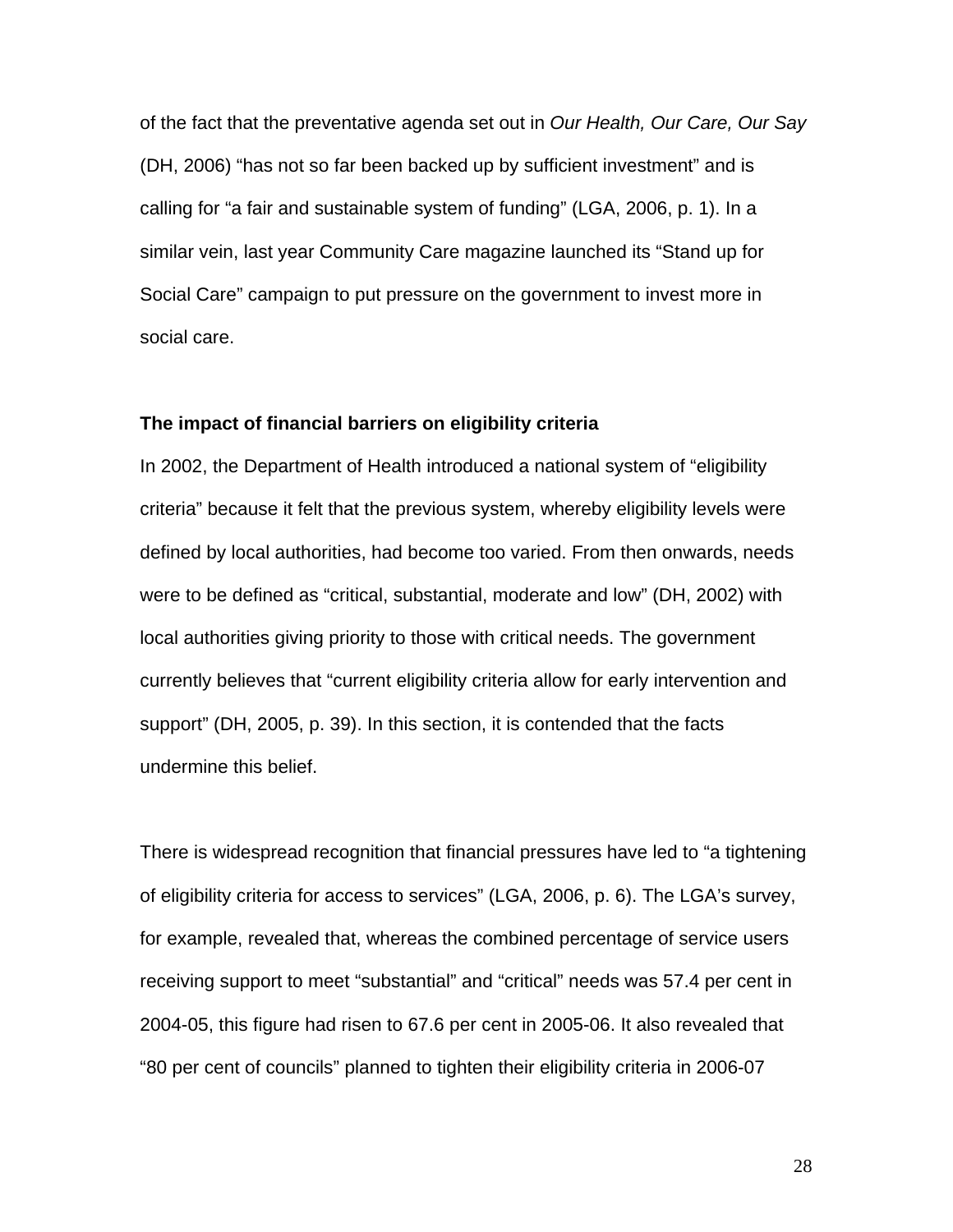(LGA, 2006, p. 6). In a society where the demand for social care services is increasing (LGA, 2006; Wanless, 2006), rising eligibility criteria means that less service users, nearly all of whom have complex needs, receive social care services. Those that do not meet the eligibility criteria either have to arrange and pay for their own services or, if they do not have sufficient income, people go without services which, in the long run, has the potential to impact negatively on their health and certainly on their ability to live independently. In its latest report, *The State of Social Care in England 2005-06* (CSCI, 2006), the Commission for Social Care Inspection (CSCI) argues that more research is needed to find out about the support needs and circumstances of people who do not meet the eligibility criteria for statutory social care. Many social workers argue that more attention needs to be paid to those who have lower or moderate needs, in other words the preventative agenda (DH, 2005; DH, 2006), because otherwise their needs may become substantial or critical in the future (DH, 2007d).

It has been suggested that,

"For too long social work has been perceived as a gatekeeper or rationer of services and has been accused, sometimes unfairly, of fostering dependence rather than independence" (DH, 2005, p. 10). The truth of the matter is that, due to financial circumstances, social work departments have had to ration resources and limit expenditure to people with

Gillman, 2004, p. 254; Oliver and Sapey, 2006, p. 176) and social work

substantial and critical needs. Whilst disabled people (e.g. Priestley, 1999;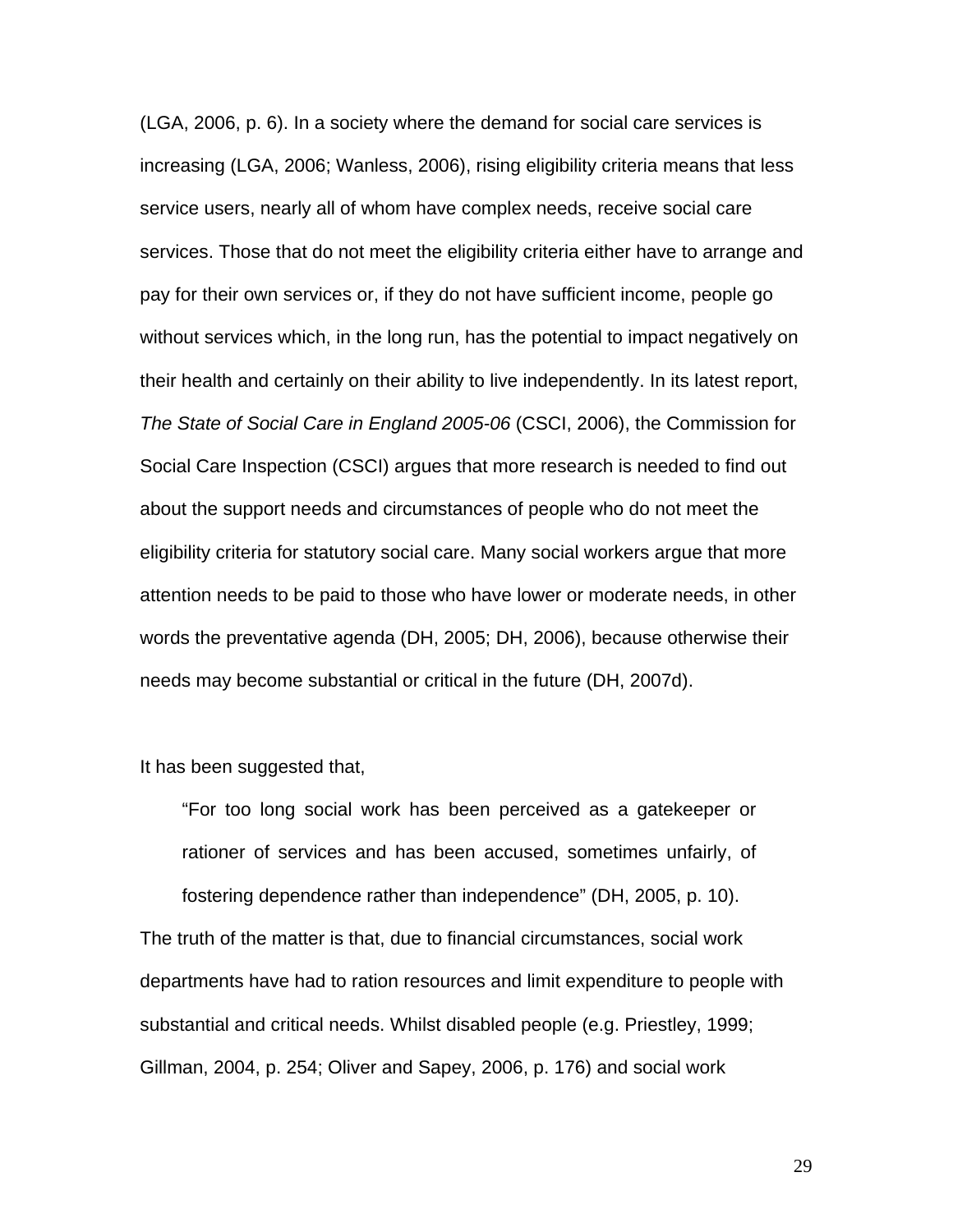academics and social workers (e.g. Jones, 2002; McDonald, 2006) accept the fact that social work departments are under-resourced, the government believes that extra resources can be found through efficiency savings.

Based on what we already know about the financial problems social services departments face and the fact that the Labour government has already indicated that extra investment will have to come through efficiency savings, it is highly unlikely that the financial problems of social services departments are going to disappear in the near future. In all likelihood, eligibility criteria will continue to be largely based on critical and substantial support needs with fewer service users benefiting from the local authority social care provision. Local authorities must, therefore, find savings in order to invest in the new policy direction in order to give disabled people more choice and control over their lives.

#### **Assessing the cost efficiency of independent living**

Two substantial pieces of work have been carried out which aim to evaluate the costs and benefits of personalised support schemes – Zarb and Nadash's research study entitled *Cashing in on independence: Comparing the costs and benefits of cash and services* (Zarb and Nadash, 1994) and the Office for Disability Issues's (ODI) recent study *The cost and benefits of independent living* (Hurstfield et al., 2007). These studies reveal far more than simply the economic benefits of different forms of personalised support, although this is very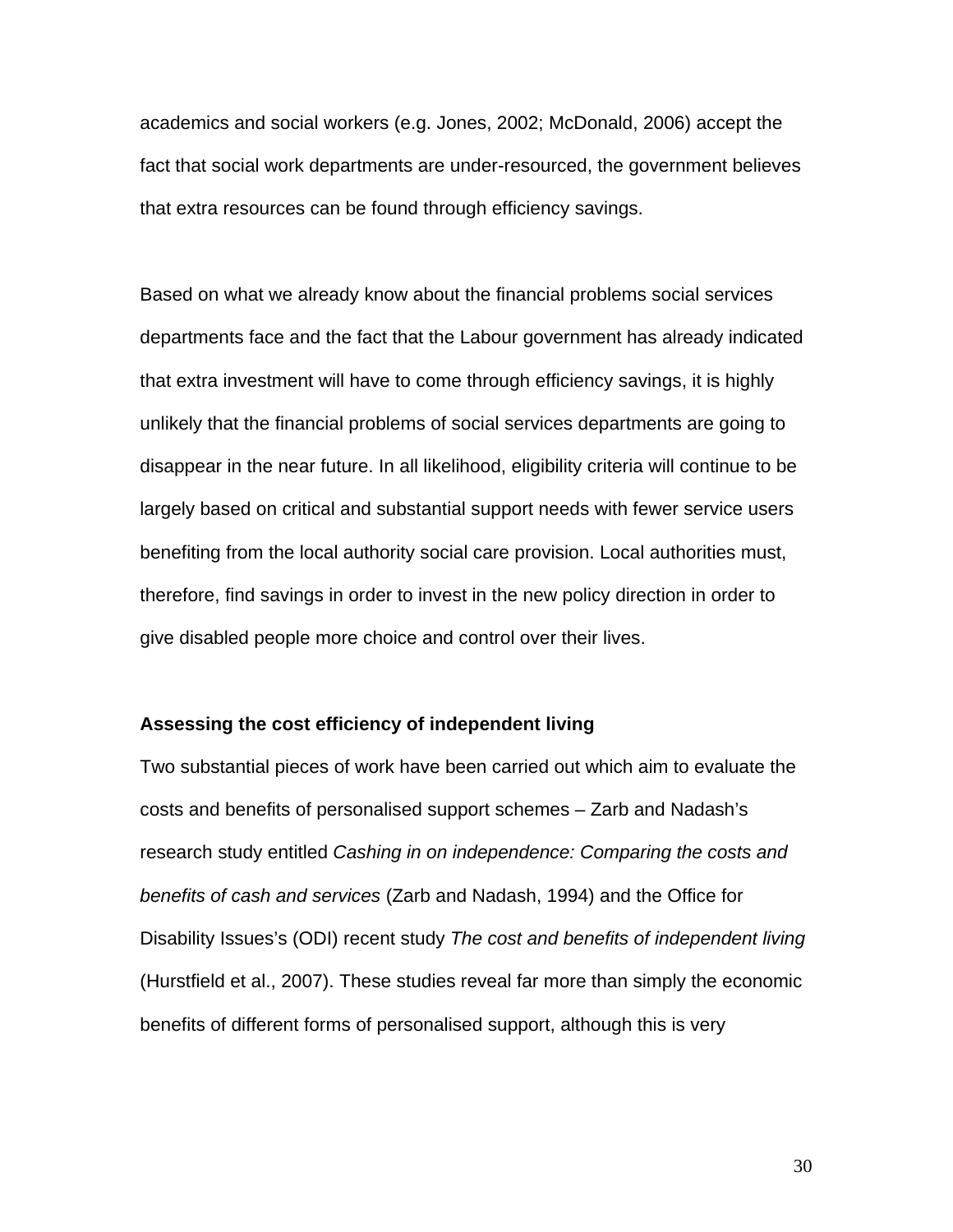important, including as they do information about the ability of these types of schemes to enable disabled people to live more independently.

Zarb and Nadash (1994) interviewed 70 disabled people for the purpose of their study, 35 of whom were receiving indirect or direct payments through their local authority or through the ILF and 35 of whom were receiving services organised by their local authority. They also carried out a national postal survey to local authorities to find out whether they supported direct payments. The study showed that disabled people receiving payments were more likely to receive "higher quality support…(and) a greater degree of choice and control" than people using direct service provision and that payments schemes met "a wider range of assistance needs" (Zarb and Nadash, 1994, p. 5). They were also more likely to "have markedly higher levels of overall satisfaction with their support arrangements than service users" which was largely determined by the "control" they gained and the "reliability" of support arrangements (Zarb and Nadash, 1994, p. 6). Interestingly those people receiving payments indirectly or directly from their local authorities felt that this provision was more suited to their needs than the support ILF recipients received. This was attributed to the fact that they had greater "access to support and advice about organising their support" (Zarb and Nadash, 1994, p. 6).

In terms of the financial costs of different forms of personalised support, the study found that "support arrangements financed by direct/indirect payments are,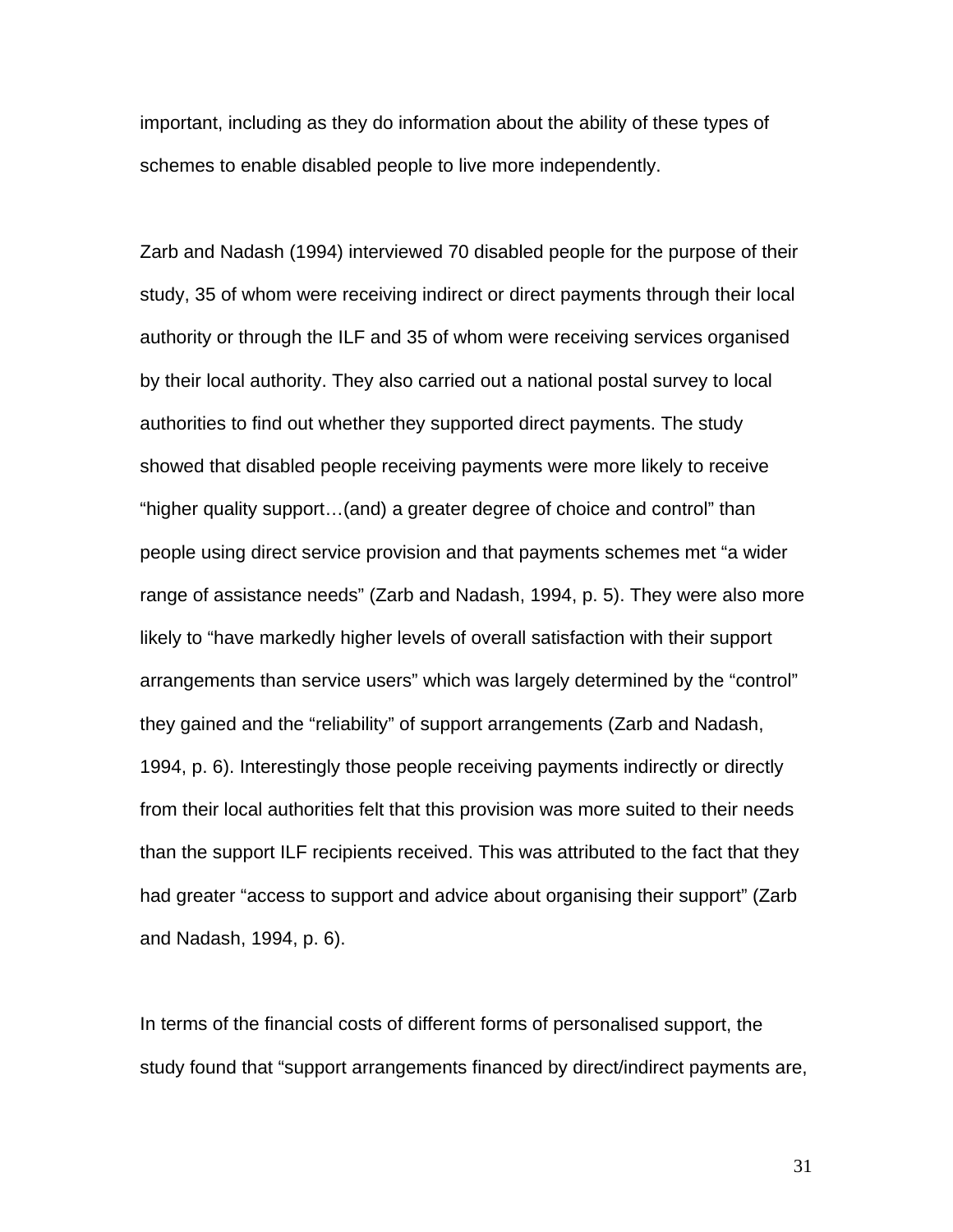on average, between 30 and 40 per cent cheaper than equivalent service based support" (Zarb and Nadash, 1994, p. 7). This was due largely to the difference between the costs of administering the different support arrangements. Although there was a ban on local authorities making direct payments to service users, Zarb and Nadash (1994) found that "just under 60 per cent of authorities…were already operating payments schemes" (p. 7), most of whom were making indirect payments to service users. Ninety per cent of these "indicated that they would make payments if legislation permitted" (Zarb and Nadash, 1994, p. 8). This study greatly strengthened the case for introducing such legislation and, as we have seen, the 1996 CC(DP)A was introduced in 1996.

In their study, Hurstfield et al. (2007) carried out an extensive review of the literature "on the potential costs and benefits associated with investment in IL (Independent Living) support, as compared to more conventional forms of service provision" (p.7). They also used five case studies to illustrate the costs and benefits of different independent living scenarios, which involved "in-depth faceto-face interviews with service recipients, strategic policy stakeholders and service delivery representatives" (Hurstfield et al., 2007, p. 8). For the purpose of their study, "conventional forms of service provision" refers to community care services and independent living support refers to the ILF, direct payments, individual budgets and In Control. The study refers to costs and benefits at a service delivery level and at a macro level.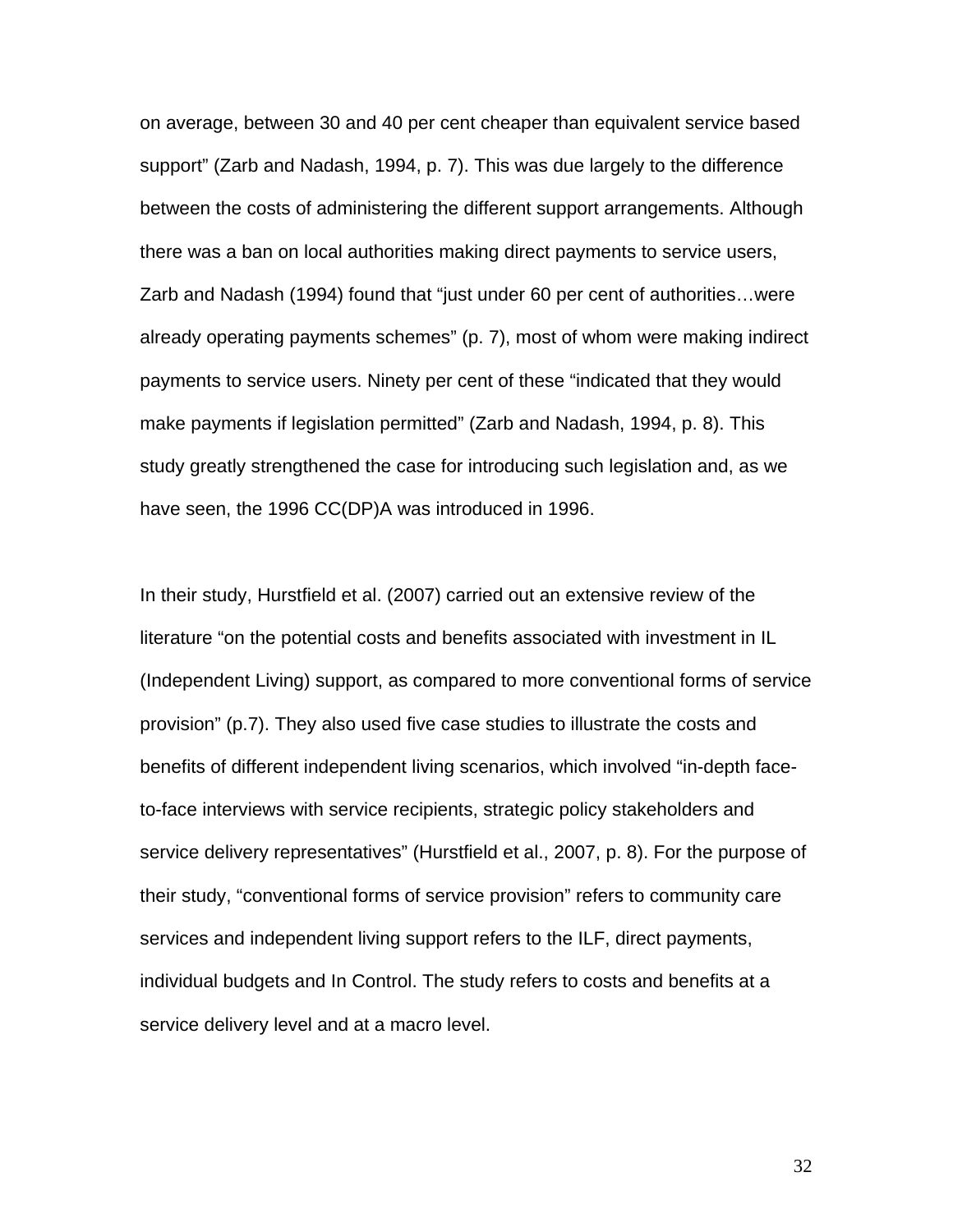Whilst it has been argued that there are significant problems with social services budgets (LGA, 2006), which is made worse by efficiency targets and underinvestment, the Government have a point when they argue that cost savings should and indeed can be made. Local authorities have not struggled to make efficiency savings since 2004, although this has resulted in eligibility criteria rising over that time.

"By the end of September 2006 departments and local authorities reported annual efficiency gains totalling £13.3 billion...(and a) gross reduction of nearly 55,000 civil service posts, and over 10,500 posts had been relocated" (HM Treasury, 2006, p. 24).

Indeed, Hurstfield et al. (2007) found a "variety of inefficiencies involved in the delivery of conventional types of support" (p. 88). Some of the research participants even "suggested that 20-30% of social services expenditure is wastage" (Hurstfield et al., 2007, p. 88). At the service delivery level, for example, they pointed out that "local authorities are encouraged to enter block contracts for services which offer initial cost savings, but limit flexibility and incur greater costs in the long term" or that many local authorities commission services with private organisations who take on contracts to make "significant profits" (Hurstfield et al., 2007, p. 88). Wastage also occurs, they point out, when social workers do not assess needs effectively and people end up receiving services "which are not necessarily what individuals want or need" or when individuals are assessed for either NHS or local authority aids and adaptations and they end up not using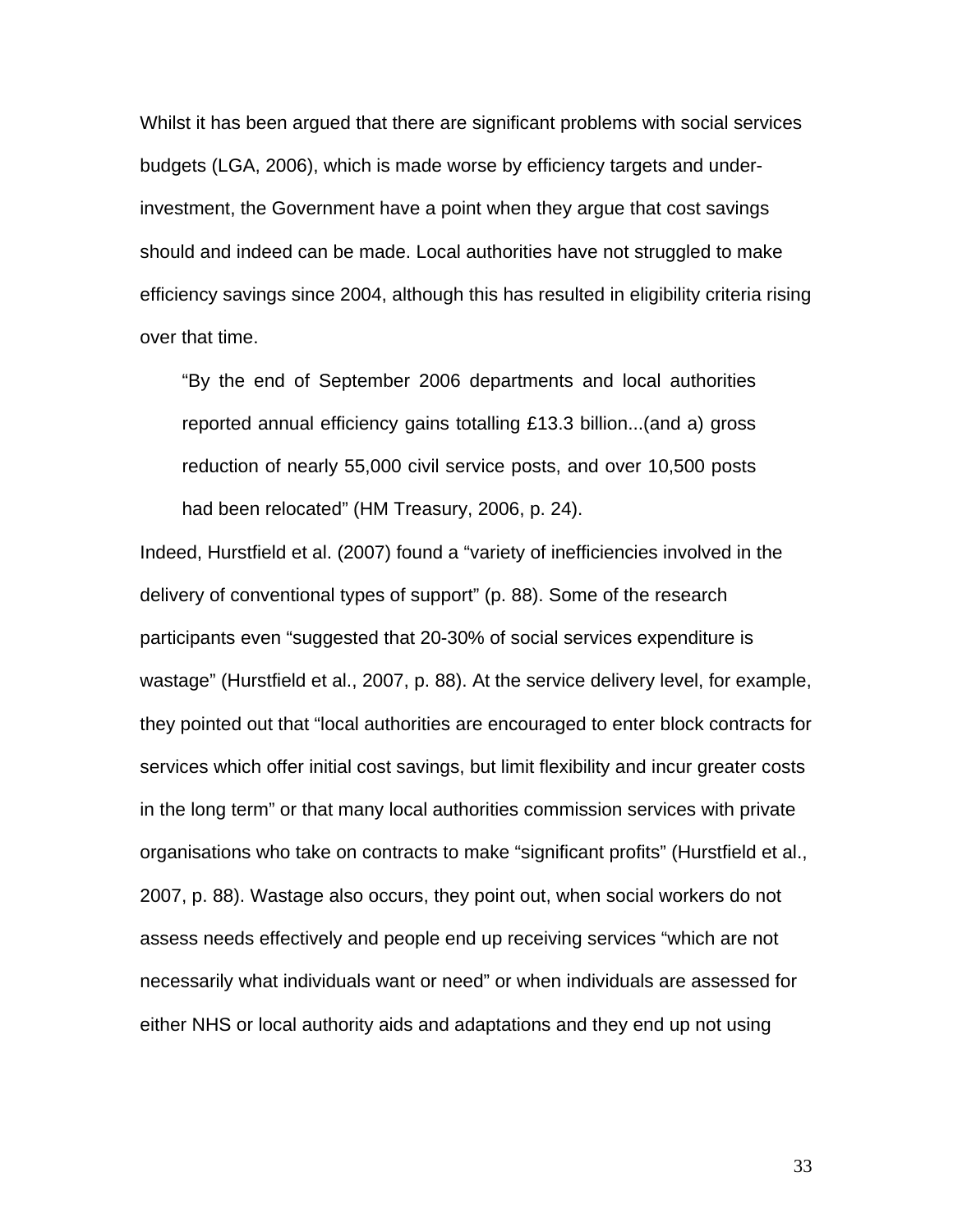these provisions because they "are not properly suited to their needs" (Hurstfield et al., 2007, p. 89).

In terms of benefits at the level of service delivery, it was argued that conventional forms of service delivery can drive down staffing bills and product costs. It was also argued that they "may still be able to provide choice and control for disabled people" (Hurstfield et al., 2007, p. 89) and that many service users do not necessarily want or are not capable of using other independent living solutions. On a macro level, research participants were unable to come up with any benefits for using conventional types of support. There were, however, many costs. In large part, this is due to the fact that service users using conventional support are often unemployed or that staff do not believe they are capable of working. Disabled people, for example, are "twice as likely to have no educational qualifications, (and) more likely to be unemployed or economically inactive" (Labour Force Survey 2005, cited in DRC, 2006, cited by Hurstfield et al., 2007, p, 11) than non-disabled people. This "clearly has an impact on tax revenues, National Insurance and Pension Contributions" (Hurstfield et al., 2007, p. 89) and means that more people are claiming welfare benefits. If more disabled people were enabled to get back into work, this would reduce the annual benefits bill substantially and increase the amounts collected in taxation leaving more money to spend on public services. There is also evidence that conventional forms of support lead to "dependency" which may result in physical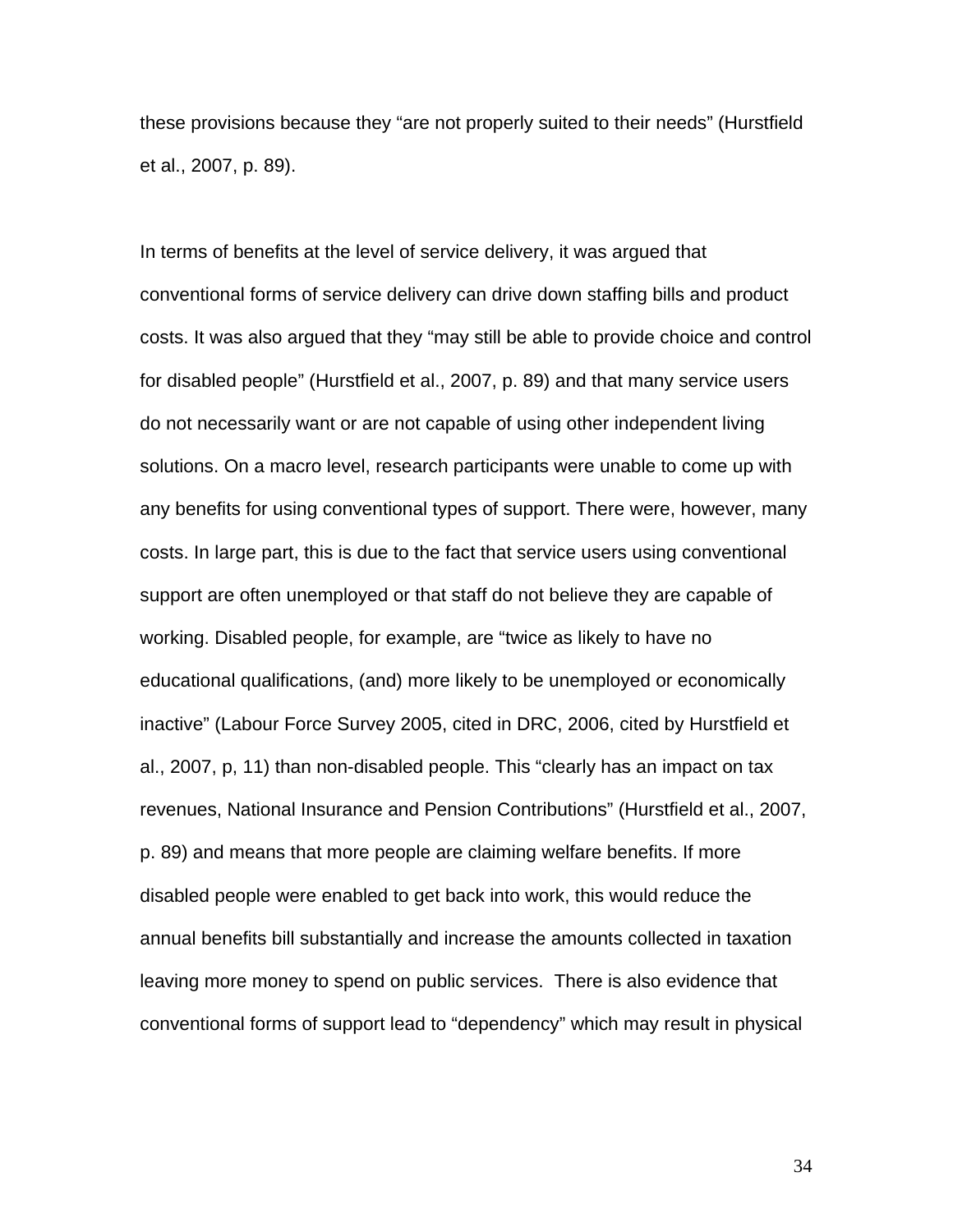and mental health problems which "adds to NHS costs of addressing these symptoms" (Hurstfield et al., 2007, p. 91).

As far as the costs and benefits of independent living schemes are concerned, Hurstfield et al. (2007) suggest that the "transformational costs are likely to be considerable", not only in terms of "training and administration costs" and in terms of developing local authorities commissioning strategies to be "more responsive and demand led" but also because "resources are substantially tied up in "bricks and mortar" in the forms of institutional and residential care settings". However, they are confident that these short-term costs will "be offset in the medium and long term" (p. 92). There will also be "continuous costs" which refer to the "practical, financial and emotional support services" (Hurstfield et al., 2007, p. 92) which enable service users to manage the ILF, direct payments and individual budgets as well as information provision and education about cash-forcare schemes. It is noted that independent living support is "labour intensive" (Hurstfield et al., 2007, p. 92), which will add to the total costs of implementing this type of support. Their report makes clear that local authorities are likely to bear the brunt of these costs at the level of service delivery and that savings will come through increased tax revenue and reduced welfare benefit expenditure at a macro level. They argue that the Government will need to find ways to "investigate how to transfer some of the benefits back to service providers in order to incentivise them to embrace wholesale IL implementation" (Hurstfield et al., 2007, p. 103) as there are significant costs which will arise in making the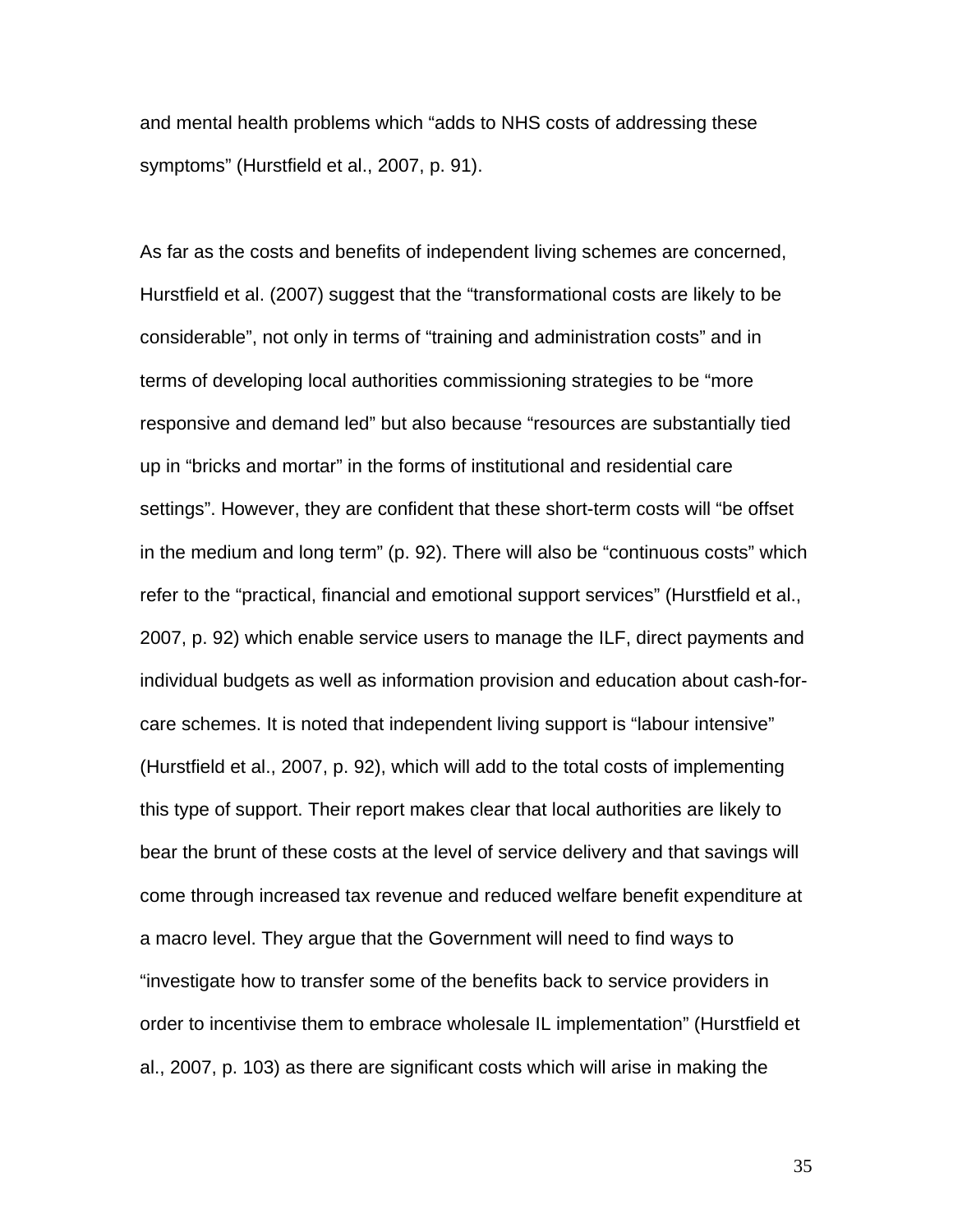transition and also attitudinal barriers to overcome. In terms of the benefits of independent living support, there is evidence that they deliver "better value for money" and that service users "will be able to make more efficient and effective use of resources" (Hurstfield et al., 2007, p. 93). It is also felt that they have the potential to drive up the "quality of provision and, therefore, outcomes for both individuals and employees" (Hurstfield et al., 2007, p. 93).

Whilst these findings do add weight to the view that independent living options are more cost effective than conventional forms of social work support in the medium and long-term, it is likely that this transition will take many years to complete. To illustrate this point, the CSCI pointed out that "direct payments only accounted for around £1 in every £100 of social care expenditure in 2004-2005" (CSCI, 2006, p. xi). The numbers of people receiving direct payments has risen fairly substantially since 2003 (LGA, 2006; NHS, 2007) but this only accounts for a tiny proportion of the total number of people receiving community care services. In light of the evidence portrayed in both chapter two in relation to the Individual Budget Evaluation (Ibsen, 2007) and Hurstfield et al.'s (2007) evidence, the transitional short-term costs of transferring to independent living are likely to be considerable. Beresford (2007) and Barnes and Mercer (2006) are both critical of the government's use of the cost efficiency argument when talking about independent living because it devalues disabled people's lives. Many disabled people argue that disabled people should have a right to live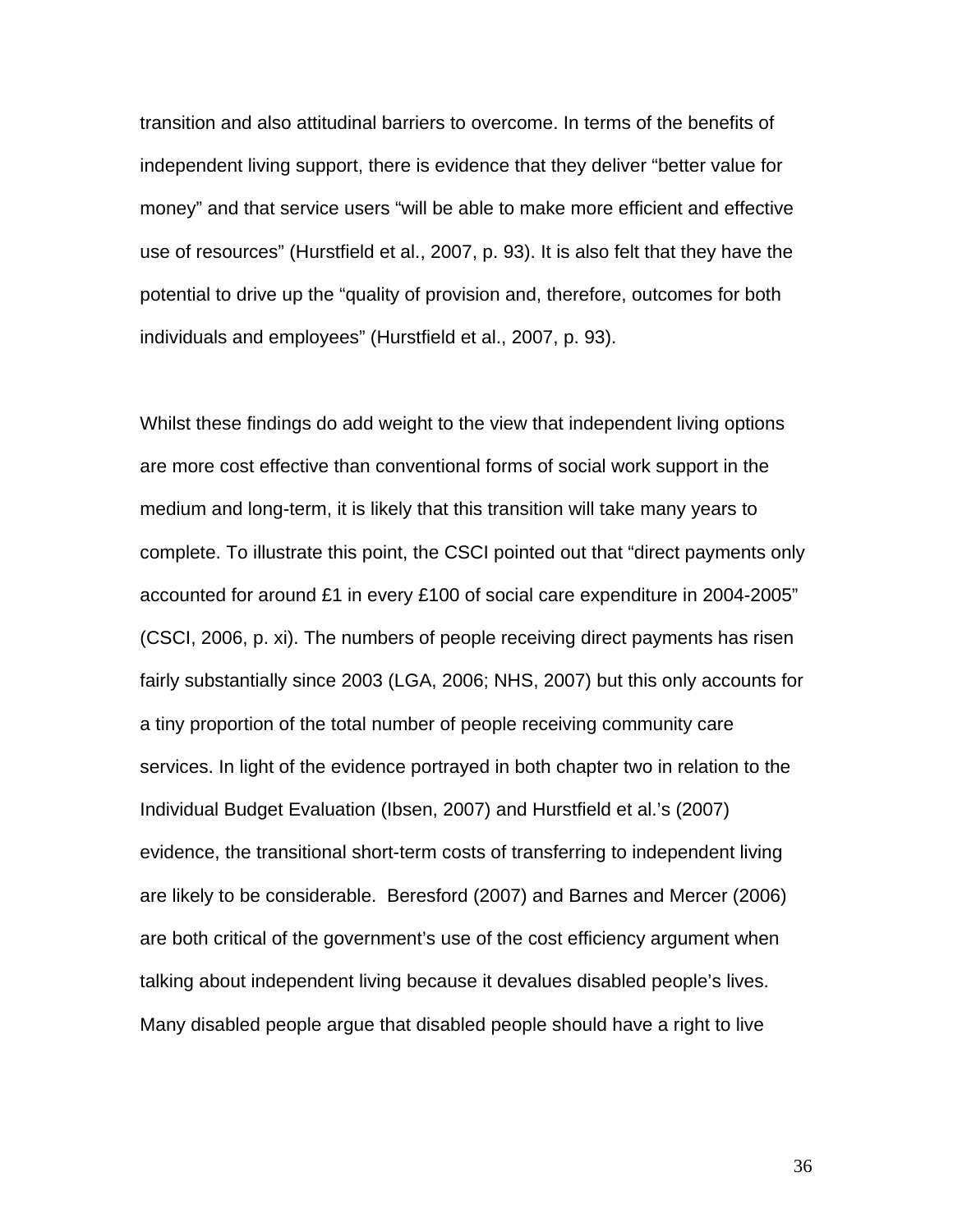independently (Zarb, 2003; Morris, 2005), which is currently denied them under the existing legislation.

#### **The "Disability Category", capitalism and financial barriers**

Many studies (e.g. Ellis, 2007; Hurstfield et al., 2007), as well as disability studies literature (e.g. Barnes, 1991a; Barnes and Mercer, 2006; Oliver and Sapey, 2006; Priestley, 1999; Swain et al., 2004), highlight considerable social and attitudinal barriers to the concept of independent living and personalised support schemes. In her classic work *The Disabled State,* Stone argues that "all societies have at least two distributive systems, one based on work and one on need" (Stone, 1985, p. 15).The tension between these two systems, she argued, poses problems for the State, which has to find ways of supporting those people who are unable to work and who are in need. Since the 20th Century, welfare benefits have been provided to those who are unable to work or to those who are in need. The money to fund these benefits comes from taxing those who are able to work. Over the last sixty years, therefore, different governments have argued over who should be able to claim benefits and the rate at which benefits should be set. Stone's (1985) analysis of disability as a "formal administrative category" (p. 27) is particularly relevant for social work today where disabled people's needs are generally defined by social workers and where eligibility criteria have been set to determine who receives local authority social care support.

Oliver (Date unknown) similarly argues that disability is a "category" (p. 3):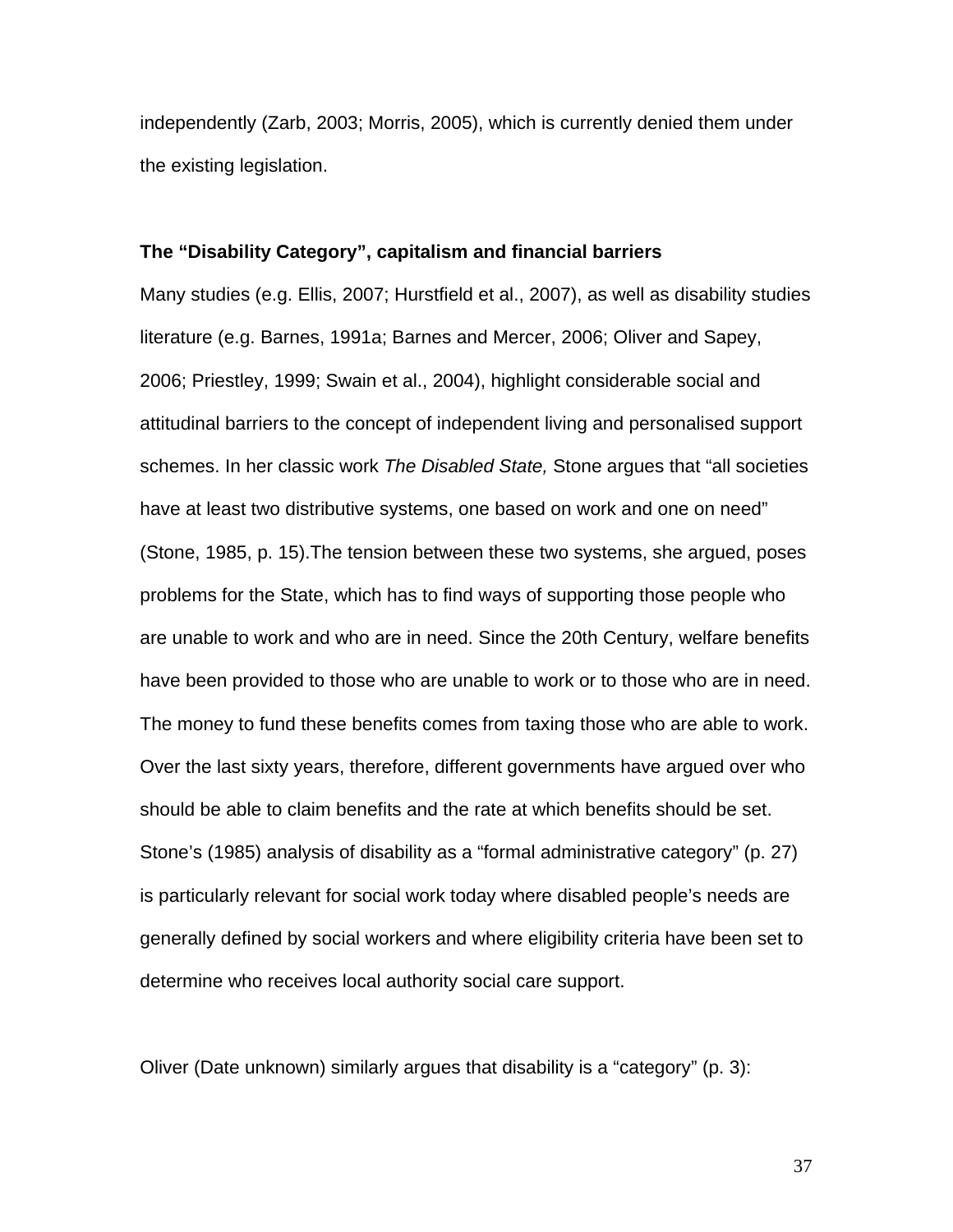"The production of disability is nothing more or less than a set of activities specifically geared towards producing a good – the category disability – supported be a range of political actions which create the conditions to allow these productive activities to take place and underpinned by a discourse which gives legitimacy to the whole enterprise" (Oliver, date unknown, p. 3).

Oliver believes that the capitalist economy, with its ideas about the centrality of work within society, is largely responsible for creating the disability category, and that capitalism itself has led to disabled people's "economic and social exclusion" (Oliver, date unknown, p. 6). Disability, he argues, has for a long time been viewed as "an individual problem requiring medical treatment" (Oliver, date unknown, p. 7). The discourse underpinning the disability category is therefore one which sees disability as a problem which can be improved or cured by medical intervention. Like many other disability activists, Oliver advocates instead the social model of disability and services which are controlled and run by disabled people. It is important to note that the focus of the social model of disability is on social and environmental barriers rather than on impairmentrelated issues. Disabled people do not deny that their impairments influence the way in which they live or "the importance or value of appropriate individually based interventions" (Barnes, 2005, p. 7). Instead, the social model of disability "draws attentions to their limitations in terms of furthering their empowerment and inclusion in a society constructed by non-disabled people for non-disabled people" (Barnes, 2005, p. 7).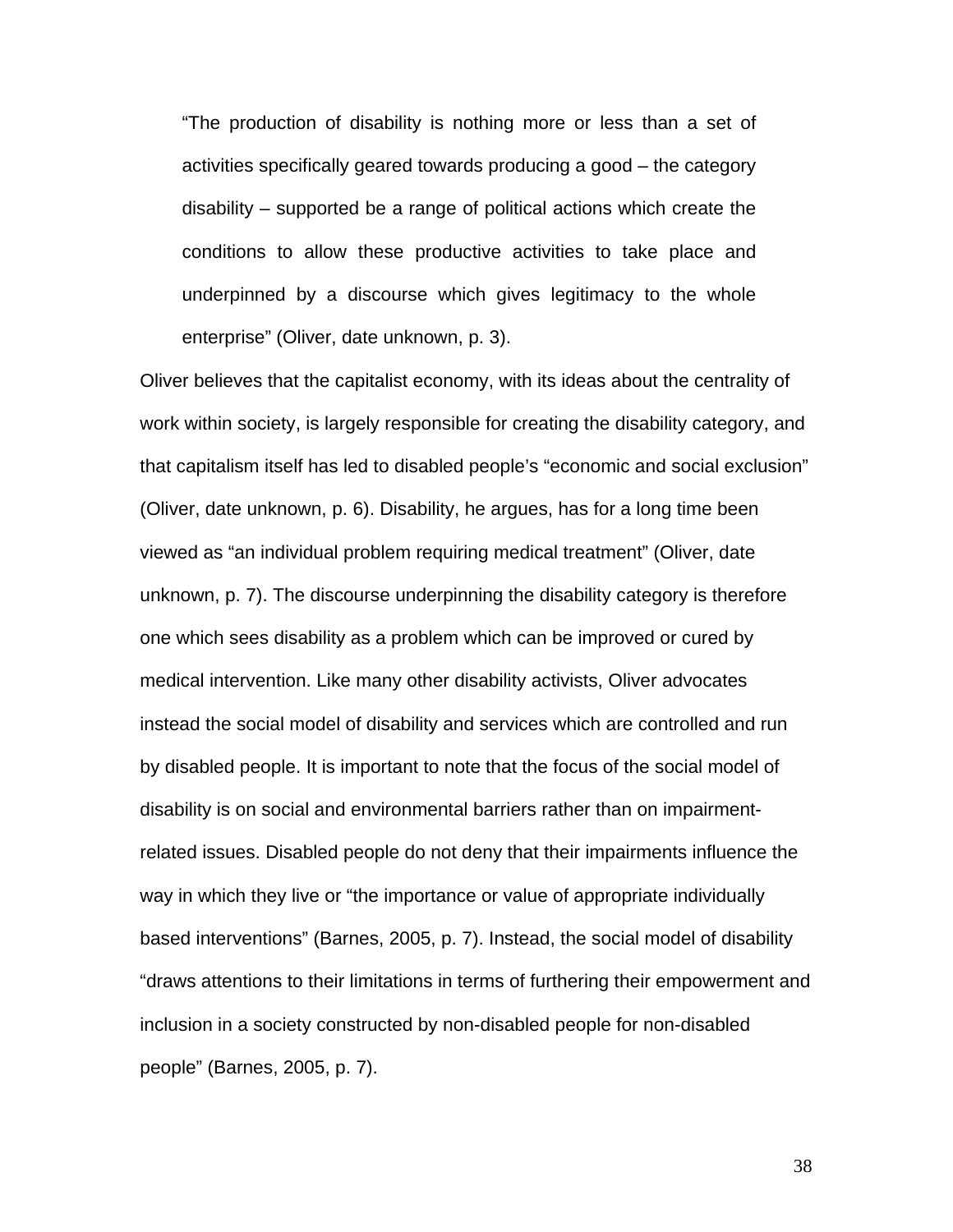When discussing the White Paper *Caring for People* (DH, 1989), Barnes (1991b) predicted that "these proposals are unlikely to lead to an increase in choice, control, accountability and autonomy for the overwhelming majority of disabled people" (p. 2). His reasons for this prediction centred on the resources disabled people have at their disposal, which he argued to be inadequate, and on the way professionals would still have control over identifying need and defining eligibility for services. Like Zarb and Nadash (1994) and Hurstfield et al. (2007), Barnes was critical of the way large proportions of money was being spent on institutional care provision for disabled people and on health and social services aimed at curing people of their impairments or helping them to live with their impairments. Importantly, he identifies further with Oliver's (date unknown) argument about disability being a "good" when he argued that "the lion's share of any money allocated to services for disabled people will go to service providers" (Barnes, 1991b, p. 3), large proportions of which, he said, was spent on staff wages. With so much money being spent on institutional care and staff wages, there is less money available to enable disable people to live independently. The point about social workers still being in control of the assessment process is crucial. Whether it is through direct service provision or by giving disabled people direct payments to organise their own support arrangements, service users are still required to meet the needs they are assessed as being eligible for and eligibility is defined by social work professionals. Of these two options, however, it is clear that many disabled people find direct payments give them more choice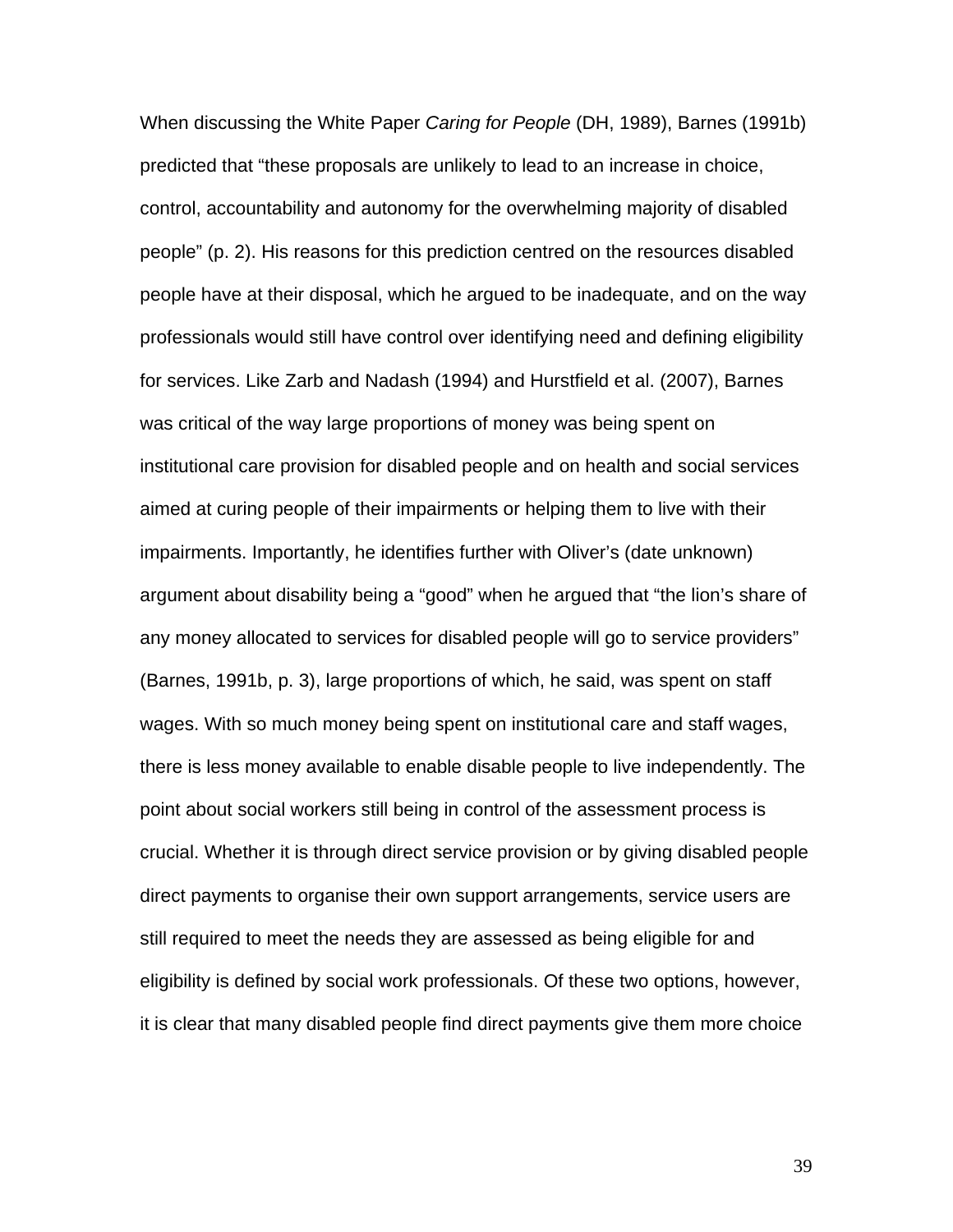and control (Priestley, 1999; Glasby and Littlchild, 2002; Leece and Bornat, 2006).

Zarb (2003) argues that, due to rising eligibility criteria, "…in a lot of cases, the minimum support people can expect to receive does not guarantee much more than simply being able to stay alive" (pp. 2-3). He argues that disabled people face discriminatory attitudes and policies when seeking support to live independently:

"Put crudely, removing all of the barriers to disabled people's full social and economic participation is considered to be simply too expensive when compared to meeting the costs of other social and economic priorities. In practice, this means that needs are defined by what public support systems are able, or prepared, to afford rather than by the actual barriers that disabled people face in their day to day lives" (Zarb, 2003, p. 3).

For Zarb (2003), this failure to invest in independent living is discriminatory because it devalues the status of disabled people in society and disregards their human as well as civil rights.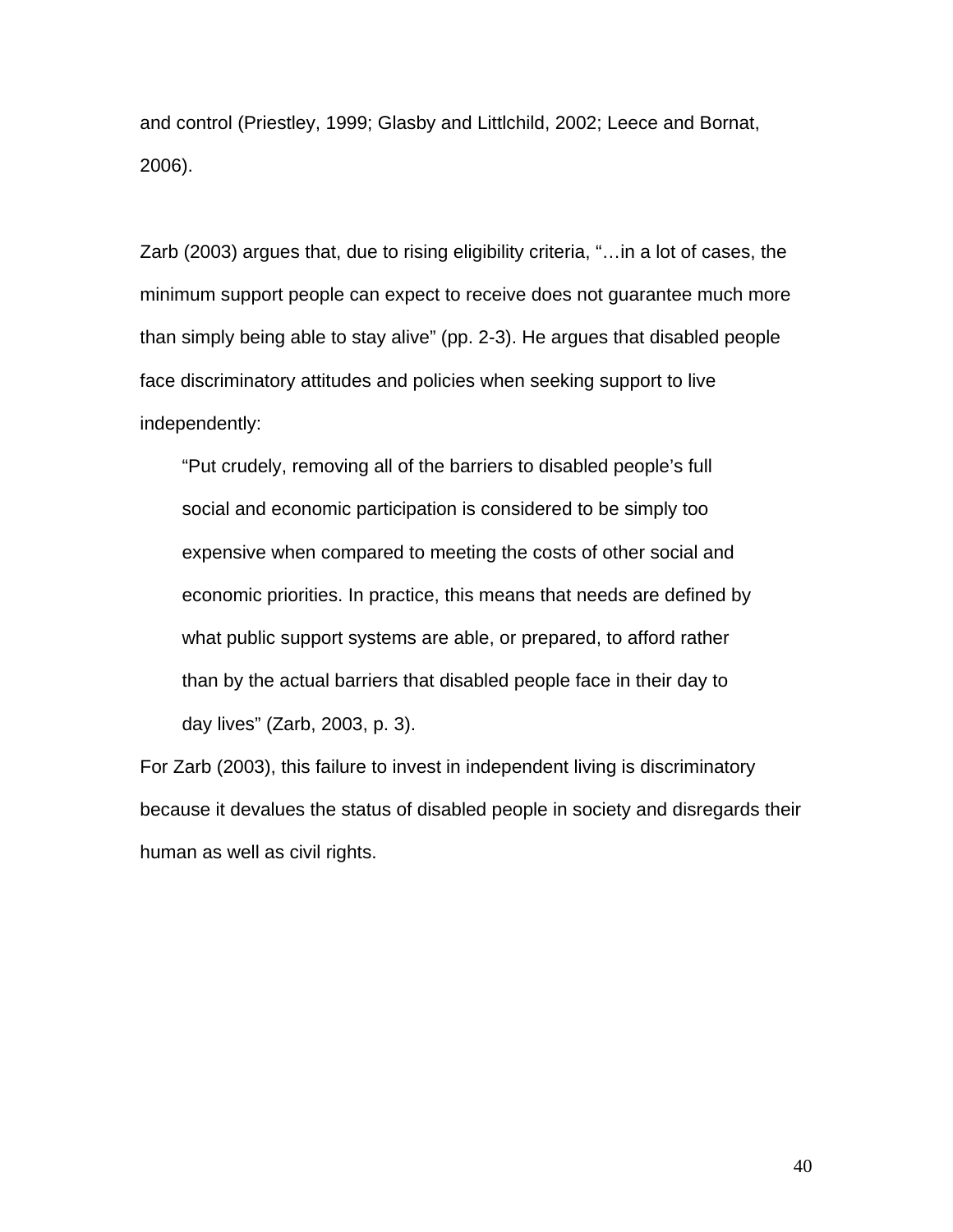### **Chapter Four**

### **The social work role in relation to funding**

In the last chapter, it was argued that financial barriers have reduced the ability of personalised support schemes to meet disabled people's independent living requirements. This is, in large part, due to increasing eligibility criteria which restrict the numbers of service users receiving services and are based on risk to people's independence. Bearing in mind the difficulties which these financial constraints pose for social work departments, it is important also to understand the role which social workers, social work managers and service commissioners play in relation to funding. It will be argued that this has had a negative impact on disabled people's relationships with social workers, something which service users value very strongly (Beresford, 2007).

### **What is social work?**

The nature of social work and the roles of social workers are determined by many different things: legislation and accompanying policy and practice guidance; social policy; social work values; theory and models of practice; codes of practice; and social work standards. In two recent reports on the roles and tasks of service users (Beresford, 2007; Blewett et al., 2007), it was argued that social workers have complex roles and tasks to perform. There are many different definitions of social work. For example, *Options for Excellence* (DH & DfES, 2006) says: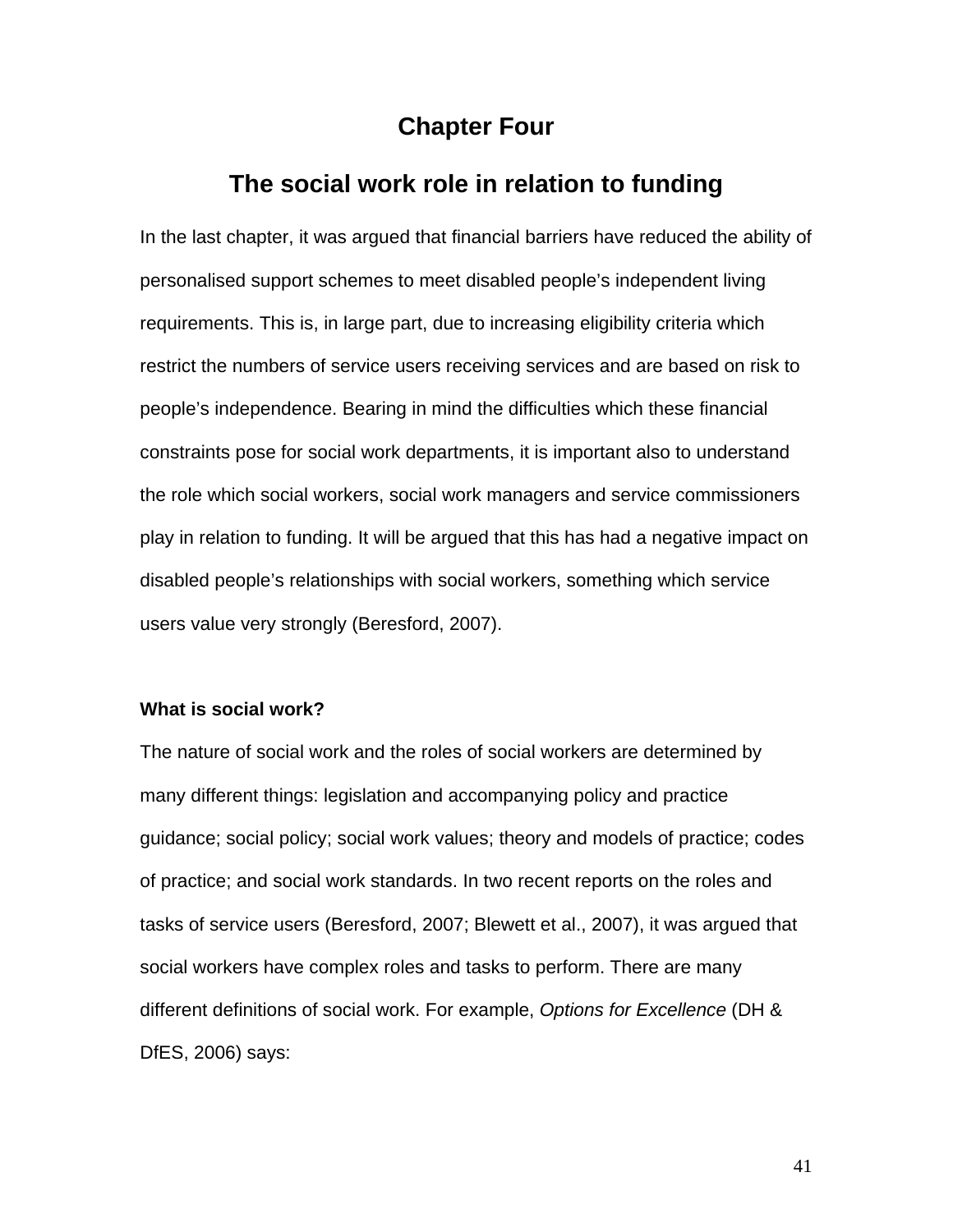"Social work is a problem-solving activity, carried out by the worker through relationships with the individual, family and community. Social work is usually needed when individuals, families or communities are facing a major and often life changing problem or challenge. Social workers help individuals and families to achieve the outcome they want in the ways they prefer" (p.49, cited by Blewett et al., 2007, p. 5).

In this definition, the importance of social work intervention in times of crisis is stressed. The importance of preventative services in the lives of individuals, families and communities, which is considered to be vitally important in the new social policy setting, is left out. Blewett et al. (2007) highlight a number of key principles and components of social work. The following "core principles" are felt to underpin social work:

- "It is a problem-solving activity
- The focus is on the whole of a person's/family's life, their social support network, their neighbourhood and community
- The value system is based on human and civil rights
- The social model is the framework for practice
- Social workers work with individuals, families, groups and communities to define together the outcomes they are seeking
- The process and the relationship are a core part of the service and can represent a service in itself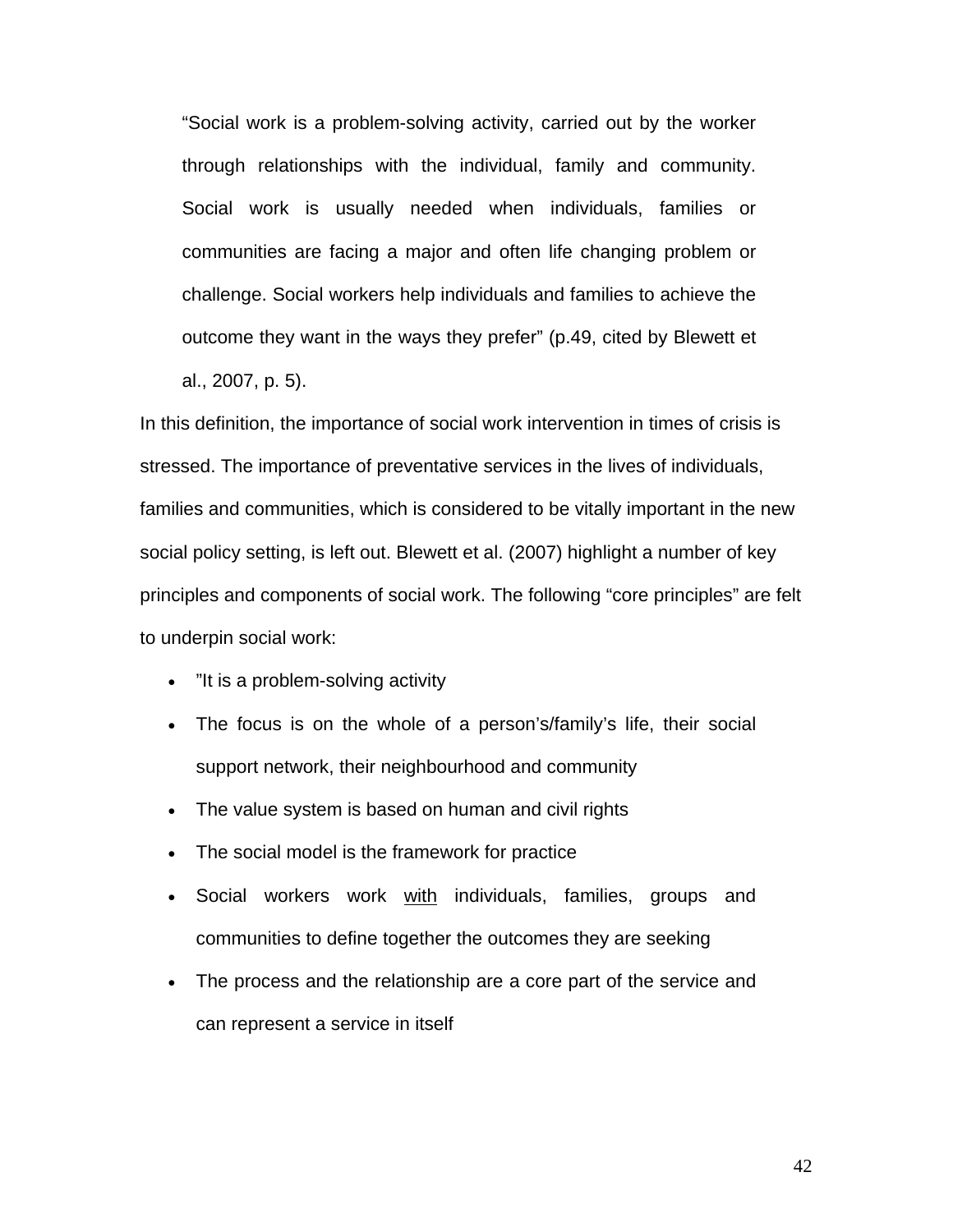• The purpose of social work is to increase the life chances and opportunities of people using services by building on their strengths, expertise and experience to maximise their capacities" (Brand et al., 2005, pp. 2-3, cited by Blewett et al., 2007, p. 5).

Whilst it is positive that the "social model" framework is encouraged in these principles, the fact that social work is increasingly taking place in multidisciplinary settings means that the individual model often takes priority to the neglect of social and environmental factors. The importance of the social work "process" and the "relationships" which social workers have with service users is something which Beresford (2007) notes as being crucially important for service users.

The following are felt to be the core components of social work:

- "a) Understanding the dynamic between the individual and the social
- b) Social work and social justice
- c) the transformatory significance of the relationship
- d) the enabling role of social work
- e) the therapeutic role of social work
- f) the management of risk to both the community and the individual
- g) the evidence base for social work practice" (Blewett et al., 2007,
	- p. 6).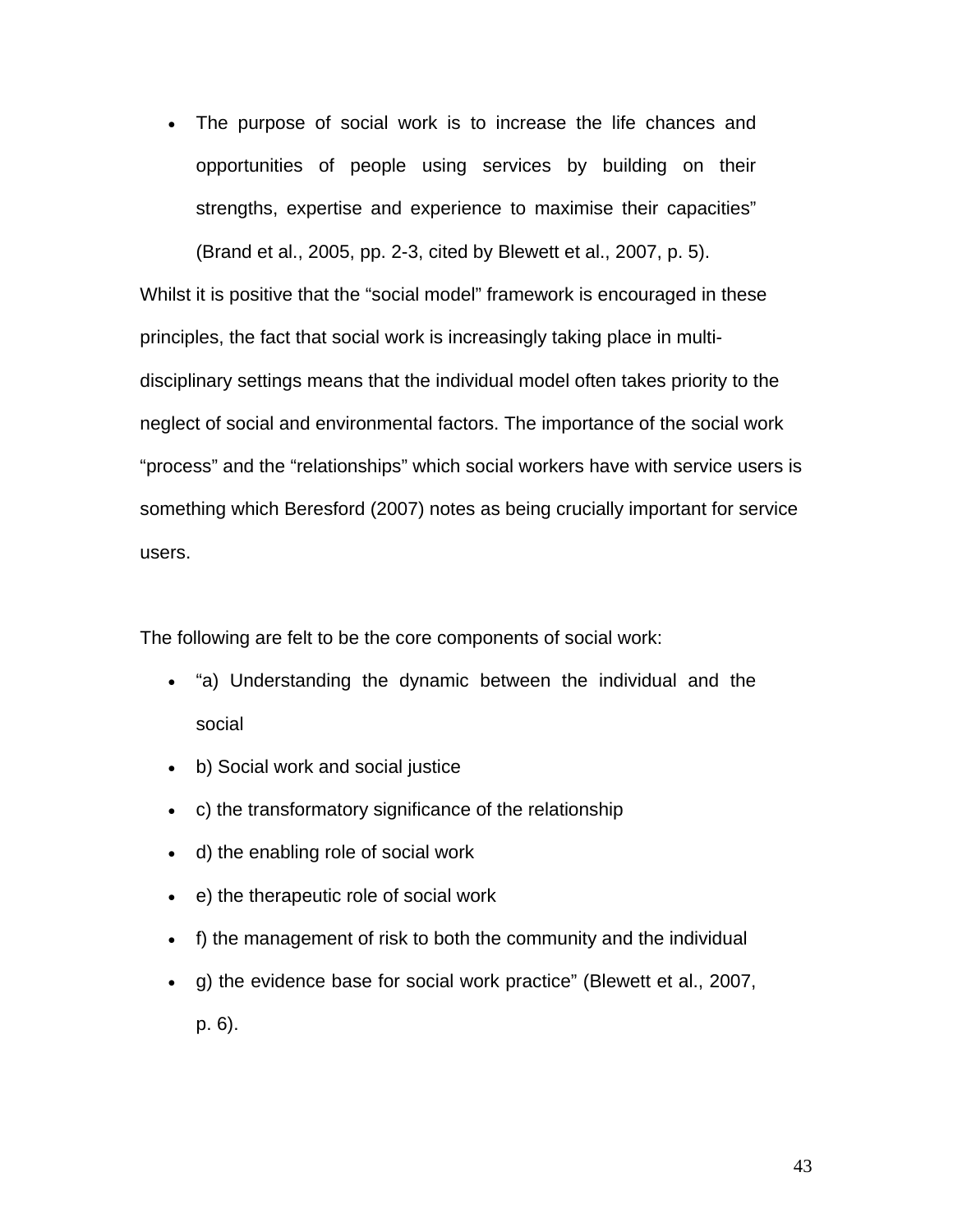Whilst these are all important components of social work, the extent to which social workers are able to work, for example, towards issues of social justice, is questionable when there is currently an emphasis on the importance of risk management and on protecting "vulnerable" adults (DH, 2000; DH, 2005). There is also considerable evidence (Jones, 2002; Blewett et al., 2007, pp. 8-9; Beresford, 2007) that bureaucratic statutory regimes have impacted negatively on social worker-service user relationships.

In terms of social work values, one of the major changes in the 1990s was the need to listen to the views of service users which led to the development, by social workers and social work academics, of anti-oppressive practice (Thompson, 2001). The purpose of anti-oppressive practice is to "understand how inequalities and discrimination feature in the social circumstances of clients, and in the interactions between clients and the welfare state" (Thompson, 2001, p. 21). Whilst this was an important development at the time, the fact remains that disabled people still believe that there are serious attitudinal and environmental barriers which statutory social work needs to overcome (Swain et al., 2004; Barnes and Mercer, 2006; Oliver and Sapey, 2006).

#### **The changing policy context**

When New Labour came to power in 1997, it was felt that public services were in need of "modernization" (Holloway and Lymberry, 2007, p. 379). The 1998 White Paper *Modernising Social Services* (DH, 1998) promoted this principle for health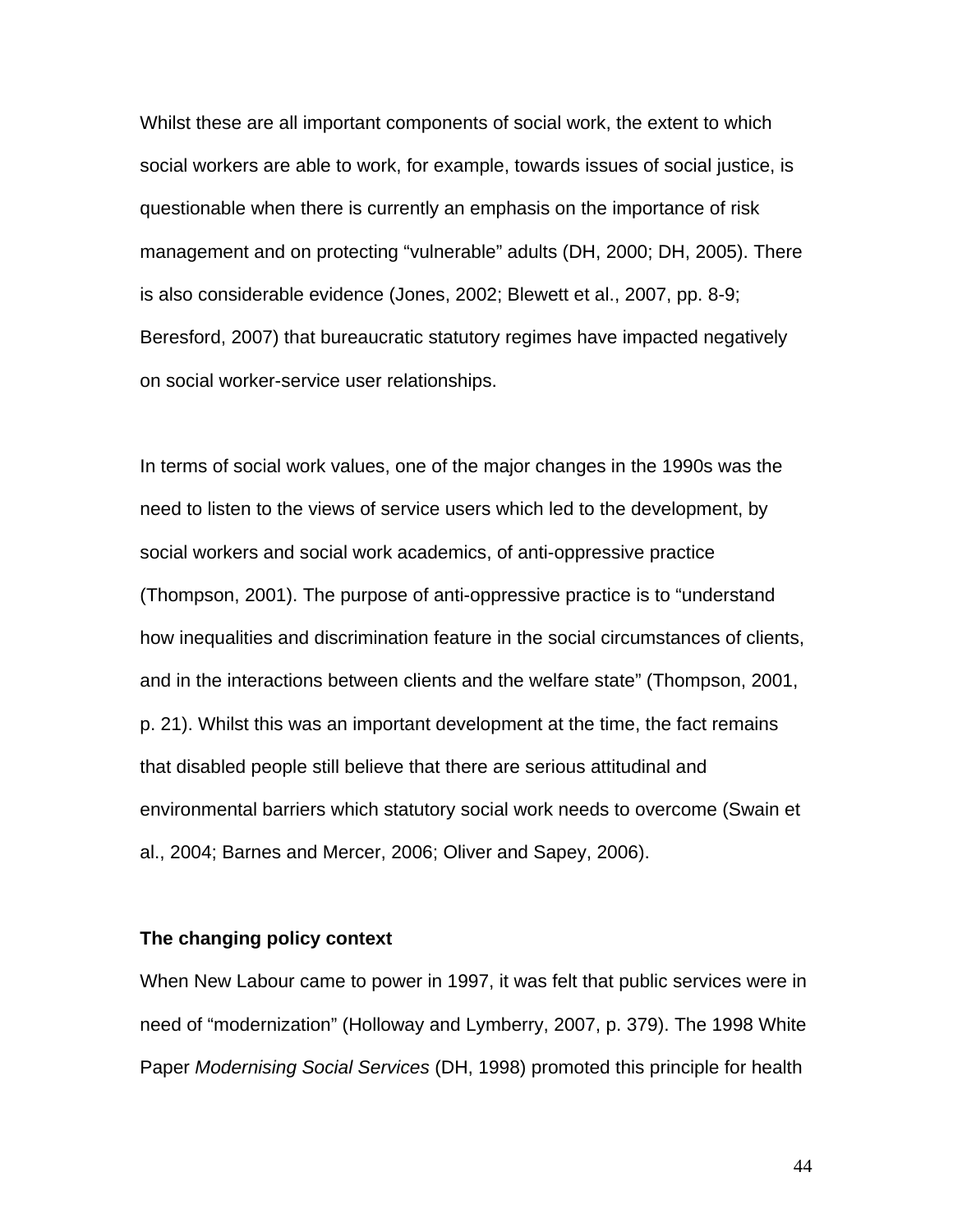and social services. It was believed that "pooled budgets" between health and social care would encourage greater "collaboration" between these agencies. The government placed an emphasis on health and social care integration with professionals having a "skills mix" and there was support for joint working in multi-disciplinary settings. Other key ideas in terms of the modernisation agenda were "standardization across user/patient groups", "performance measurement" with much greater use of targets, a "focus on outcomes, ensuring that *social care services represent the best possible value for taxpayers' money*" and the use of evidence-based policy and practice (Emphasis added by author, Holloway and Lymberry, 2007, p. 379). In terms of community care services, Fair Access to Care Services (FACS) (DH, 2002) introduced the notion of "eligibility criteria" which were largely based on notions of risk to people's independence.

As far as joint working between health and social care agencies is concerned, differences have existed between health and social care since the National Health Service (NHS) was set up in 1948. NHS services are "generally free at the point of need, whereas a service provided by the social services department is generally subject to a means-tested charge" (Clements, 2004, p. 258). The difficulties arise because there are differing opinions about what health care and social care needs are and, consequently, there are arguments about who will pay for these services. Whilst there is a need for health and social care agencies to work together, these problems appear to have been accentuated by Government policies aimed at encouraging closer co-operation (DH, 1998; DH, 2006) and by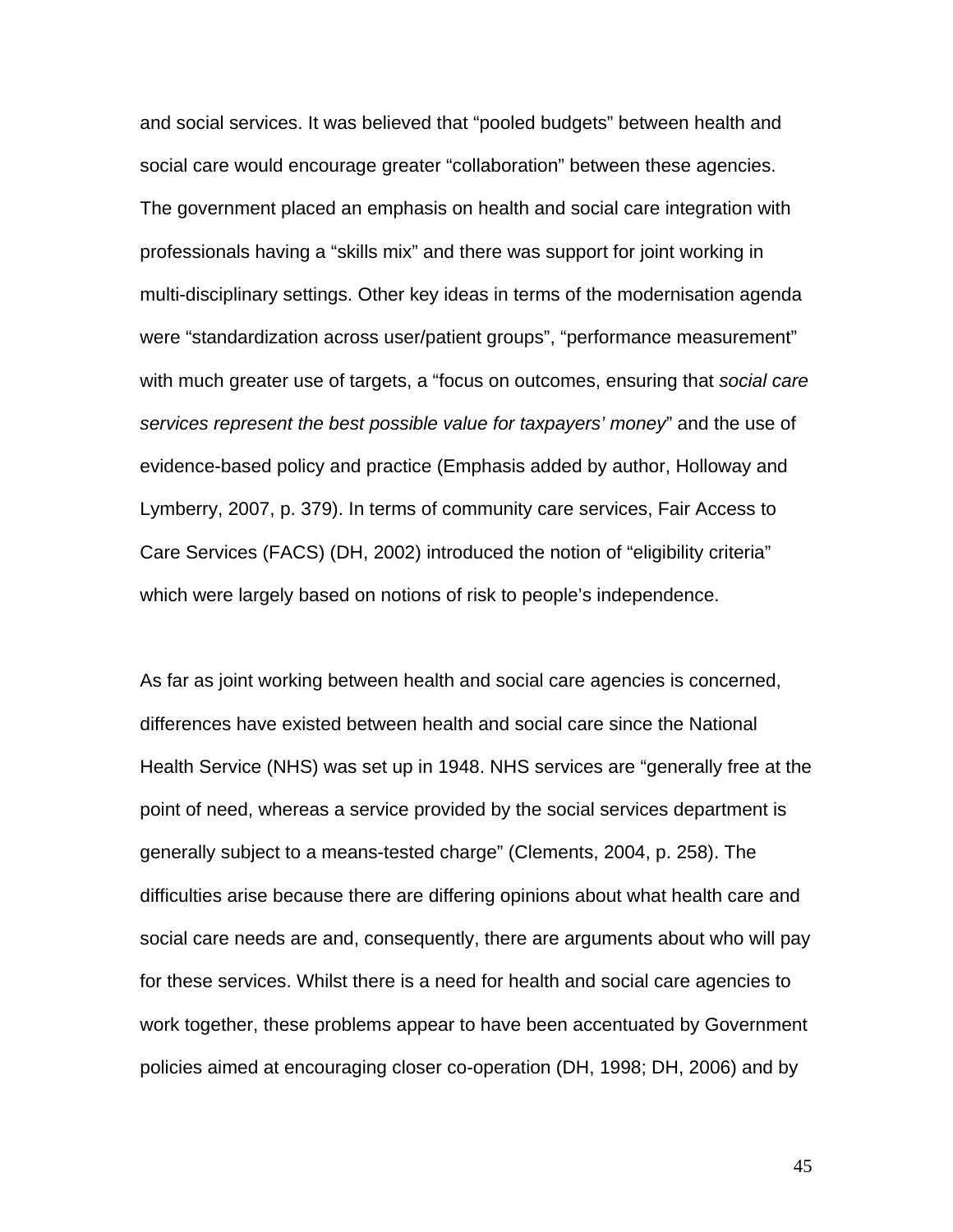legislation, such as the Health Flexibilities Act 1999, which extends the duties, established by section 22 of the NHS Act 1977, on local authorities and the NHS to "co-operate with one another" (Clements, 2004, p. 260). In practice, however, "the reality is all too often a jumble of services fractionalised by professional culture and organisational boundaries and by the tiers of governance" (Clements, 2004, p. 259).

Another key development in social care has been the growing need to address adult protection issues (Holloway and Lymberry, 2007, p. 381). This was heralded by the publication of *No Secrets* (DH, 2000), which "represented a key stage in the acceptance that the abuse of vulnerable adults is a major social problem requiring a co-ordinated approach by statutory agencies" (Holloway and Lymberry, 2007, p. 381). Social workers have taken on responsibility for investigating adult abuse and "providing support to those people who have been the victims of it" (Holloway and Lymberry, 2007, p. 381).

# **Care management, direct payments and the social work role in relation to funding**

The NHSCCA 1990 "marked a major development in the organisation and funding of social services for adults" (Blewett et al., 2007, p. 14). Social services departments took over responsibility for funding residential and nursing home care and, therefore, the responsibility for assessing service users' accommodation needs. This Act also meant that the "roles of purchaser and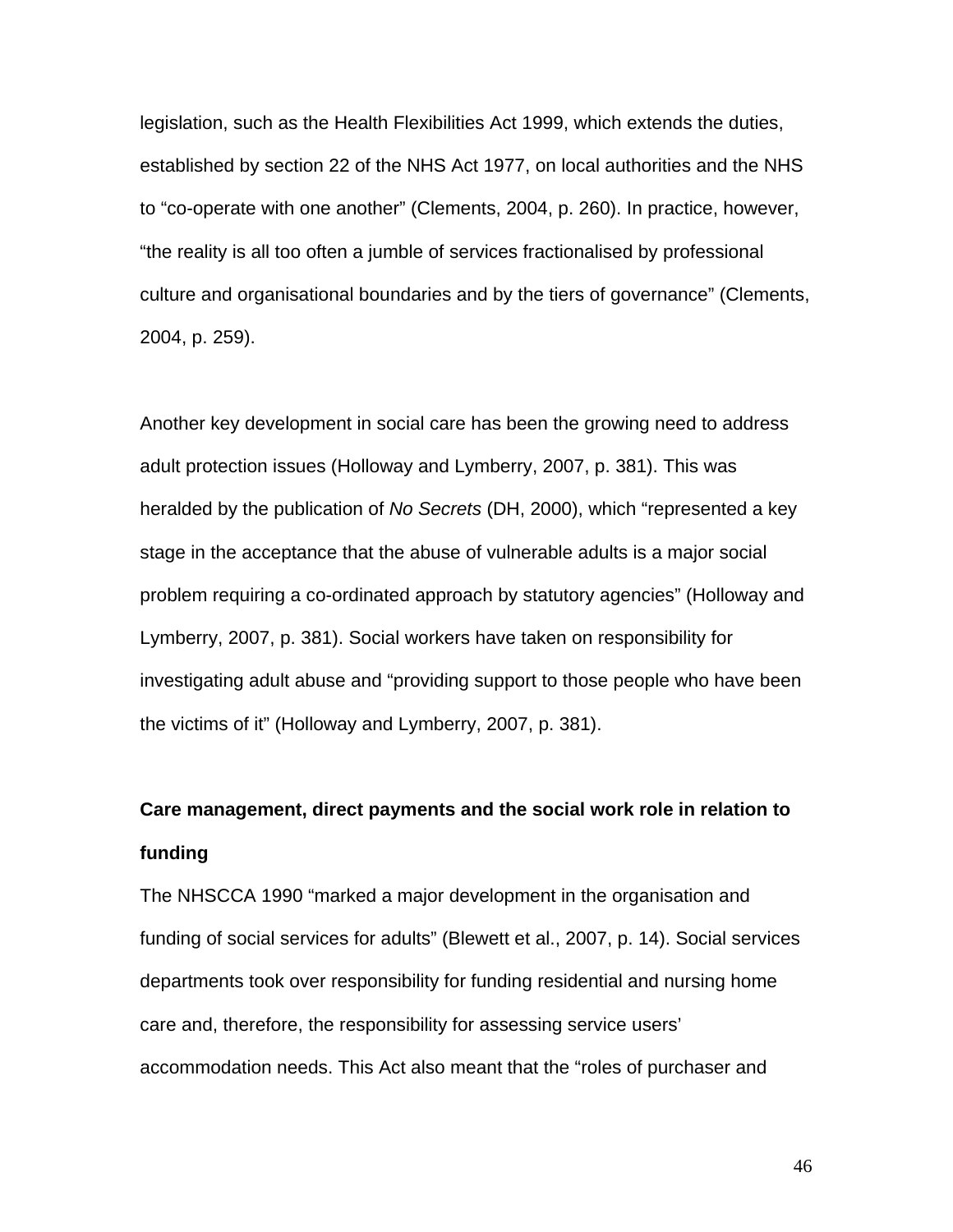provider were split with local authorities having to develop the role of service commissioner, looking to the voluntary and private sector to provide the actual service" (Blewett et al., 2007, p. 14). At the same time, the new role of care manager was created to take on care management responsibilities on behalf of service users. There has been considerable progress since 1990 in terms of legislation and guidance about working with different service user groups. So, for example, social workers working with people with learning disabilities follow the guidelines set out in *Valuing People* (DH, 2001) about the importance of "personcentred planning", whereas mental health social workers are required to follow the Mental Health Act 1983 and to use the "care programme approach" in their work with people with mental health problems.

So far as funding is concerned, however, the most crucial development recently has been *Fair Access to Care Services* (FACS) (DH, 2002), which gave instructions as to how local authorities should organise "presenting" and "eligible" needs with a set system of four different categories of eligibility criteria: critical, substantial, moderate and low. As was made clear in chapter three, most local authorities have increased their eligibility criteria to substantial or critical, which are for those service users with complex needs. Social workers play a vital role in terms of assessing disabled people's needs and, consequently, determining their access to either direct services or direct payments.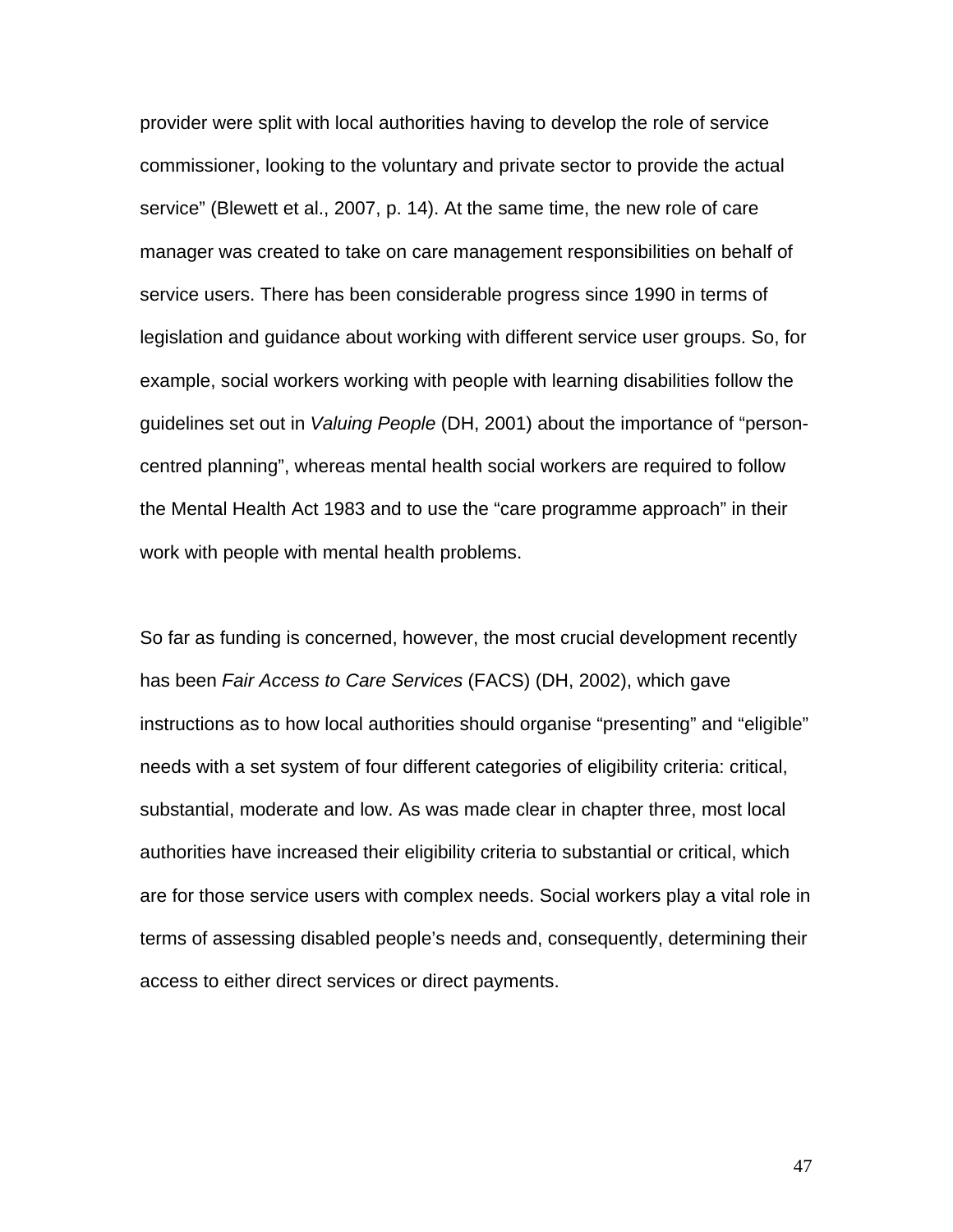Assessment is a key social work role. Under Section 47 of the NHSCCA 1990, local authorities have a duty to assess the needs of disabled people if they believe that they could benefit from community care services. As the assessors of need, social workers are responsible for finding out about disabled people's needs and for determining which of those needs are eligible for services. Unfortunately, service users are critical of the way social workers assess their needs (e.g. Gillman, 2004, p. 254; Beresford, 2007, p. 45) and, as was identified in the chapter above, this can lead to resources being spent which do not need to be spent. Beresford (2007) lists the main problems which service users have with social work assessments:

- "It being based on "professional" rather than service user definitions of issues and problems;
- That these are still not necessarily informed by "social" or "barriers" based models;
- Instead they continue to be based on deficit models of service users, only offering support where "inability" is identified, rather than seeing support as a means of enabling ability and supporting preventative approaches;
- While they are meant to be "professionally-led", they are still significantly budget-driven" (Beresford, 2007, p. 45).

Another problem is that, following assessment, many disabled people find that they are not eligible for social work support and so the service planning and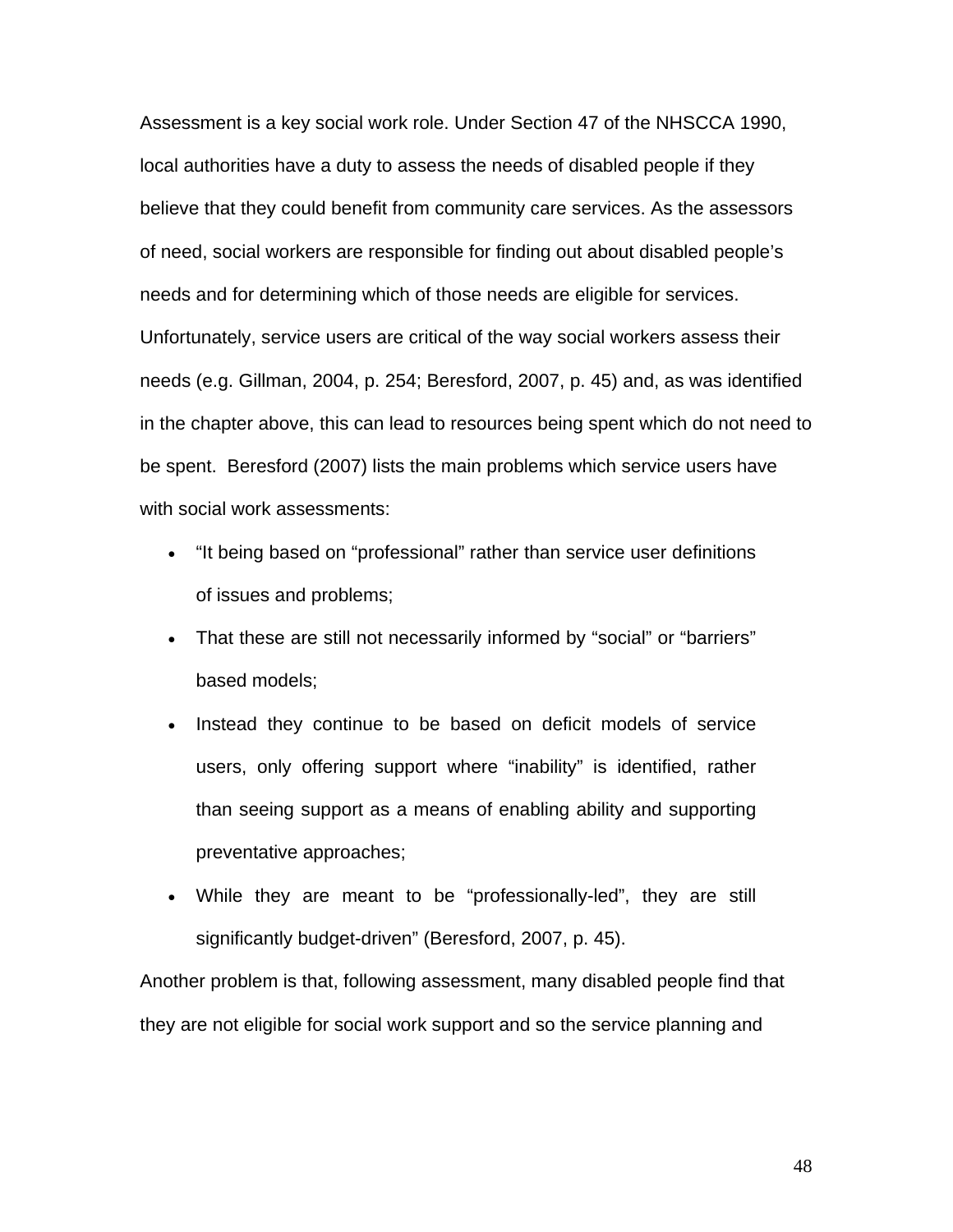delivery process does not even begin, which is, again, a waste of social work resources (Beresford, 2007, p. 18).

Instead, disabled people have pushed the self-assessment agenda forward (Priestley, 2004; Oliver and Sapey, 2006). Self-assessment is self-explanatory referring to the way disabled people assess their own needs for support (with support if necessary), the point being that disabled people understand their needs better than social workers. The concept of self-assessment was supported by the Central Council for Education and Training in Social Work (CCETSW) as early as 1991 and more recently by the Social Care Institute for Excellence (SCIE) (Oliver and Sapey, 2006, p. 82). Despite this, self-assessment has not been widely used by local authorities and, following pressure by the disabled people's movement, the government has recently begun to push the idea in policy documents and legislation (DH, 2005; PMSU, 2005; DH, 2006).

Some social workers are still sceptical of such a move:

"Self-assessment, that's a joke. If we let them assess their own needs, they'll just want everything. We can't just pay for what they say they need. We're the ones who have to assess what they need otherwise they'll think they can have the world" (Ellis, 2007, p. 7).

This is rather extreme example but does show the power which this one social worker believes they have a right to exert over service users and the financial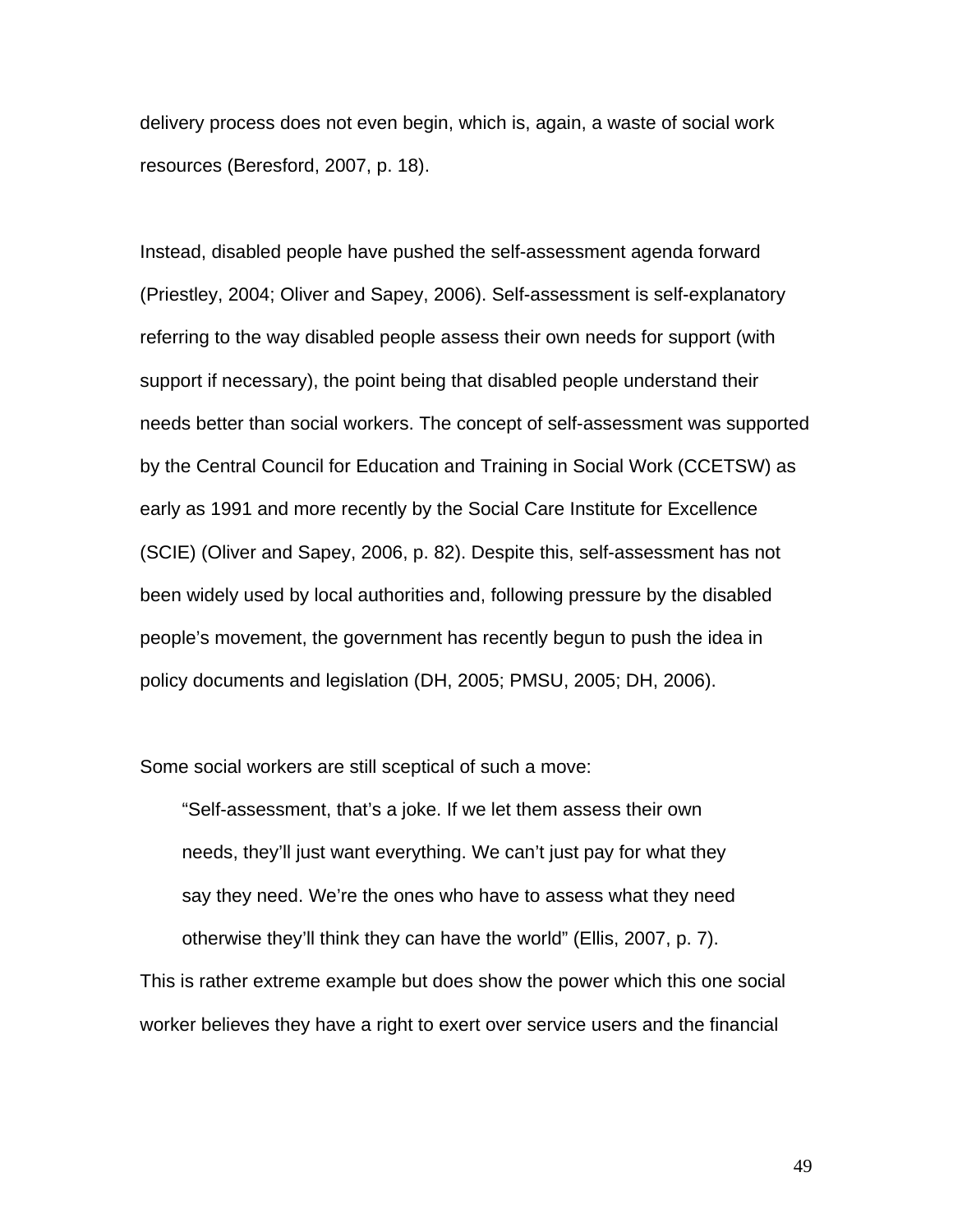constraints under which they are working. In a similar vein, Oliver and Sapey (2006) argue,

"the continued emphasis on budgets limits the extent to which local authorities are prepared to relinquish their control in the determination of individual need – self-assessment requires a partnership between social workers and disabled people which threatens that control" (pp. 178-179).

Whilst there is clear evidence that attitudinal barriers amongst social work professionals, policy officers and local politicians limit the implementation of personalised support schemes (CSCI, 2004; Riddell et al., 2006; Ellis, 2007), there is also evidence that many positively support such schemes because of the positive difference that they make to the lives of disabled people and because of the more positive relationships which social workers assume in enabling and empowering service users in their use of direct payments and individual budgets (SCIE, 2005). It is also important to remember that, even if self-assessment is used, social work departments have limited resources and are still only able to fund those people whose needs are eligible under FACS (DH, 2002).

The government's modernisation agenda has meant that social workers now need to pass through different layers of bureaucracy before they are able to organise services for disabled people (Jones, 2002). Social workers have to put together a care plan which covers each hour of support required by the disabled person before presenting their case to a resource panel, usually made up of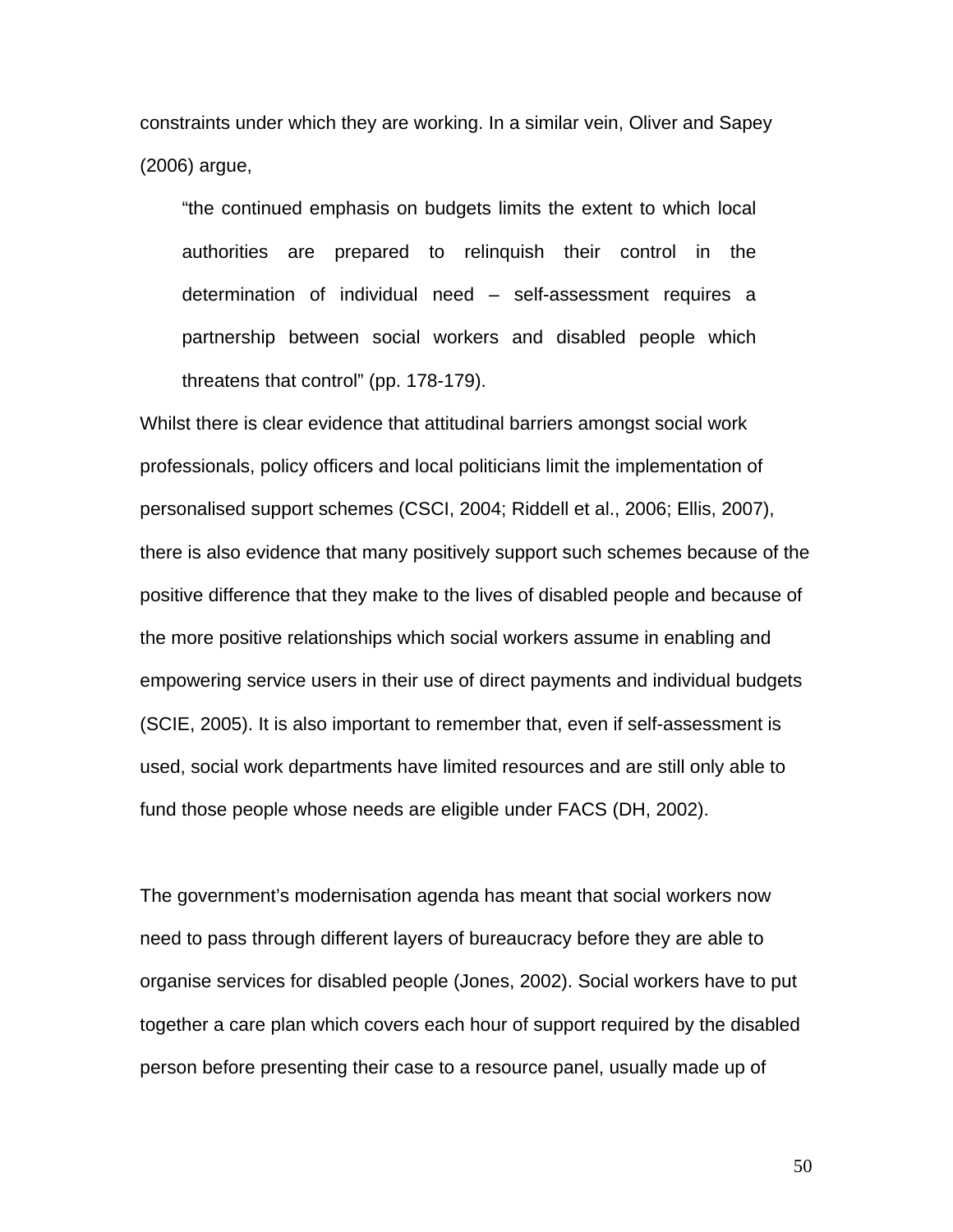social work managers, who decide whether the disabled person is eligible for support and how much funding will be allocated for the support. Glasby and Littlechild (2002) suggest that increasing eligibility criteria has the effect of "squeezing direct payment packages and allowing less and less time for specified activities" (p. 111). This additional layer of bureaucracy was not envisaged by Griffiths in his report to the government in 1988. Instead, "…care management was to be linked with the devolution of financial responsibility to care managers but it seems that this has not happened often in practice" (Blewett et al., 2007, p. 15).

There is a great deal of difference between packages of support which are organised by care managers and direct payments, whereby disabled people, "trusts" or other "nominees" (DH, 2003a) are given the money to pay for the support needed to meet their care plan. The direct payments system as envisaged by the latest policy guidance (DH, 2003a) is designed to be flexible in order to meet the requirements of the many different types of service users receiving direct payments. Since the money service users are given in their direct payments is public money, local authorities need to account for this money. The policy guidance states:

"Monitoring arrangements should be consistent both with the requirement for the council to be satisfied that the person's needs for the service can and will be met and with the aim of promoting and increasing choice and independence" (DH, 2003a, p. 38).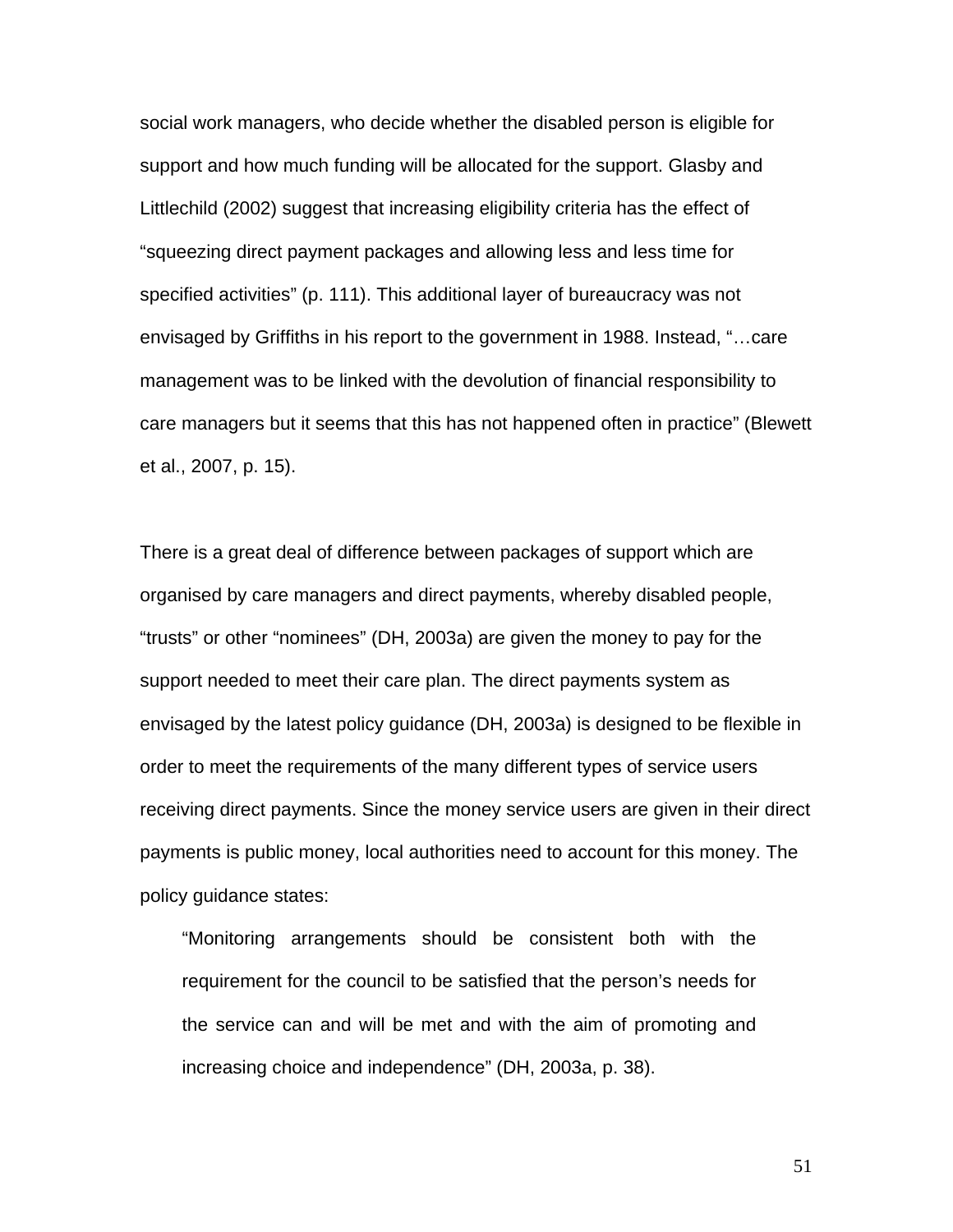In line with this guidance, local authorities should "aim to ensure that the information that the direct payment recipient is asked to provide is as straightforward and the least onerous possible" (DH, 2003a, p. 38) and, specifically relating to financial monitoring, that "audit arrangements are as simple and straightforward to understand as possible" (DH, 2003a, p. 39).

Apart from the financial difficulties noted in chapter three, Glasby and Littlechild (2002) note a number of other financial problems related to local authorities handling of direct payments. They note in particular problems associated with "inadequate payments" (Glasby and Littlechild, 2002, p. 111) whereby local authorities underestimate direct payments costs resulting in service users having to pay for extra support out of their own income. There are considerable variations in Scotland, for example, between the "hourly rates for PAs (Personal Assistants)…ranging from £3.60 to £11.64" (Glasby and Littlechild, 2002, p. 111). A further problem, related to the monitoring process above, is that the process "can become overly bureaucratic, acting as a disincentive to take up direct payments" (Glasby and Littlechild, 2002, p. 112). Finally, some local authorities have a "tendency...to impose cost ceilings on direct payment packages", a practice which "has been criticised by the government (DH, 1998), which feels that financial ceilings may result in premature admissions to residential care" (Glasby and Littlechild, 2002, p. 113). The National Occupational Standards for Social Work (Topss, 2004) emphasise that social workers need to be upfront with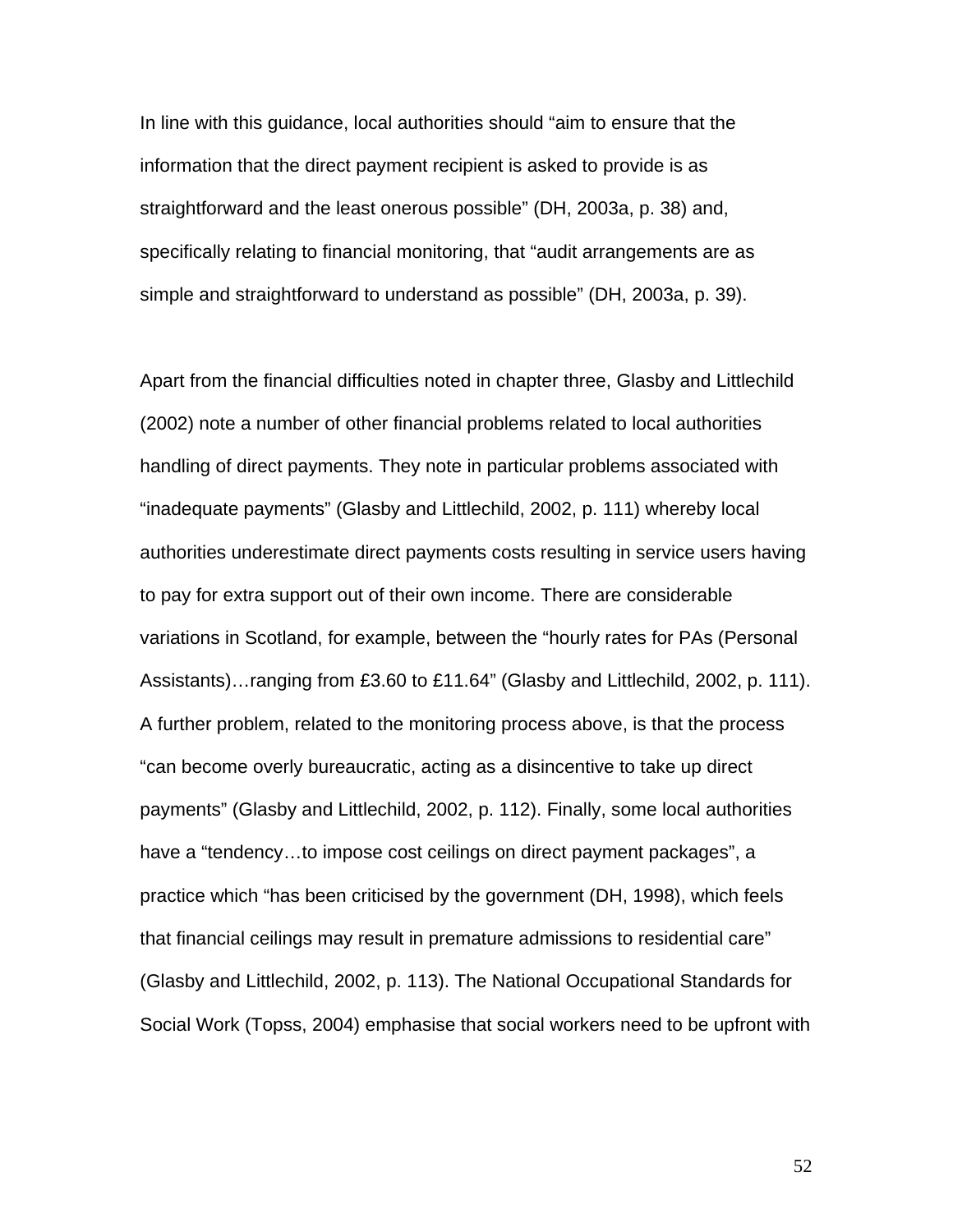service users about the financial resources which are available to pay for support and about the ways this money could be provided.

In all likelihood, local authorities have probably adopted these practices as a result of the funding problems highlighted in chapter three. Having said that, these practices clearly disadvantage service users and local authorities should do all they can to adjust their practice in line with government policy and practice guidance and, if this is not possible, to encourage service users to complain using local authority complaints procedures.

#### **Benefits**

Since social work departments are entitled to charge for the residential or nonresidential services they provide, under the NAA 1948 and the NHSCCA 1990, local authority officers undertake financial assessments of the service user to see how much they need to contribute to the care package. Recent guidance (DH, 2003b) has been introduced to ensure that local authority charging policies are fair. Some disabled people believe that this charging policy is unfair because it does not take into account the extra costs of living with an impairment (Thompson et al., 1990) and because many disabled people are already on the margins of or living in poverty (Barnes, 1991). The Fairer Charging guidance (DH, 2003b) tries to limit the impact of local authority charging policies on disabled people's benefits and any other income.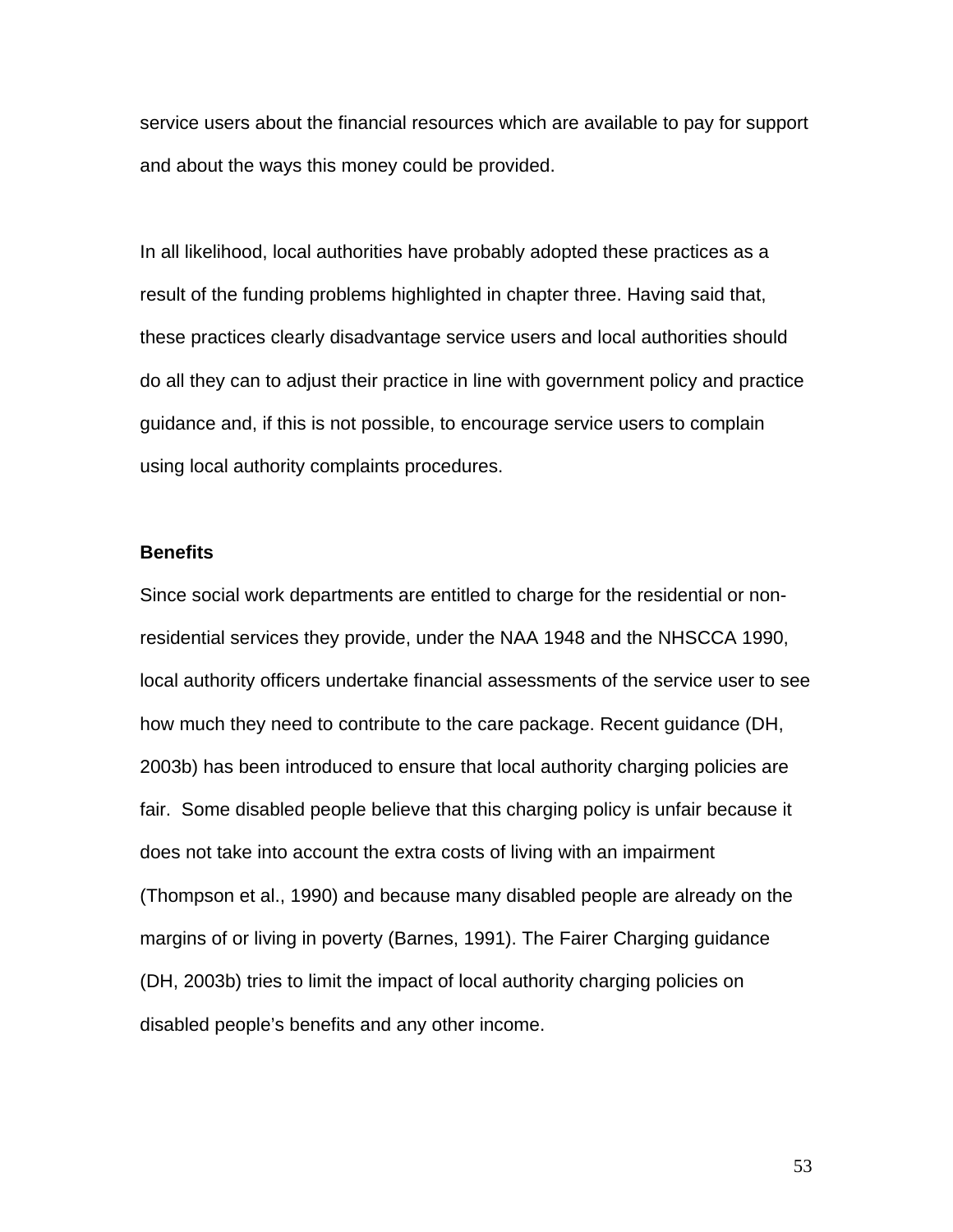As was argued earlier, following the changes to funding structures brought in by the NAA 1948, social workers avoided helping service users to make use of welfare benefits, leaving this task instead to "specialist money advice services" (Glasby and Littlechild, 2002, p. 7), such as Citizens' Advice Bureaux. In some instances, service users have endured financial hardship because social workers have not provided information about the benefits they are entitled to (Barnes, 1991c). McDonald (2006) states:

"Being aware of the range and types of benefits available is a necessary part of effective working in community care. Maximising incomes enables people to buy in resources not otherwise available to exercise choice" (p. 127).

More recently, the National Occupational Standards for Social Work (Topss, 2004) has said that social workers must "have knowledge of…benefits" (p. 4) in order to keep service users informed about what they might be able to receive. Social workers must, therefore, be prepared to advise service users about benefits. Barnes (1991c) warns, however, that

"…the modern welfare benefits system is a major factor in the disabling process because it fails to provide disabled people with an adequate income, compounds their dependence on professionals and professional organisations and, most importantly, does not facilitate their integration into mainstream employment" (p. 1).

Since Barnes wrote this, New Labour has introduced many initiatives to encourage disabled people back into employment, including the New Deal for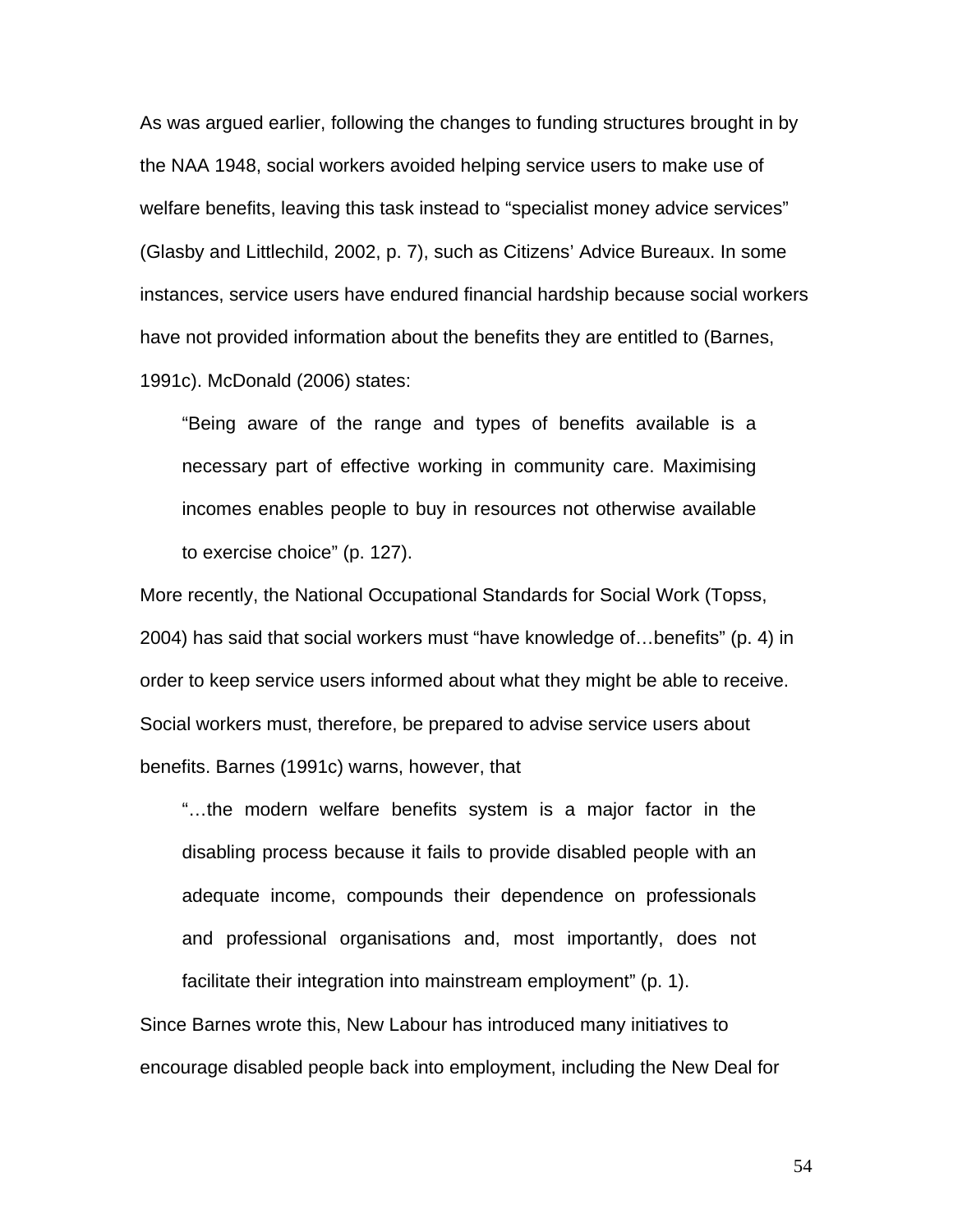Disabled People and Welfare to Work, and has proposed a number of new roles for employment officers in *Improving the Life Chances of Disabled People* (PMSU, 2005). Despite this, "service users frequently experience these pressures to take paid employment as a problematic, crudely conceived and implemented policy" (Beresford, 2007, p. 38) since there are many wider barriers to their employment such as the "lack of flexibility of the labour market and its insensitivity to their needs" or the "poverty traps" or the "high costs and shortcomings of child care provision" (Beresford, 2007, pp. 39-39).

#### **In Control and Individual Budgets – new funding systems and roles**

As was made clear at the end of chapter two, unlike the funding systems used in care management and direct payments, both the In Control pilot projects and Individualised Budget pilot project are using the Resource Allocation System (RAS) to decide how much money to allocate to service users. Currently, many different RAS are being developed and tested to see which works best. The Department of Health have "since requested that a single RAS is developed over time covering all groups" (Ibsen, 2007, p. 1).

As far as the social work role is concerned, In Control's mid-way report (Poll et al., 2006) envisaged that care managers would "retain a duty of care" to service users and would "represent the local authority in the contract with the disabled person" (p. 11). They would also "need to agree the support plan and take part in the review" (Poll et al, 2006, p. 11). There was also recognition, however, that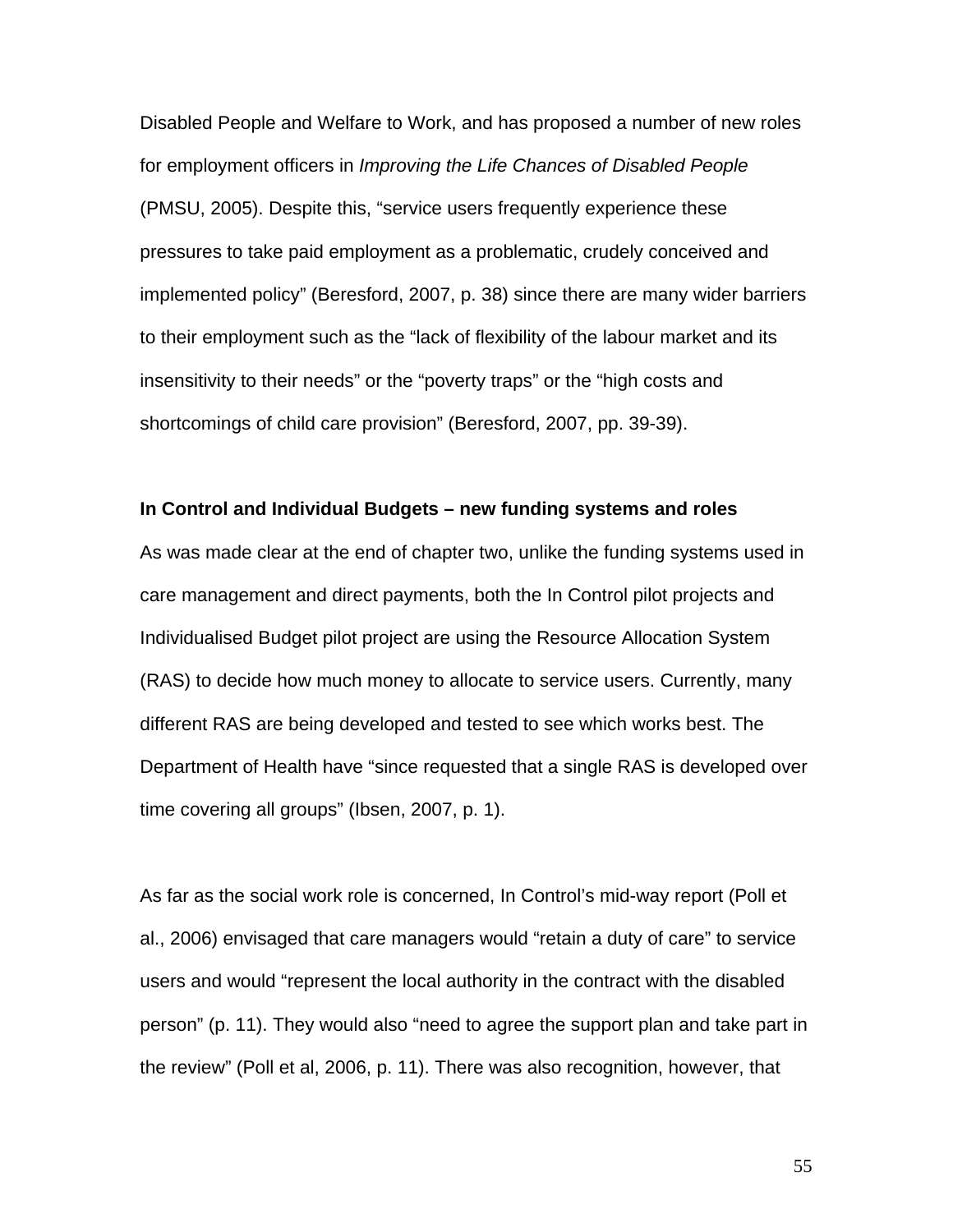once the disabled person had been allocated their budget, and could "write their own support plans and organise their own support", then social workers could be freed up to "focus on other tasks", such as "working with people who are in complex situations and on the high-cost, out-of-authority placements" (Poll et al., 2006, p. 11). It was recognised that there are many ways in which the money can be managed and that many local authorities are already using these systems. The following people or bodies may be responsible for managing individual budgets: disabled people themselves, representatives, trusts, brokers, service providers and care managers (Poll et al., 2006, p. 33).

Whilst the RAS was not initially created as a cost saving system, Poll et al. (2006) highlight the cost savings which have been achieved so far. On one occasion they compared the costs in five local authorities before and after using the RAS. They found that there was an average cost saving of between twelve and forty-five per cent which is considerable (Poll et al., 2006, p. 68). As a result, they recommend that "authorities use the RAS to identify areas of spending which represent poor value for money" (Poll et al., 2006, p. 68).

#### **Service commissioning**

Local authorities, as the "local monopoly purchasers of care services" (DH, 2007d), have been responsible for commissioning services since the 1990 NHSCCA was passed and providing far less services in-house. Since the Labour government was elected in 1997, services have been "modernised" which has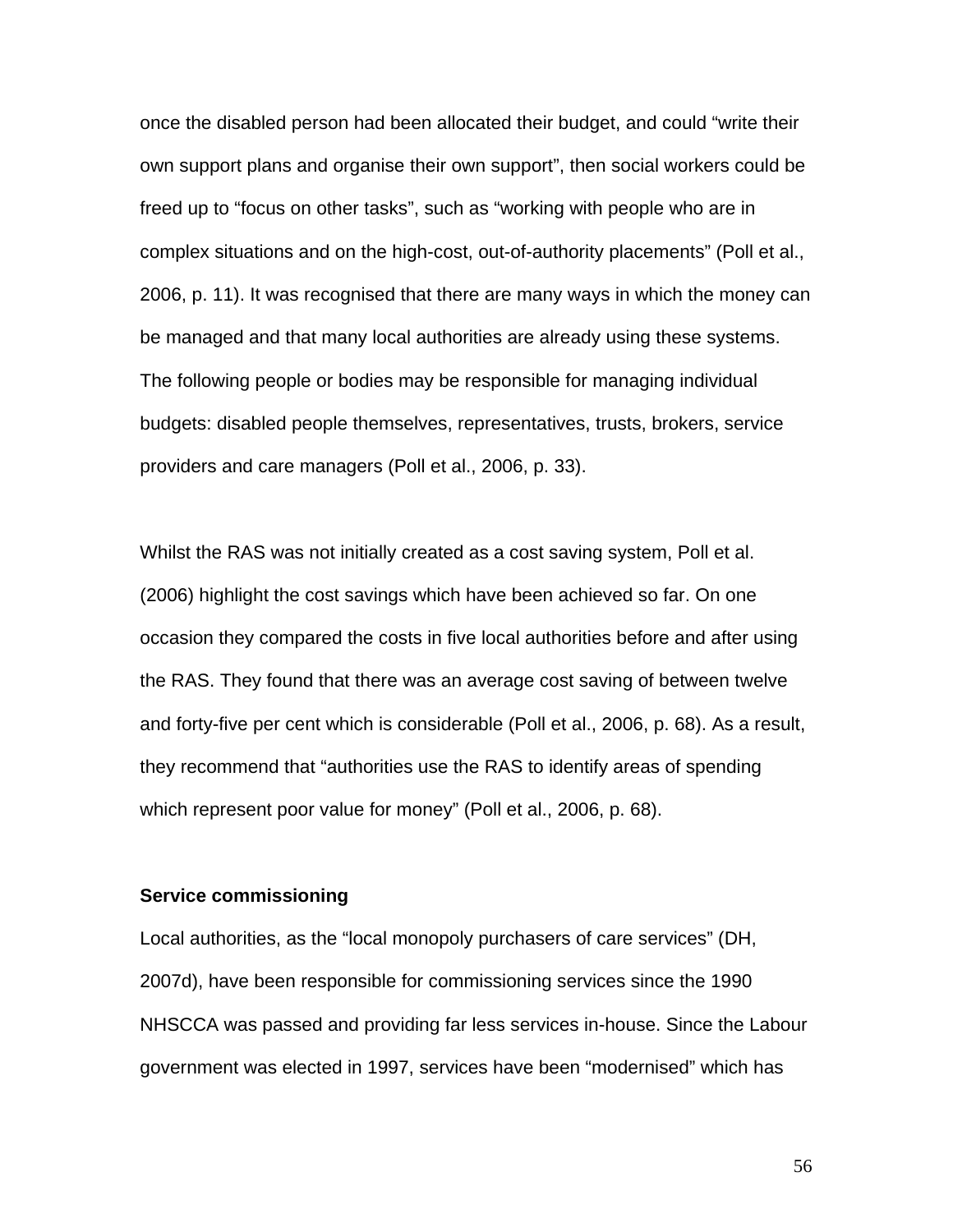entailed joint working between the NHS and local authorities, pooled budgets, and new service models, such as direct payments and individual budgets, being introduced into the social care market. There are concerns that the NHS and local authorities are not working well together and that services do not meet the needs and expectations of service users (DH, 1998; DH, 2005; DH, 2006; DH, 2007d). As a result, the government has encouraged the NHS and local authorities to work together in partnership, through various laws, such as the Health Flexibilities Act 1999 and *Our Health, Our Care, Our Say* (DH, 2006) and to encourage greater personalisation of services through direct payments and individual budgets. The government wishes to see much closer planning between health and social services in respect to commissioning services which meet service users' needs. It recently published the *Commissioning framework for health and well-being* (DH, 2007e). This was designed to "enable commissioners to achieve:

- a shift towards services that are personal, sensitive to individual need and that maintain independence and dignity.
- a strategic reorientation towards promoting health and well-being; investing now to reduce future ill health costs.
- a stronger focus on commissioning the services and interventions that will better achieve health, across health and local government, with everyone working together to promote inclusion and tackle health inequalities" (DH, 2007e, p. 10).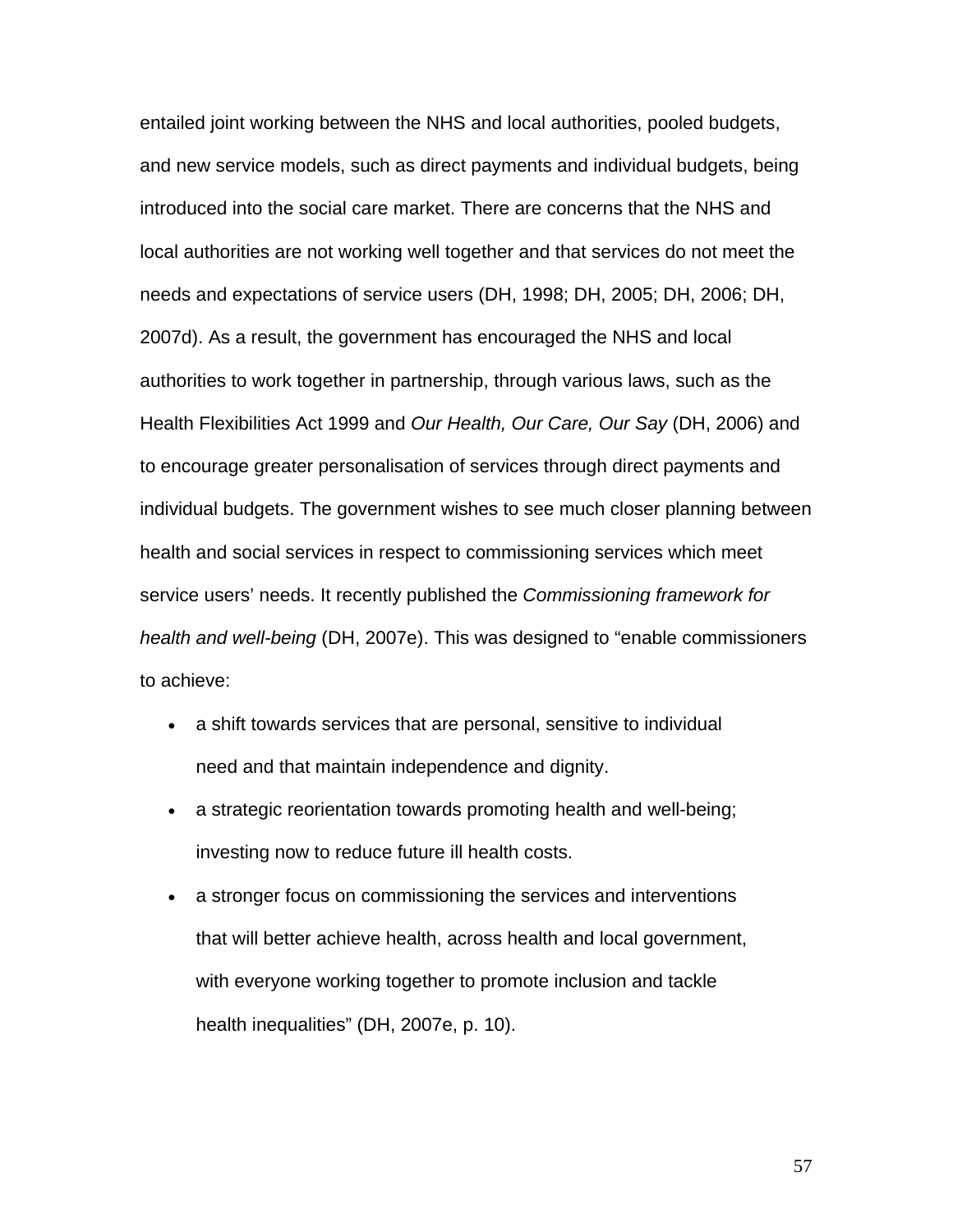Whilst the government is concerned with both the health and social care aspects of service provision, the Commission for Social Care Inspection (CSCI), is interested purely in the social care aspects. They define commissioning as:

"The process of translating aspirations into timely and quality services for users which – meet their needs; promote their independence; provide choice; are cost effective; and support the whole community" (CSCI, 2006, p. 59).

The CSCI recognises the importance of direct payments and individual budgets for the future of social care, as numbers of recipients are increasing gradually year on year, and believes that this "presents new challenges to strategic commissioners to develop a market responsive and able to offer the range of services people want" (CSCI, 2006, p. 70). The CSCI accepts that local authorities have been under "considerable strain" (CSCI, 2006, p. 77) due to financial pressures but that, despite this, it has still been able to make efficiency savings. The CSCI believes that local authorities needs to have a "strategic vision for achieving efficiency gains…in the domain of commissioning" and that, so far, many local authorities have not had such a strategy which "means that opportunities for further efficiencies may be lost" (CSCI, 2006, p. 78). For example, "resource allocations continue to follow traditional patterns and there is an inadequate appreciation of costs and therefore control of costs" (CSCI, 2006, p. 82). Bearing in mind the cost savings that are achievable through the use of direct payments and individual budgets, it is possible that more money could indeed be saved as a result of such a strategy. There, therefore, needs to be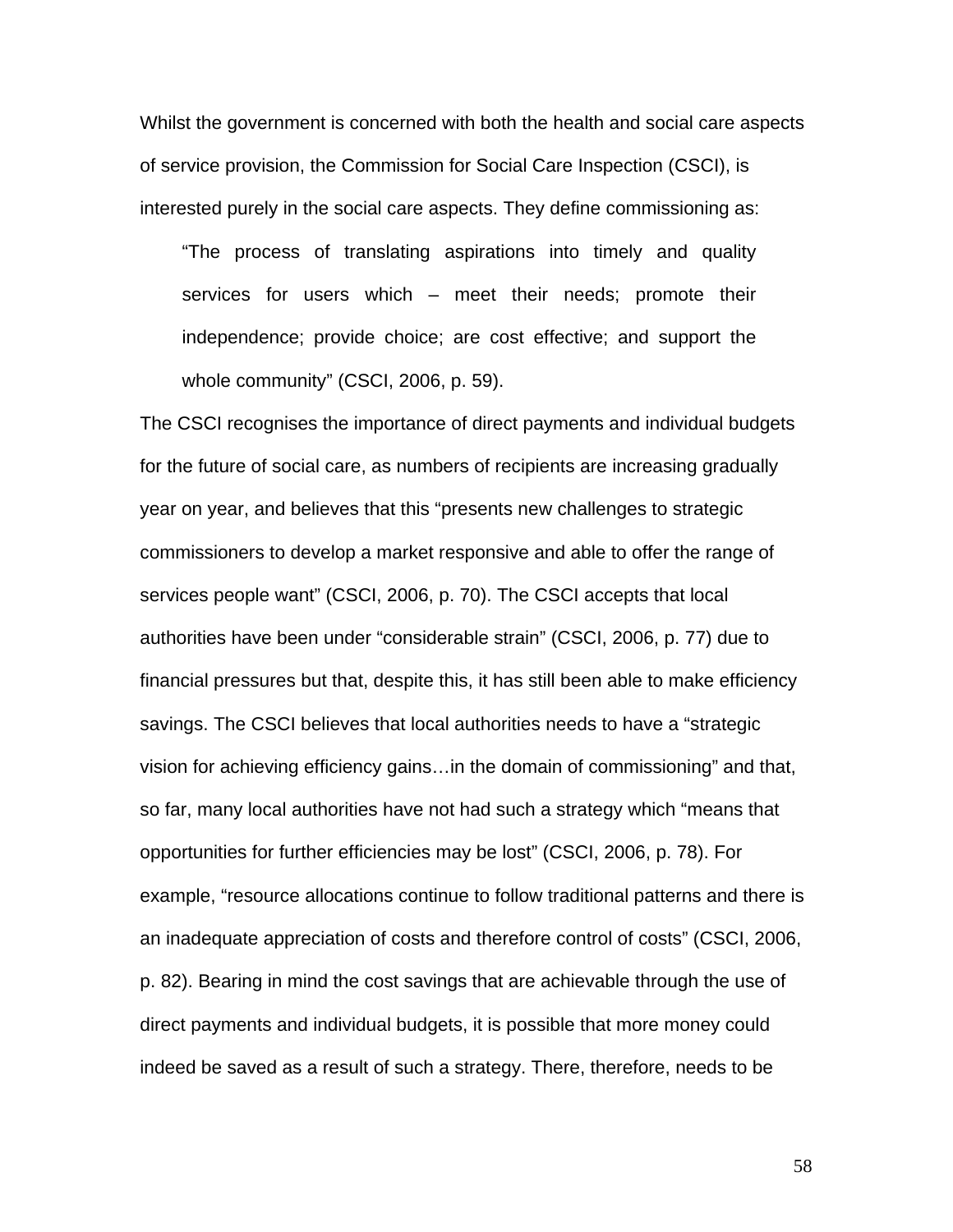"long-term financial planning and resource allocations reflecting need and good control of costs" (CSCI, 2006, p. 82).

Disabled people have picked up this theme in relation to Centres for Independent Living (CILs) and other organisations which are controlled and run by disabled people. These support organisations are crucial in terms of giving disabled people help to manage direct payments and in terms of peer support, information, advice and guidance. The government also supports their development:

"By 2010 each locality…should have a user led organisation modelled on existing Centres for Independent Living" (PMSU, 2005, p. 76).

Unfortunately, research by Priestley (1999), Riddell et al. (2006) and Barnes and Mercer (2006) shows that organisations of disabled people are really struggling financially and that, often, this is because they have not been able to compete with the voluntary and independent sector who have been undercutting their prices and winning service contracts with local authorities. Their research shows that "the limited and mostly short-term nature of financial support available to user-controlled services has acted as a sever constraint on the level and range of service provision" (Barnes and Mercer, 2006, p. 160) available to disabled people. Service commissioners should take account of this situation when deciding how best to go forward with direct payments and individual budgets in the future as, in the eyes of service users (Barnes and Mercer, 2006; Beresford,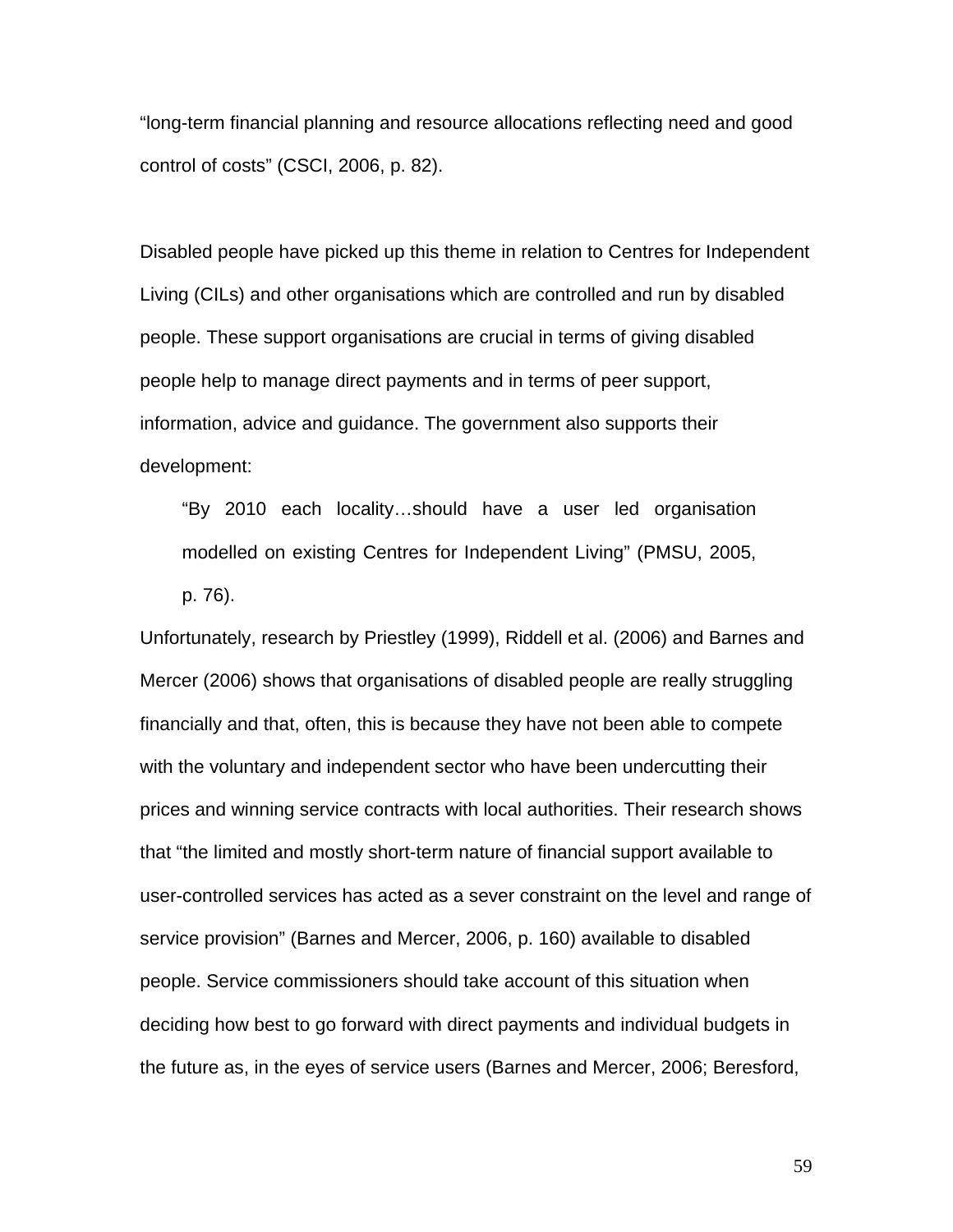2007), these organisations provide better value for money than services provided by voluntary or independent sector organisations. In addition, Barnes and Mercer (2006) point out that "both the PMSU document (PMSU, 2005) and the Green Paper (DH, 2005) contend that improving the life chances of disabled people and ensuring their independence, well-being and choice can be achieved *without additional funding*" (Emphasis added by author, Barnes and Mercer, 2006, p. 178). They believe that this seriously undermines the ability of local authorities being able to promote independent living options "given that there is a wealth of evidence that local authority support for…independent living-type services…has been patchy and unenthusiastic" and that this continues to be the case today (Barnes and Mercer, 2006, p. 179). They argue, instead, that the government needs to consider seriously the need to invest further in social care and, particularly, investment in organisations which are run and controlled by disabled people.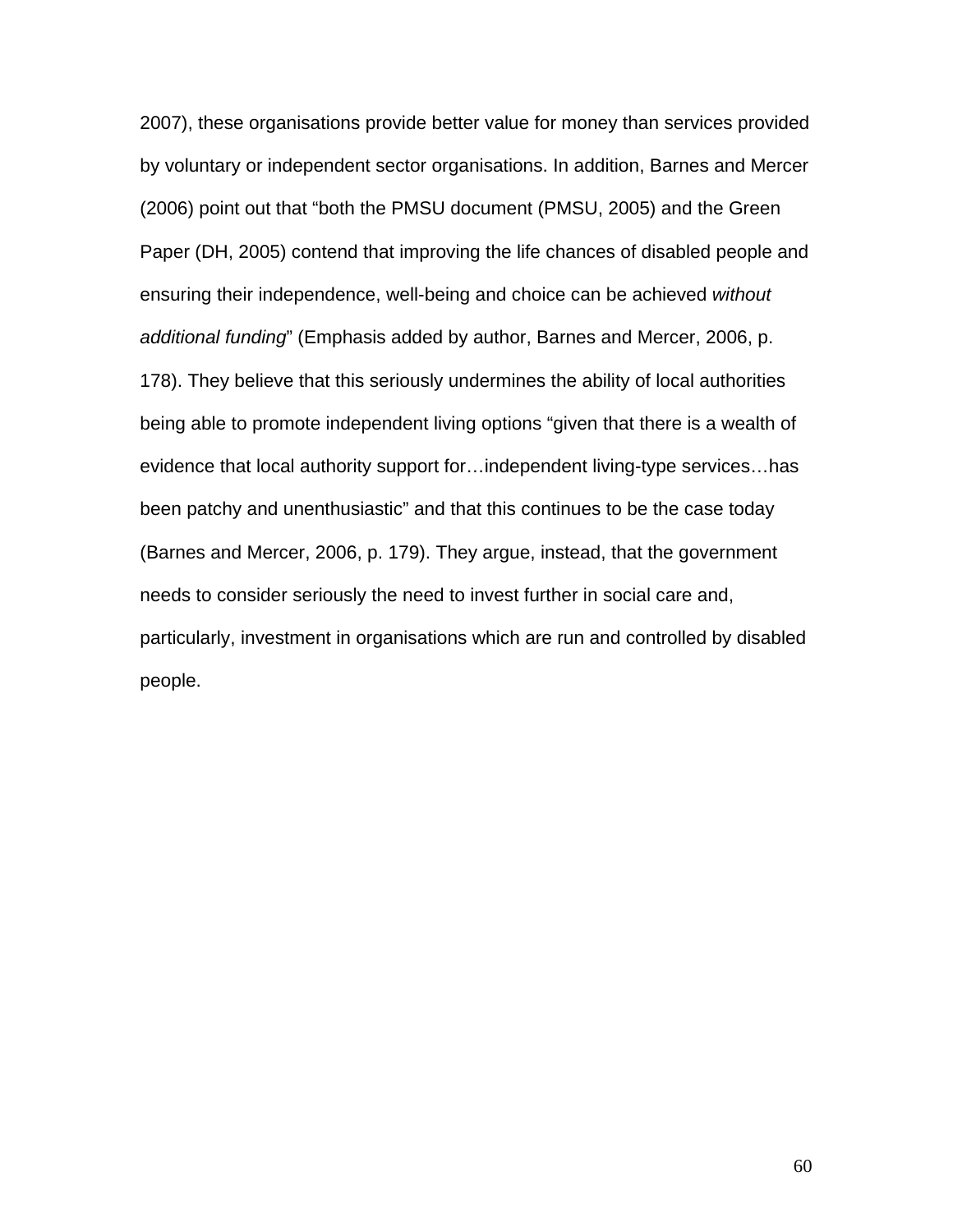### **Chapter Five**

## **Conclusion**

The aim of this dissertation was to examine whether financial barriers have an impact on the ability of personalised support systems to provide choice and control to disabled people and, in relation to the social work role, how financial difficulties impact on social workers' relationships with disabled people.

In chapter two, it was argued that the link between social work and money goes back as far as the Poor Law Act in 1601 and the setting up of the COS which sought to provide financial support to disabled people. This link, it was argued, was broken when the 1948 NAA determined that the State would be responsible for benefits and social work for welfare issues. Throughout the nineteenth and twentieth Century, there was a rapid expansion of institutions which dealt with the needs of disabled people. It was argued that public expenditure at the time was rising sharply and the government were seeking ways to limit expenditure, especially welfare expenditure (Priestley, 1999). This led, eventually, to the community care reforms of the late 1980s/early 1990s.

From the 1970s, disability activism from within the Independent Living Movement and Disabled People's Movement encouraged disabled people to re-define independent living with an emphasis on the choice and control which they have over their lives. The ILF was a means by which disabled people could obtain financial support to pay for their support arrangements and proved to be so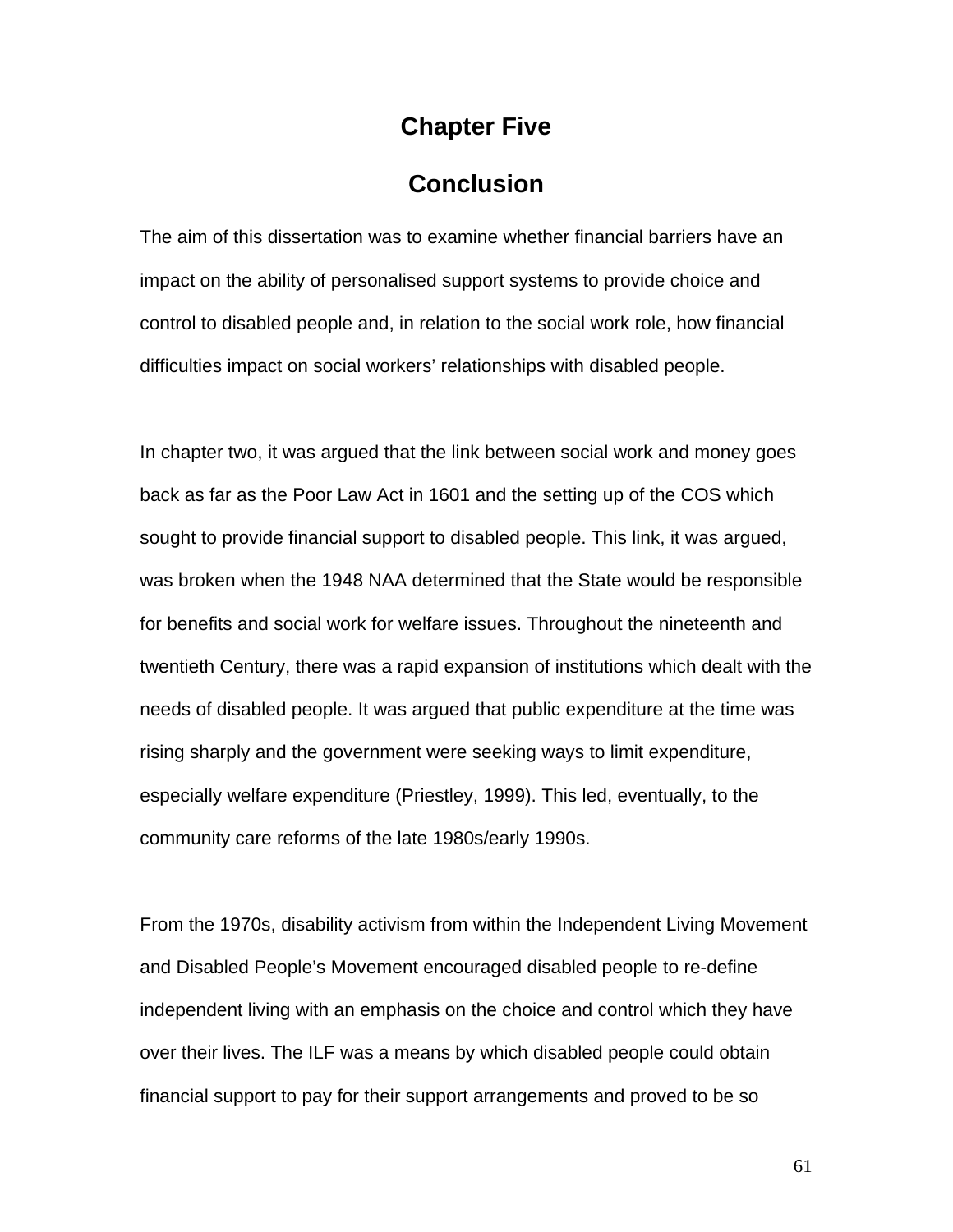successful that the government needed to reform the process in a desire to limit its public welfare expenditure. A few years later, direct payments were made legal through the CC(DP)A 1996. Direct payments got off to a slow start but the numbers of disabled people using direct payments increased substantially when the government placed a duty on local authorities to provide direct payments (DH, 2003). Finally, In Control and individual budget pilots were established in the twenty-first Century. Using a different system of assessment and funding, this form of personalised support has been shown to improve disabled people's ability to live independent lives whilst also being shown to be more cost-effective than community care service provision.

In chapter three, it was argued that the government has been trying to limit public expenditure and make efficiency savings for a considerable amount of time now. Whilst overall community care expenditure has actually increased (NHS, 2007), this has not had the desired impact of increasing service activity or improving services. Instead, the government's desire to make efficiency savings (Gershon, 2004), and the resulting underinvestment in social care (Barnes and Mercer, 2006; LGA, 2006), has meant that eligibility criteria have risen steadily so that the majority of people now eligible for community care have substantial or critical needs. Those people who have moderate or low level needs are, consequently, missing out on local authority support, something which has been criticised by social workers (DH, 2007d) and the CSCI (CSCI, 2006) itself. If the government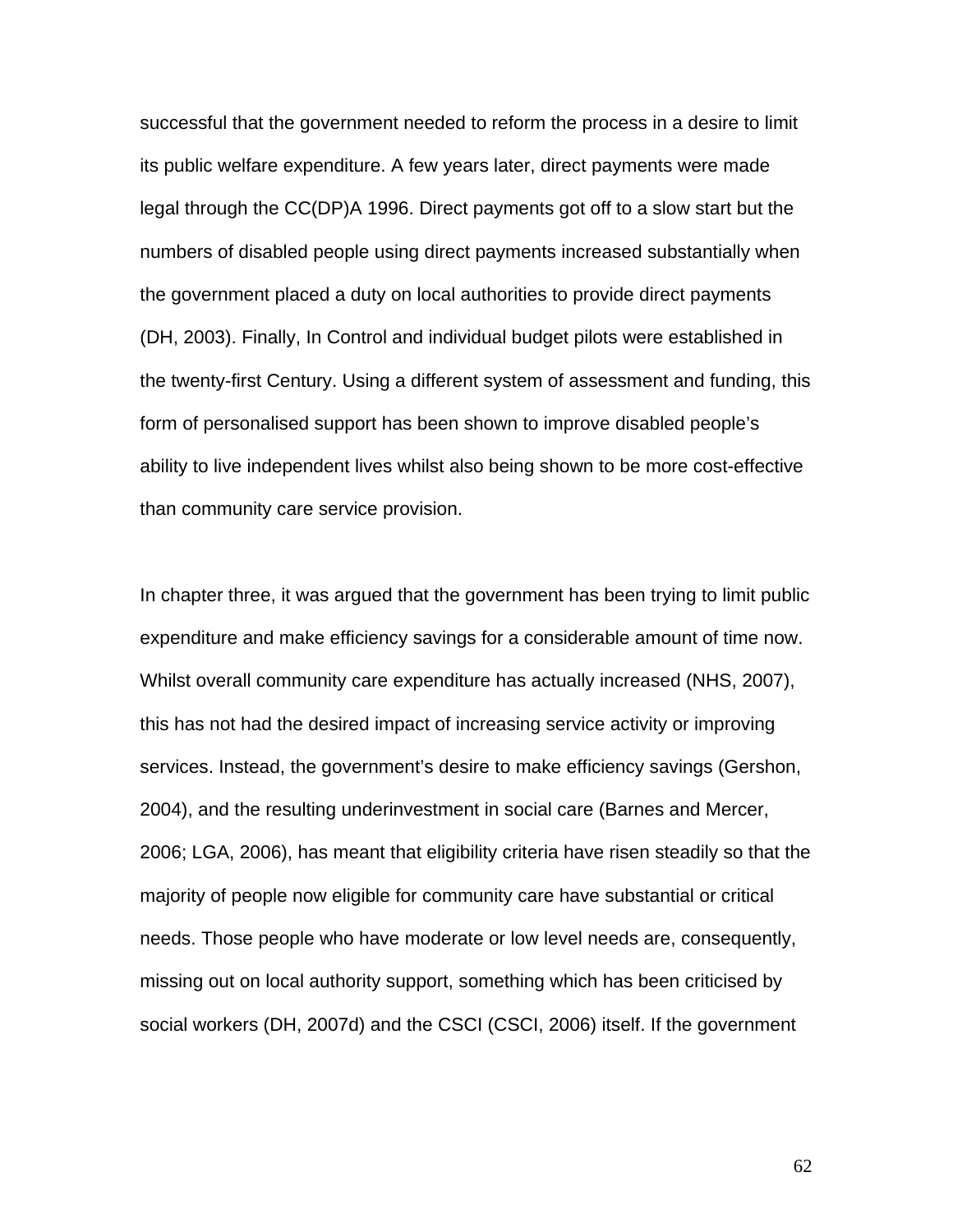fails to address the need for further investment in social care, it will fail to provide more preventative services to service users.

As far as the cost efficiency of personalised support goes, it is important to remember that there is still very little hard data available on which to base the following conclusions. The two research reports (Zarb and Nadash, 1994; Hurstfield et al., 2007) used in this dissertation indicate that personalised support systems are cost effective, particularly on a medium and long-term basis. The evidence does, however, indicate that personalised support systems are costly to set up and so short-term costs are likely to be considerable. Both of these research reports highlighted, as opposed to "conventional support" arrangements where their was less choice, control and flexibility, that independent living options gave disabled people more choice and control over their lives. Whilst the current research highlights the short-term costs of independent living options fairly well, more research is required in order provide evidence to the government, policy makers and planners, and service commissioners, that independent living options can be cost effective on a medium to long-term basis. It is also important to recognise that disabled people feel that that the cost effectiveness argument, whilst they acknowledge that there is a need to contain costs, should not come before disabled people's human and civil rights and, so far as independent living is concerned, that disabled people should have a right to independent living (Zarb, 2003; Morris, 2005).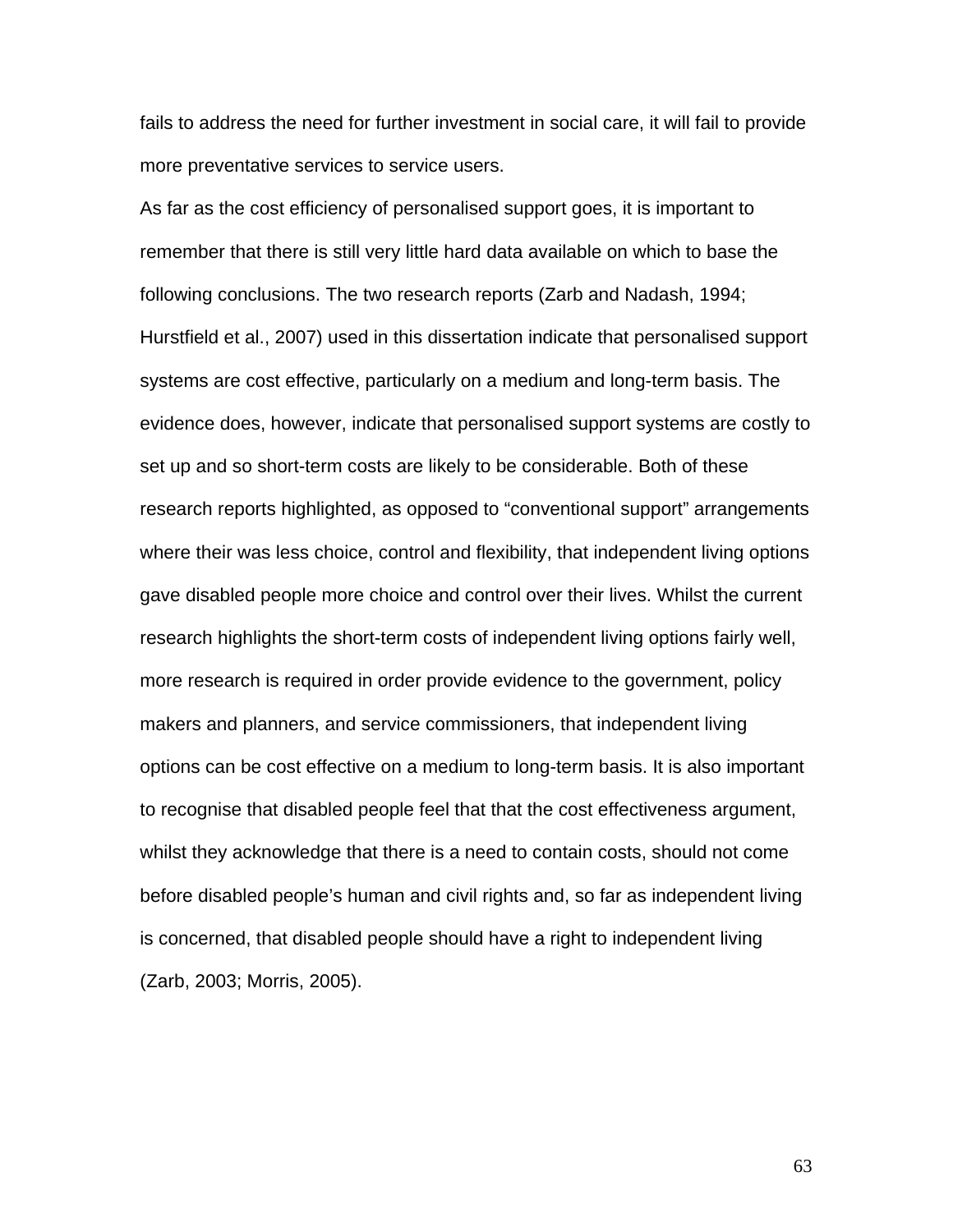In chapter four, it was argued that social work is a complex job and that the relationship between the social worker and service user is a vital component of that job. It was argued that this relationship is made more difficult by the gatekeeping role which social workers and their managers have in relation to needs assessment. With regards to direct payments and other independent living options, the attitudes of social workers are critical to their implementation. This dissertation found evidence that there is still much scepticism about direct payments (e.g. CSCI, 2004; Leece and Bornat, 2006; Riddell et al., 2006; Ellis, 2007) although there is also considerable support for them too (SCIE, 2005). In relation to current government policy (PMSU, 2005; DH, 2005; SH, 2006), which stresses the importance of direct payments and individual budgets, there is a vital need to train social workers and other people who are involved in their implementation, about the social model of disability and about the benefits of direct payments and individual budgets for disabled people (Thompson, 2001; Oliver and Sapey, 2006).

Finally, it was argued that service commissioners have an important role to play in commissioning services which enable disabled people to live independently and which are cost effective. The CSCI (2006) revealed that service commissioners' support for direct payments and other more modern forms of personalised support was increasing but that this was occurring slowly. Disabled people (Barnes and Mercer, 2006) clearly feel that the current commissioning system is putting user-controlled organisations at a disadvantage and that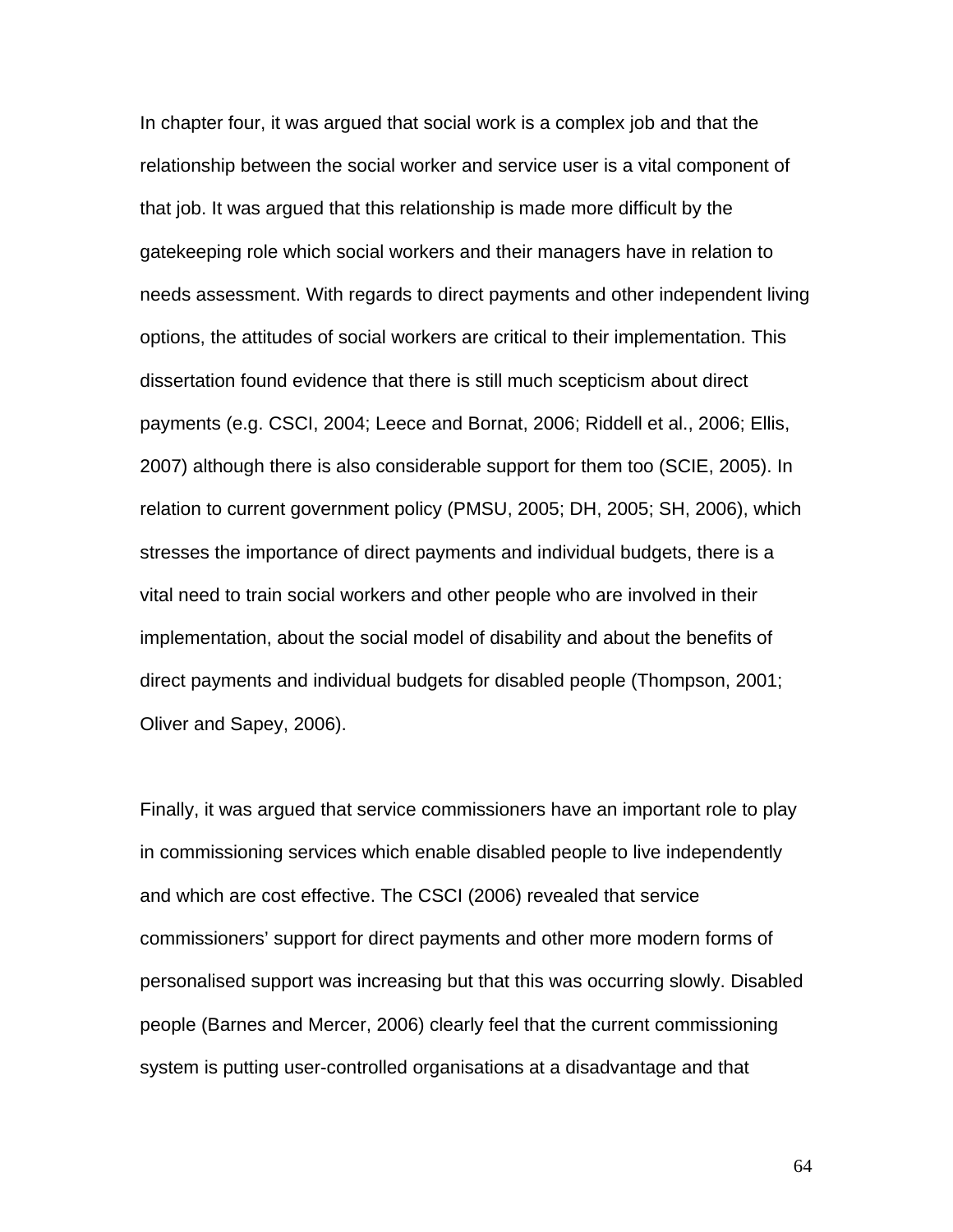service commissioners need to do more to support these types of organisations. Service commissioners should address these concerns in the type of commissioning strategies being proposed by the CSCI (2006).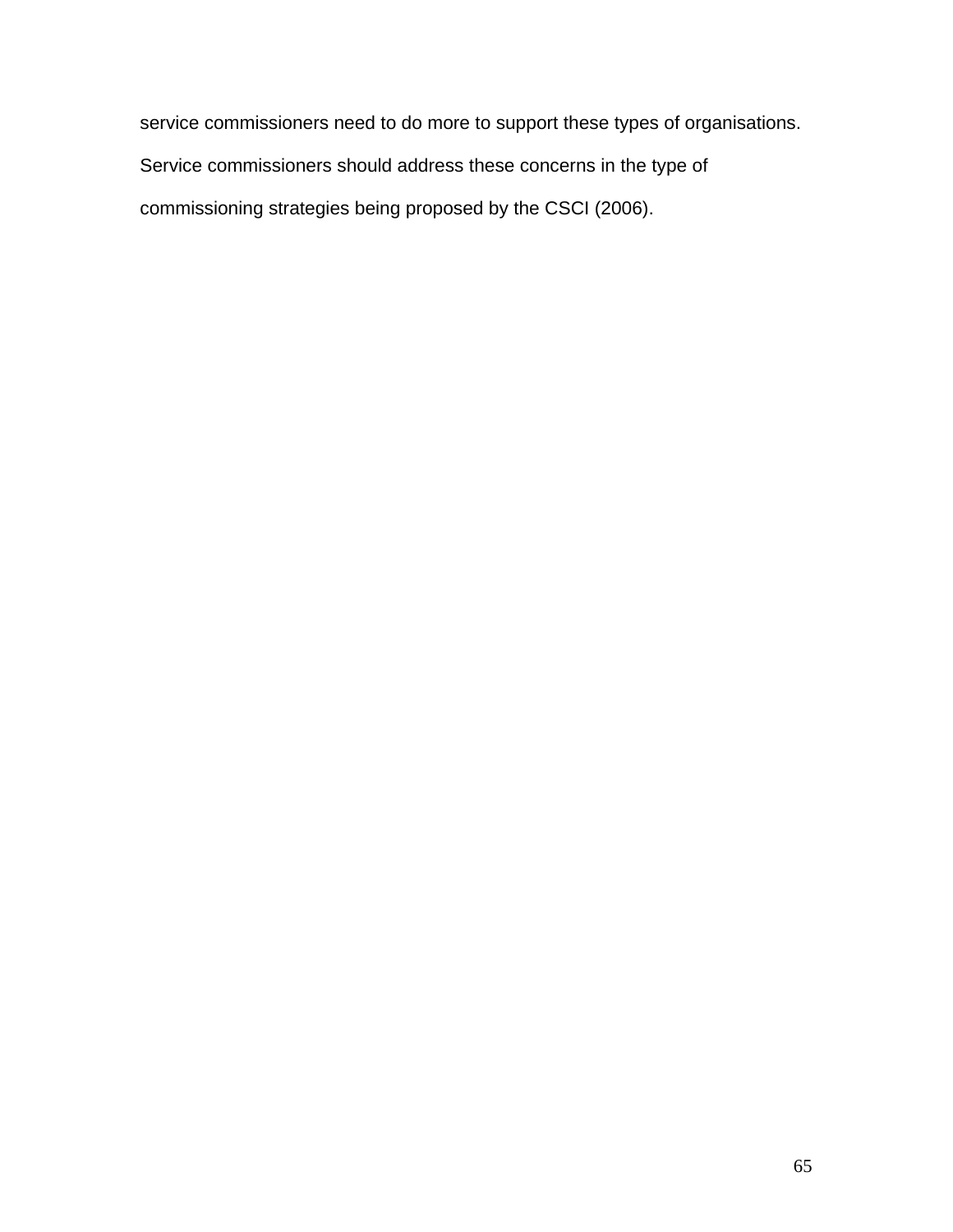### **Bibliography**

Audit Commission (1992) Community Care: managing the cascade of change, London: Audit Commission.

Barnes, C. (1991a) Disabled People in Britain and Discrimination: A case for antidiscrimination legislation, London: Hurst.

Barnes, C. (1991b) "Chapter 6: The Health and Social Support Systems", in Barnes. C, Disabled People in Britain and Discrimination: A case for antidiscrimination legislation. Available from: [www.leeds.ac.uk/disability](http://www.leeds.ac.uk/disability-studies/archiveuk/index)[studies/archiveuk/index](http://www.leeds.ac.uk/disability-studies/archiveuk/index) (accessed on 01/06/07).

Barnes, C. (1991c) "Chapter 5: The Disability Benefits System", in Barnes. C, Disabled People in Britain and Discrimination: A case for anti-discrimination legislation. Available from: [www.leeds.ac.uk/disability-studies/archiveuk/index](http://www.leeds.ac.uk/disability-studies/archiveuk/index) (accessed on 01/08/07).

Barnes, C. (2005) "Independent Living, Politics and Policy in the United Kingdom: A Social Model Account", Review of Disability Studies, 1 (4), pp. 5-13.

Barnes, C. and Mercer, G. (2006) Independent Futures: Creating user-led disability services in a disabling society, Bristol: The Policy Press.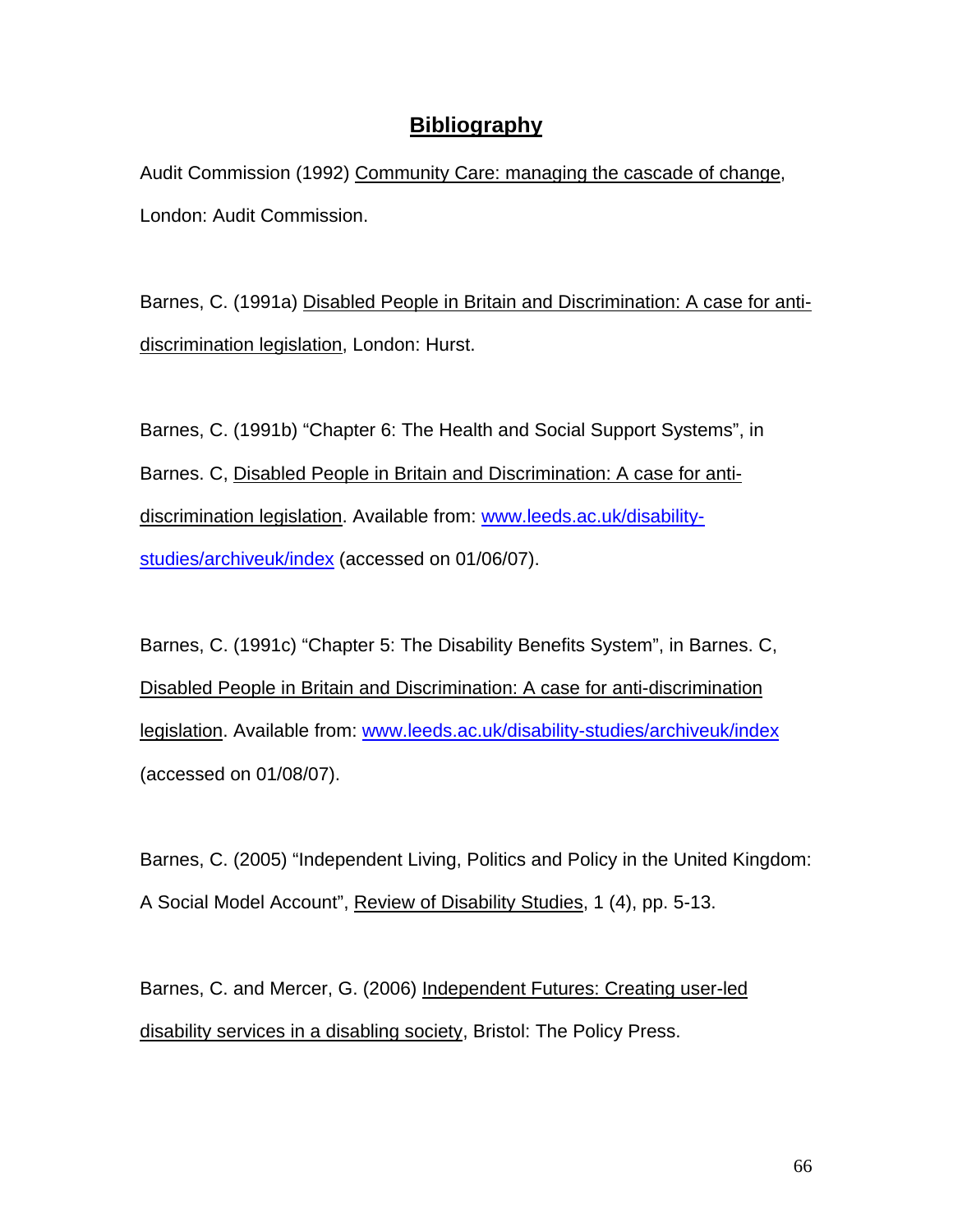Beresford, P. (2007) The Changing Roles and Tasks of Social Work from Service Users' Perspectives: a literature informed discussion paper. Available from: [http://www.gscc.org.uk/NR/rdonlyres/072DD7D6-B915-4F41-B54B-](http://www.gscc.org.uk/NR/rdonlyres/072DD7D6-B915-4F41-B54B-79C62FDB9D95/0/SoLSULiteraturereviewreportMarch07.pdf)[79C62FDB9D95/0/SoLSULiteraturereviewreportMarch07.pdf](http://www.gscc.org.uk/NR/rdonlyres/072DD7D6-B915-4F41-B54B-79C62FDB9D95/0/SoLSULiteraturereviewreportMarch07.pdf) (accessed on 25/06/07).

Blewett, J., Lewis, J. and Tunstill, J. (2007) The Changing Roles and Tasks of Social Work: a literature informed discussion paper, London: Synergy Research and Consulting. Available from: [http://www.gscc.org.uk/NR/rdonlyres/8BE06845-](http://www.gscc.org.uk/NR/rdonlyres/8BE06845-9895-465B-98C2-31CF227D7422/0/SWrolestasks.pdf) [9895-465B-98C2-31CF227D7422/0/SWrolestasks.pdf](http://www.gscc.org.uk/NR/rdonlyres/8BE06845-9895-465B-98C2-31CF227D7422/0/SWrolestasks.pdf) (accessed on 25/06/07).

Brand, D., Reith, T. and Statham, D. (2005) Core roles and tasks of social workers. A scoping study for the GSCC, London: General Social Care Council.

Brisenden, S. (1989) A Charter for Personal Care, Progress, 16, Disablement Income Group.

Campbell, J. and Oliver, M. (1996) Disability Politics: Understanding our Past, Changing our Future, London: Routledge.

Clements, L. (2004) Community Care and the Law, London: Legal Action Group Education and Service Trust Limited.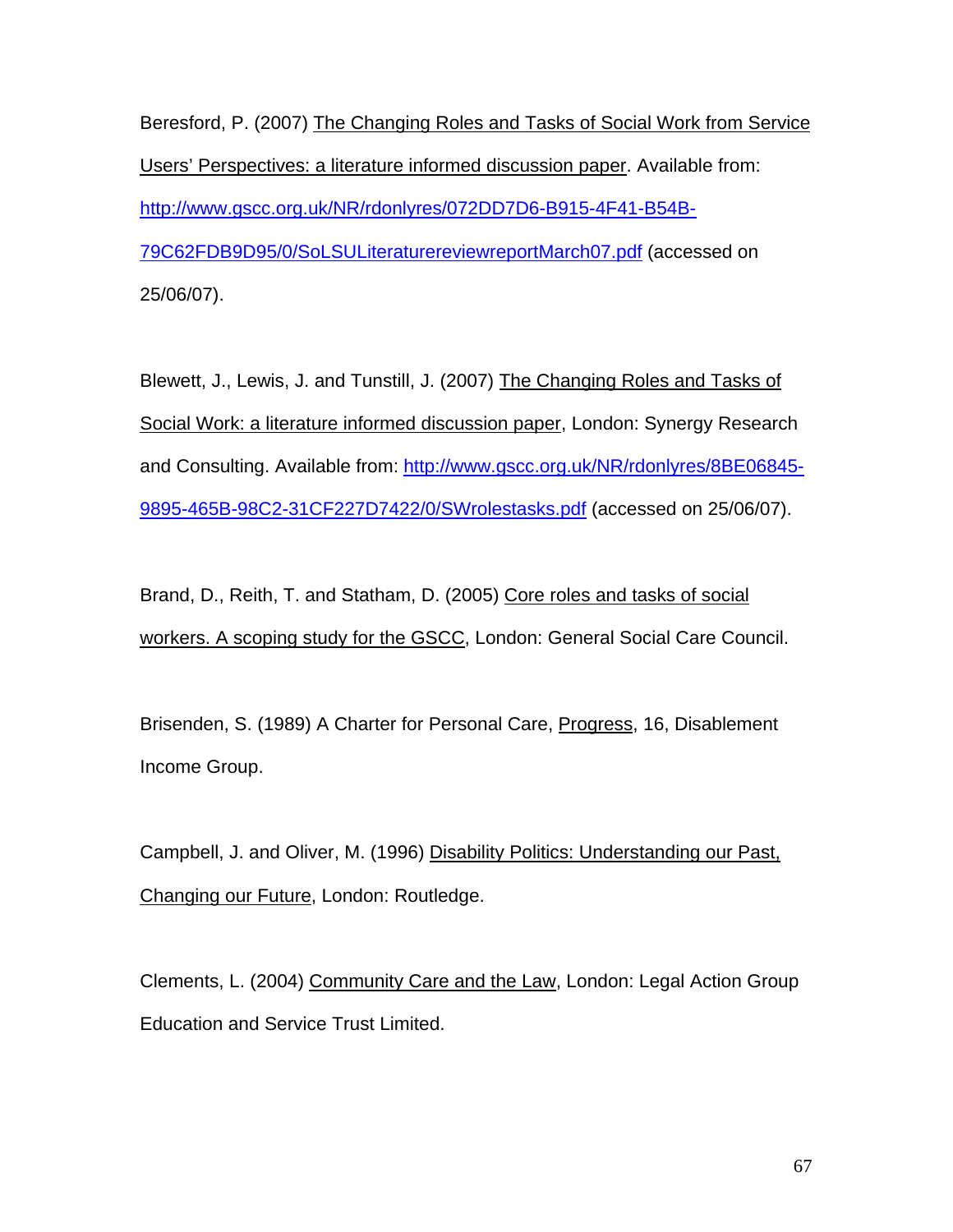CSCI (Commission for Social Care Inspection) (2004) Direct Payments. What are the Barriers? London: CSCI. Available from:

[http://www.csci.org.uk/PDF/direct\\_payments.pdf](http://www.csci.org.uk/PDF/direct_payments.pdf) (accessed on 23/05/07).

CSCI (2006) The state of social care in England 2005-06, London: CSCI. Available from: [http://www.csci.org.uk](http://www.csci.org.uk/) (accessed on 20/06/07).

DH (Department of Health), Department of Social Security, Welsh Office, Scottish Office (1989) Caring for People: Community Care in the Next Decade and Beyond, London: HMSO Cm849 (White Paper).

DH, Department of Social Security, Welsh Office, Scottish Office (1990) Community Care in the Next Decade and Beyond: Policy Guidance, London: HMSO.

DH, Social Services Inspectorate, Scottish Office, Social Work Services Group (1991a) Care Management and Assessment: manager's guide, London: HMSO.

DH, Social Services Inspectorate, Scottish Office, Social Work Services Group (1991b) Care Management and Assessment: Practitioner's Guide, London: HMSO.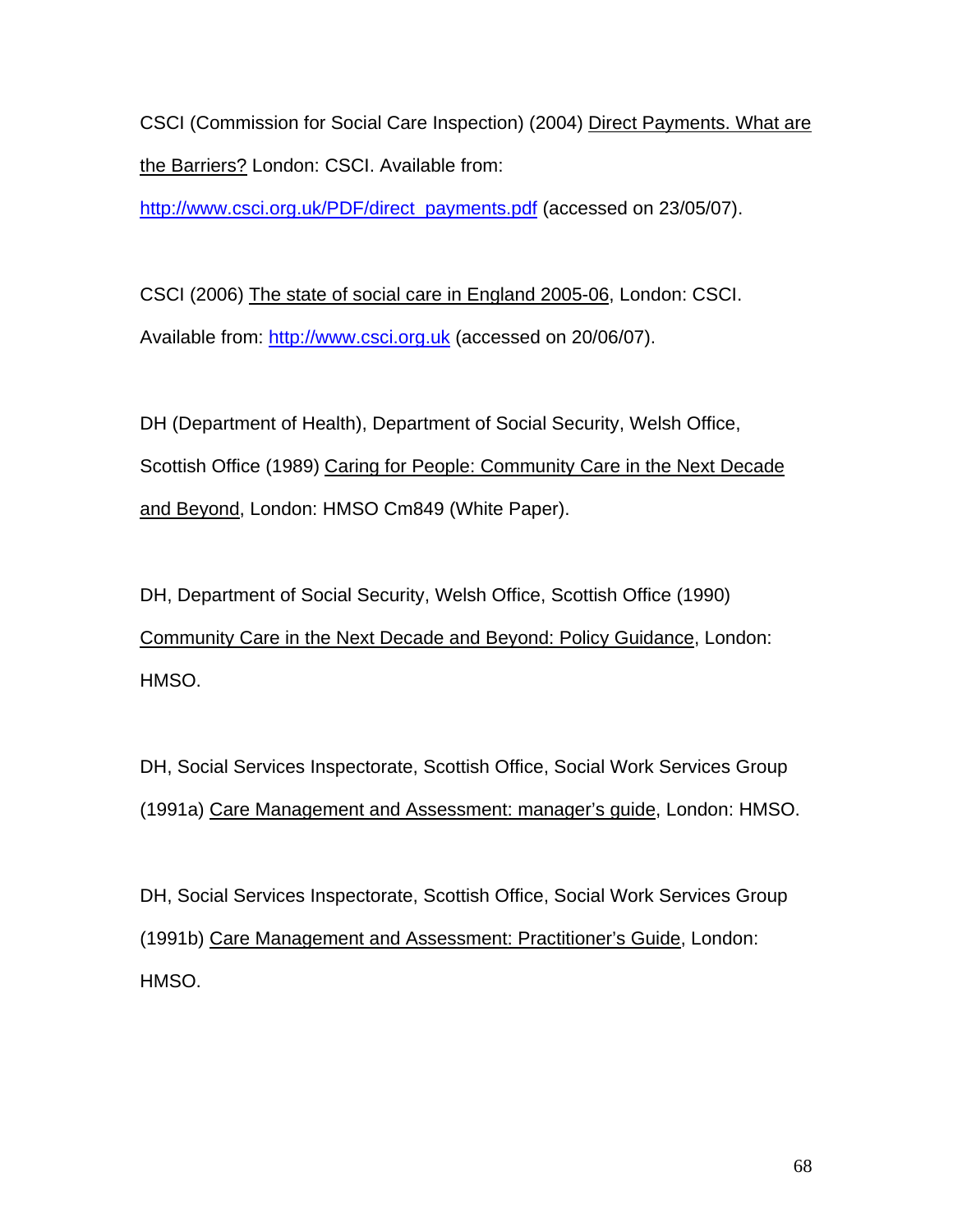DH/Scottish Office/Welsh Office/Northern Ireland Office (1996) Community Care (Direct Payments) Bill: Consultation Paper, London: DH.

DH (1996) Community Care (Direct Payments) Act 1996, London: HMSO. Available from: <http://www.opsi.gov.uk/acts/acts1996/1996030.htm> (accessed on 16/05/07).

DH (1998) Modernising Social Services: Promoting Independence, Improving Protection, Raising Standards, London: Department of Health.

DH (2000) No Secrets: Guidance on Developing and Implementing Multi-Agency Policies and Procedures to Protect Vulnerable Adults, London: The Stationery Office.

DH (2001) Valuing People: a new strategy for learning disability for the 21st century, London: HMSO.

DH (2002) Fair Access to Care Services: Guidance on Eligibility Criteria for Adult Social Care, LAC(2002)13, London: Department of Health.

DH (2003a) Direct Payments Guidance: Community Care, Services for Carers and Children's Services (Direct Payments) Guidance England 2003, London: Department of Health.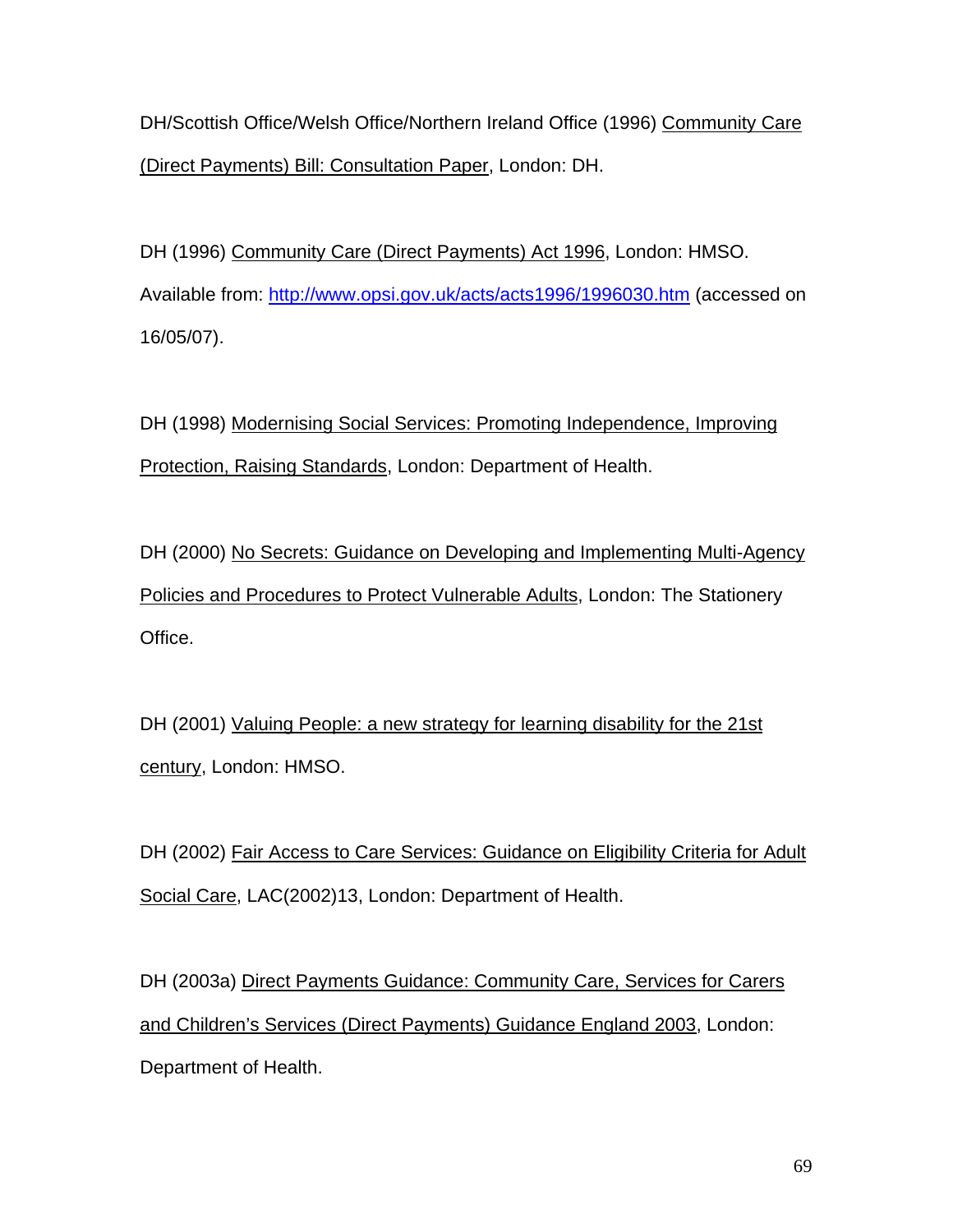DH (2003b) Fairer Charging Policies for Home Care and other non-residential Social Services: Guidance for Councils with Social Services Responsibilities, London: Department of Health.

DH (2005) Independence, Well-being and Choice: Our vision for the future of social care for adults in England, London: The Stationery Office.

DH (2006) Our Health, Our Care, Our Say: a new direction for community

services, London: The Stationery Office. Available from:

[http://www.dh.gov.uk/en/Publicationsandstatistics/Publications/PublicationsPolicy](http://www.dh.gov.uk/en/Publicationsandstatistics/Publications/PublicationsPolicyAndGuidance/DH_4127453) [AndGuidance/DH\\_4127453](http://www.dh.gov.uk/en/Publicationsandstatistics/Publications/PublicationsPolicyAndGuidance/DH_4127453) (accessed on 16/05/07).

DH (2007a) Individual Budgets, Available from:

[http://www.dh.gov.uk/en/Policyandguidance/Healthandsocialcaretopics/Socialcar](http://www.dh.gov.uk/en/Policyandguidance/Healthandsocialcaretopics/Socialcare/DH_4125774) [e/DH\\_4125774](http://www.dh.gov.uk/en/Policyandguidance/Healthandsocialcaretopics/Socialcare/DH_4125774) (accessed on 16/05/07).

DH (2007b) Individual Budgets Pilot Newsletter March 2007, Available from: [http://www.individualbudgets.csip.org.uk](http://www.individualbudgets.csip.org.uk/) (accessed on 16/06/07).

DH (2007c) Care Services Efficiency Delivery. Available from: [http://www.dh.gov.uk/en/Policyandguidance/Healthandsocialcaretopics/DH\\_4089](http://www.dh.gov.uk/en/Policyandguidance/Healthandsocialcaretopics/DH_4089166.pdf) [166.pdf](http://www.dh.gov.uk/en/Policyandguidance/Healthandsocialcaretopics/DH_4089166.pdf) (accessed on 20/06/07).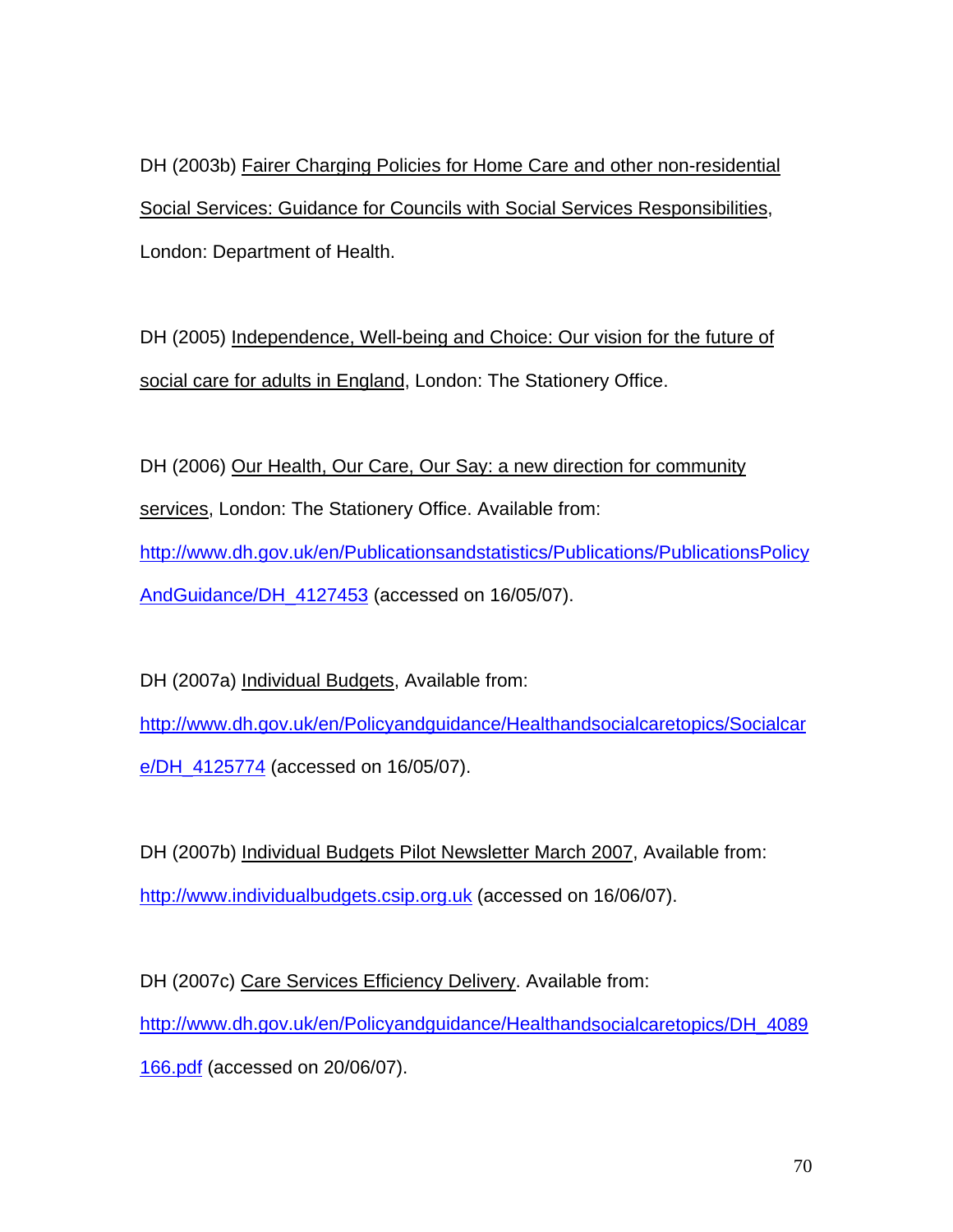DH (2007d) Modernising Adult Social Care - what's working, London: Department of Health.

DH (2007e) Commissioning framework for health and well-being, London: Department of Health.

DH and DfES (Department for Education and Skills) (2006) Options for excellence: Building the social care workforce of the future, London: The Stationery Office.

DRC (Disability Rights Commission) (2006) Disability Briefing, London: DRC.

Ellis, K. (2007) "Direct Payments and Social Work Practice: The Significance of "Street-Level Bureaucracy" in Determining Eligibility", British Journal of Social Work Advance Access, 1 of 18.

Gershon, P. (2004) Releasing resources to the front line: Independent Review of Public Sector Efficiency, London: HMSO. Available from: [http://www.hm](http://www.hm-treasury.gov.uk/media/879E2/efficiency_review120704.pdf)[treasury.gov.uk/media/879E2/efficiency\\_review120704.pdf](http://www.hm-treasury.gov.uk/media/879E2/efficiency_review120704.pdf) (accessed on 20/06/07).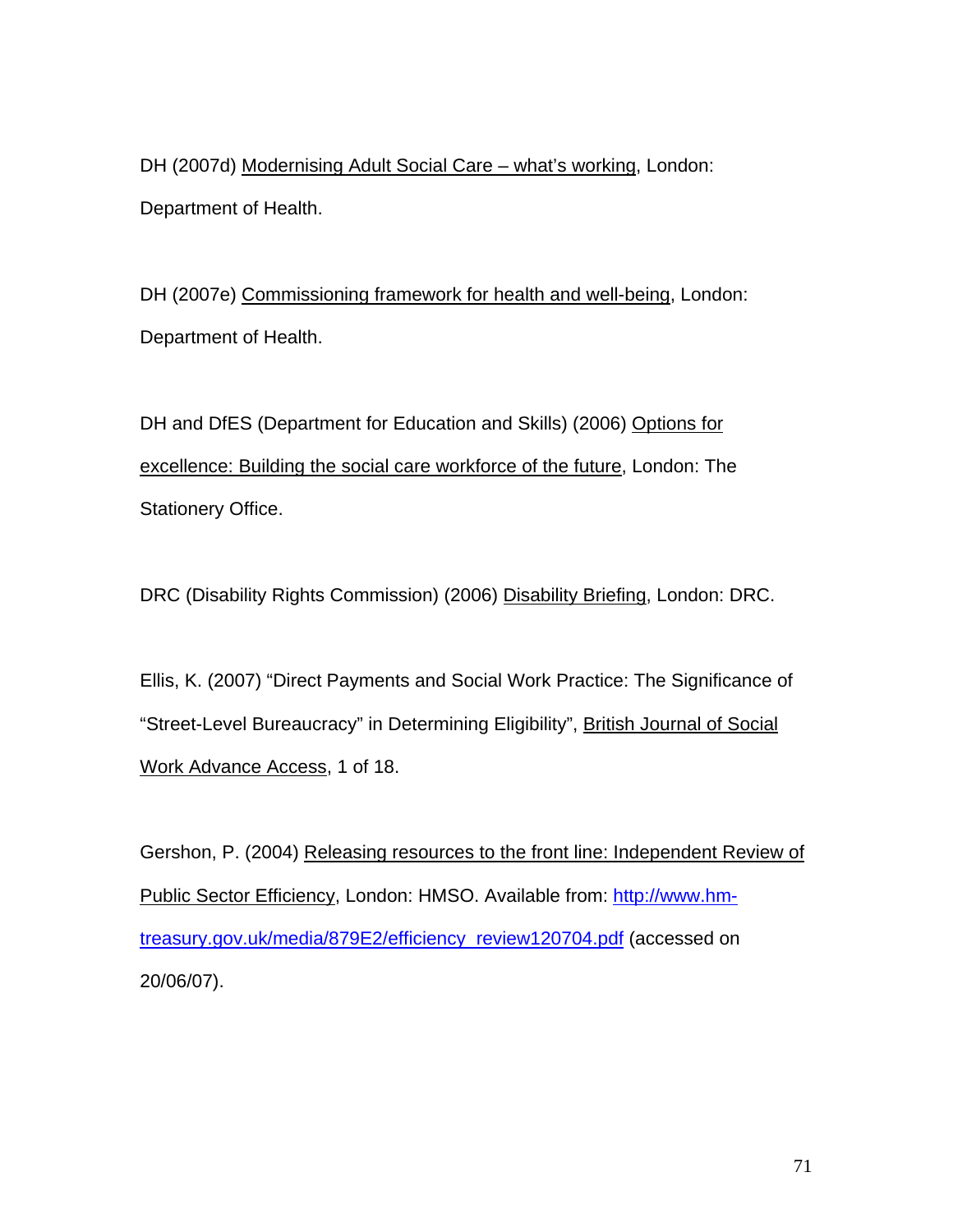Gillman, M. (2004) "Diagnosis and Assessment in the Lives of Disabled People: Creating Potentials/Limiting Possibilities", in Swain, J., French, S., Barnes, C. and Thomas, C. (Eds.) Disabling Barriers – Enabling Environments (2nd Edition), London: Sage Publications Ltd.

Glasby, J. and Littlechild, R. (2002) Social Work and Direct Payments, Bristol: The Policy Press.

Gray, A., Whelan, A. and Norman, C. (1988) Care in the Community: a Study of Services and Costs in Six Districts, University of York: Health Economics Consortium.

Griffiths, R. (1988) Community Care: Agenda for Action: a report to the Secretary of State for Social Services, London: HMSO.

Henwood, M. and Hudson, B. (2007) Review of the Independent Living Funds. Available from: [http://www.ilf.org.uk/cms\\_media/files/full\\_ilf\\_report.pdf](http://www.ilf.org.uk/cms_media/files/full_ilf_report.pdf) (accessed on 25/06/07).

Holloway, M. and Lymberry, M. (2007) "Editorial – Caring for People: Social Work with Adults in the Next Decade and Beyond", British Journal of Social Work, 37, pp. 375-386.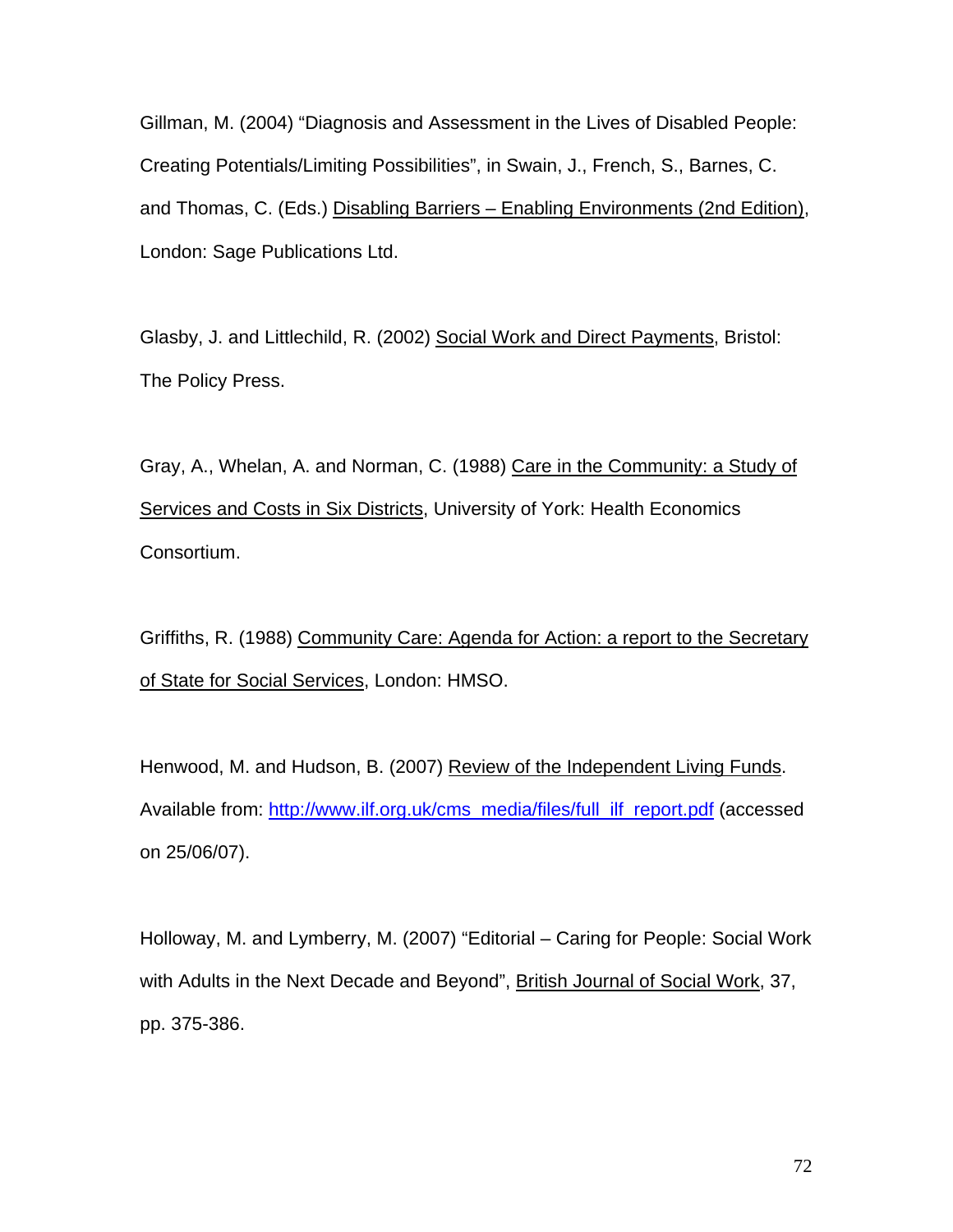HMSO (2003) Statutory Instrument 2003 No. 762 – The Community Care, Services for Carers and Children's Services (Direct Payments) (England) Regulations 2003, London: The Stationery Office. Available from: <http://www.opsi.gov.uk/si/si2003/20030762.htm>(accessed on 16/05/07).

HM Treasury (2006) Long-term opportunities and challenges for the UK: analysis for the 2007 Comprehensive Spending Review, London: HMSO. Available from: [http://www.hm-treasury.gov.uk](http://www.hm-treasury.gov.uk/) (accessed on 27/06/07).

Hudson, B. (1993) "The Icarus effect", Health Service Journal, 18 November, pp. 27-29.

Hunt, P (Ed.). (1966) Stigma: The Experience of Disability, London: Geoffrey Chapman.

Hurstfield, J., Parashar, U. and Schofield, K. (2007) The cost and benefits of independent living, London: Office for Disability Issues. Available from: [http://www.officefordisability.gov.uk/docs/independent\\_living\\_report.pdf](http://www.officefordisability.gov.uk/docs/independent_living_report.pdf) (Accessed on 04/07/07).

Ibsen (2007) Individual Budgets Evaluation: A Summary of Early Findings, Available from: <http://www.york.ac.uk/inst/spru/pubs/rworks/IbsenSummary.pdf> (accessed on 03/08/07).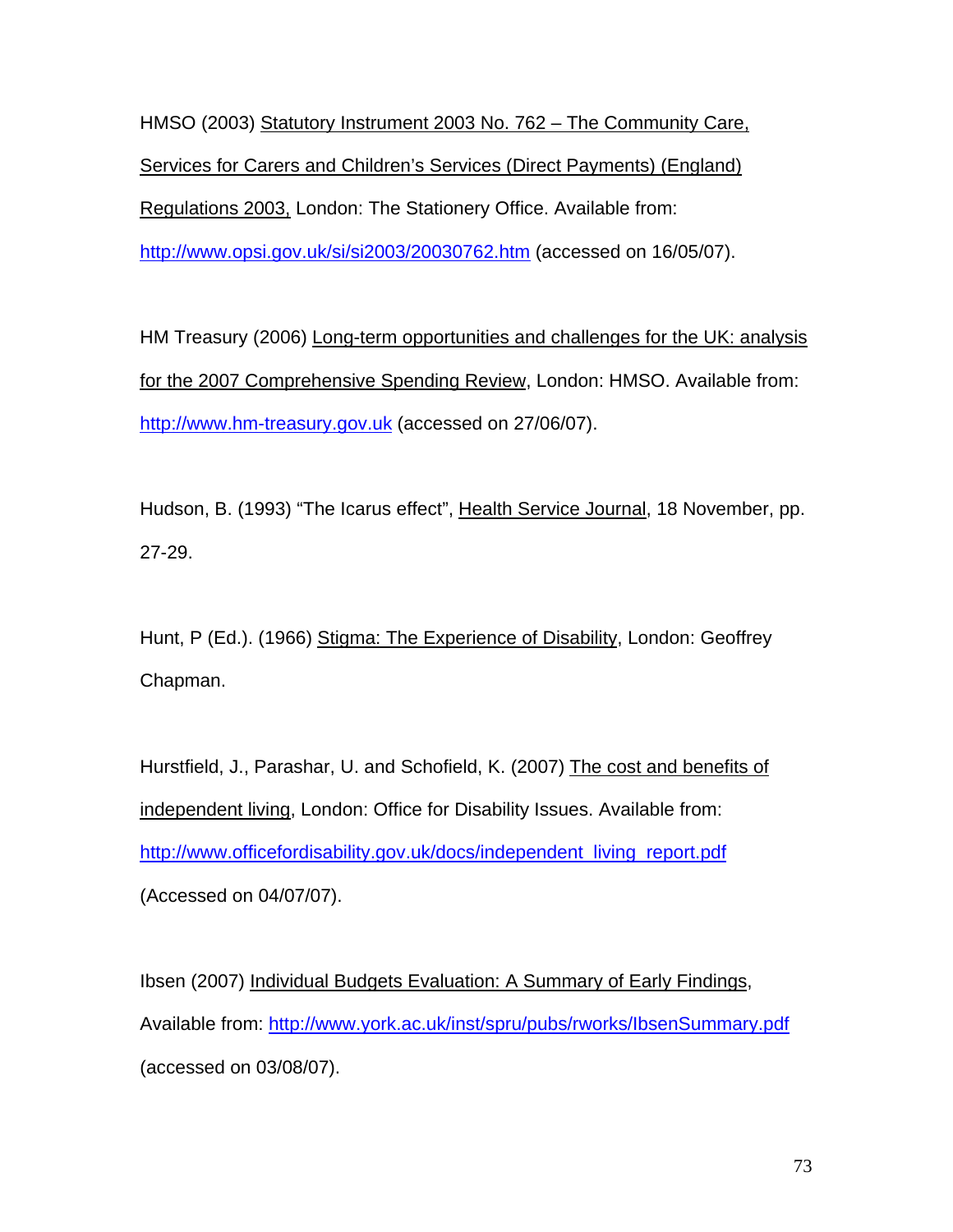ILF (Independent Living Fund) (2000) Guidance notes for the 93 Fund and Extension Fund, Nottingham: Independent Living Fund.

Jones, C. (2002) "Poverty and Social Exclusion", in Davies, M. The Blackwell Companion to Social Work, Oxford: Blackwell Publishing Ltd.

Kestenbaum, A. (1993a) Cash for care: A report on the experience of Independent Living Fund Clients (2nd Edition), London: RADAR/Disablement Income Group.

Kestenbaum, A. (1993b) Making community care a reality: The Independent Living Fund, 1988-1993, London, RADAR.

Leece, J. and Bornat, J. (Eds.) (2006) Developments in Direct Payments, Bristol: The Policy Press.

LGA (Local Government Association) (2006) Social Services finance 2005-06: a survey of local authorities, London: LGA Publications. Available from: [http://www.lga.gov.uk](http://www.lga.gov.uk/) (accessed on 20/06/07)

Lomas, A. (2006) "Care managers and direct payments", in Leece, J. and Bornat, J. (Eds.) Developments in Direct Payments, Bristol: The Policy Press.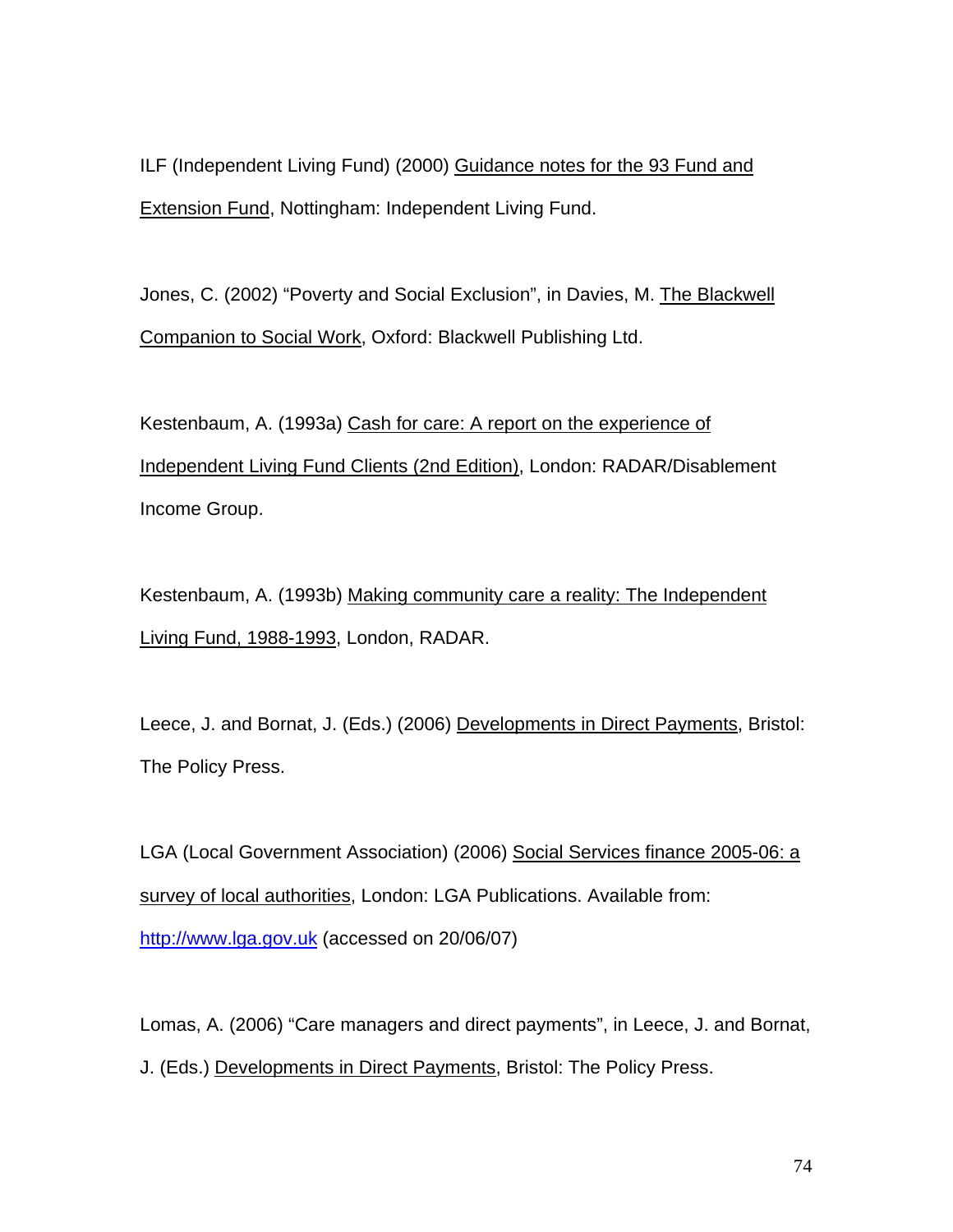McDonald, A. (2006) Understanding Community Care: A Guide for Social Workers (2nd Edition), Basingstoke: Palgrave Macmillan.

Miller, E.J. and Gwynne, G. V. (1972) A Life Apart, London: Tavistock.

Morris, J. (1993) Independent Lives: Community Care and Disabled People, Basingstoke: Macmillan Press Ltd.

Morris, J. (1995) "How to get money to pay for personal assistance and have control over how it is spent", in BCODP (ed.) Controlling your own personal assistance services, Available from:

[http://www.independentliving.org/ENILBCODPPaySchemes.html.](http://www.independentliving.org/ENILBCODPPaySchemes.html)

Morris, J. (2005) Independent Living: The role of evidence and ideology in the development of government policy, (Paper delivered at the Cash and Care Conference, Social Policy Research Unit, University of York, 12-13 April 2005), Leeds: Disability Studies Archive. Available from: [www.leeds.ac.uk/disability](http://www.leeds.ac.uk/disability-studies/archiveuk/index)[studies/archiveuk/index](http://www.leeds.ac.uk/disability-studies/archiveuk/index) (Accessed on 01/06/07).

NHS (2007) Community Care Statistics 2005-2006: Referrals, Assessments and Packages of Care for Adults, England, The Information Centre. Available from: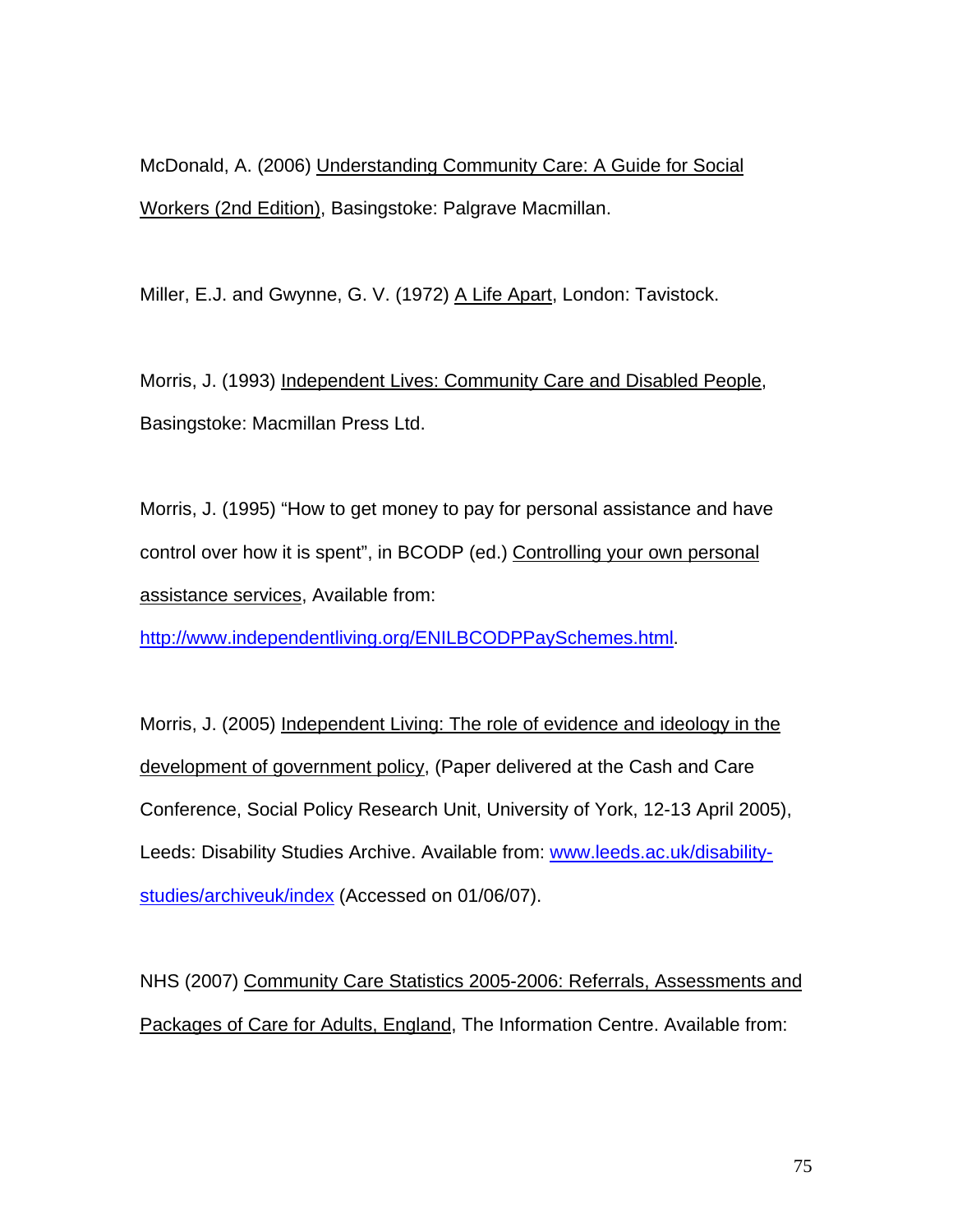<http://www.ic.nhs.uk/webfiles/publications/repcssr06/RAPnationalreport.pdf> (accessed on 29/05/07).

Oliver, M. (Date unknown) Capitalism, Disability and Ideology: A Materialist Critique of the Normalization Principle. Available from:

<http://www.leeds.ac.uk/disability-studies/archiveuk/index> (accessed on 28/06/07).

Oliver, M. (1983) Social Work with Disabled People, Basingtoke: Macmillan.

Oliver, M. (1990) The Politics of Disablement, Basingstoke: Macmillan.

Oliver, M. and Sapey, B. (2006) Social Work with Disabled People (3rd Edition): Basingstoke: Palgrave Macmillan.

PMSU (Prime Minister's Strategy Unit) (2005) Improving the Life Chances of Disabled People: Final Report, London: PMSU.

Poll, C., Duffy, S., Hatton, C., Sanderson, H. and Routledge, M. (2006) A report on in Control's first phase 2003-2005, London: in Control Publications. Available from: [http://www.in-control.org.uk](http://www.in-control.org.uk/) (accessed on 16/06/07).

Priestley, M. (1999) Disability Politics and Community Care, London: Jessica Kingsley Publishers.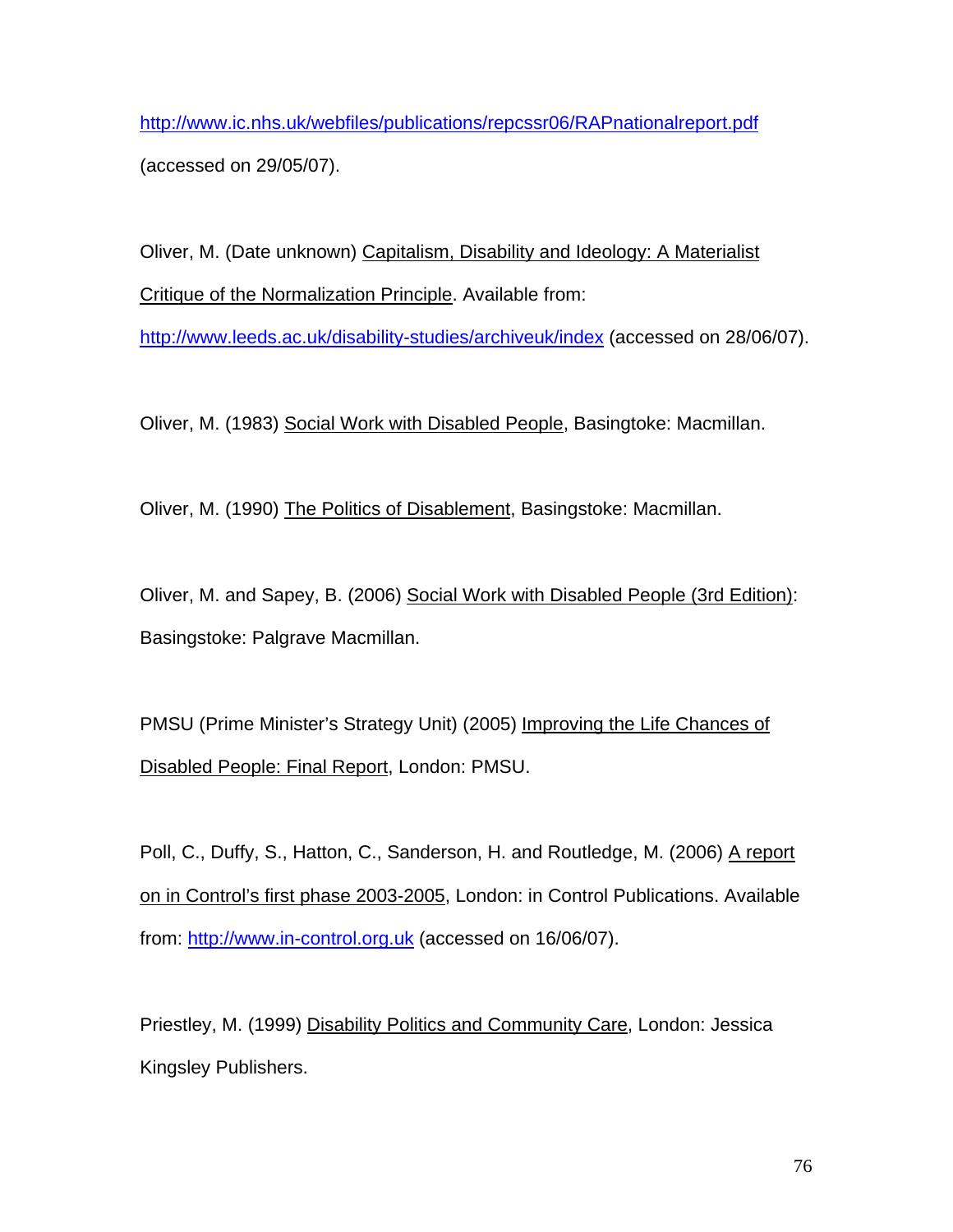Priestley, M. (2004) Tragedy Strikes Again! Why Community Care still Poses a Problem for Integrated Living, in Barnes, C., French, S., Swain, J., & Thomas, C Disabling Barriers – Enabling Environments, London: SAGE Publications Ltd.

Riddell, S., Priestley, M., Pearson, C., Mercer, G., Barnes, C., Jolly, D. and Williams, V. (2006) ESRC End of Award Report (RES-000-23-0263) Disabled People and Direct Payments: A UK Comparative Study. Available from: <http://www.leeds.ac.uk/disability-studies/projects/ukdirectpayments.htm> (accessed on 23/05/07).

SCIE (Social Care Institute for Excellence) (2005) Adult Services Resource Guide 5: Direct payments: answering frequently asked questions, London: SCIE. Available from:

<http://www.scie.org.uk/publications/resourceguides/rg05/files/rg05.pdf>(accessed on 16/05/07).

SCIE (2007) Research Briefing 20: Choice, control and individual budgets: emerging themes, London: SCIE. Available from:

[http://www.scie.org.uk/publications/briefings/files/Scare\\_20.pdf](http://www.scie.org.uk/publications/briefings/files/Scare_20.pdf) (accessed on 16/05/07).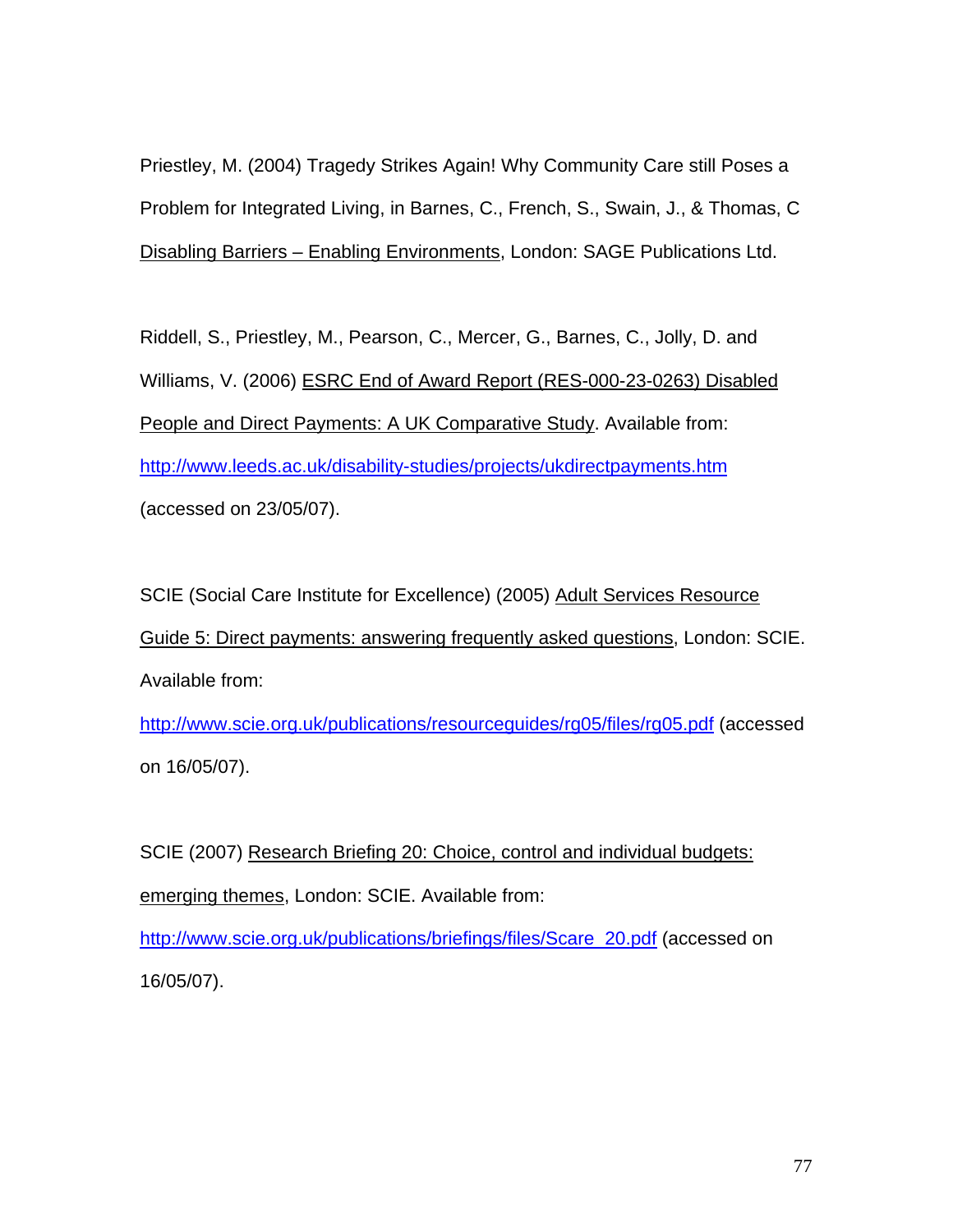Stainton, T. and Boyce, S. (2004) ""I have got my life back": user's experiences of direct payments", Disability and Society, 19 (5), pp. 443-454.

Stone, D. (1985) The Disabled State, Basingtoke: Macmillan.

Swain, J., French, S., Barnes, C. and Thomas, C. (Eds.) (2004) Disabling Barriers – Enabling Environments (2nd Edition), London: Sage Publications Ltd.

Thompson, P., Lavery, M. and Curtice, J. (1990) Short Changed by Disability, London: The Disablement Income Group.

Thompson, N. (2001) Anti-Discriminatory Practice (3rd Edition), Basingstoke: Palgrave.

Topss (2004) The National Occupational Standards for Social Work, Leeds: Topss England. Available from:

http//www.topss.org.uk/uk\_eng/standards/cdrom/England/Main.htm (accessed on 22/05/07).

Ungerson, C. (1997) "Give Them the Money: Is Cash a Route to Empowerment?", Social Policy and Administration, 31 (1), pp. 45-53.